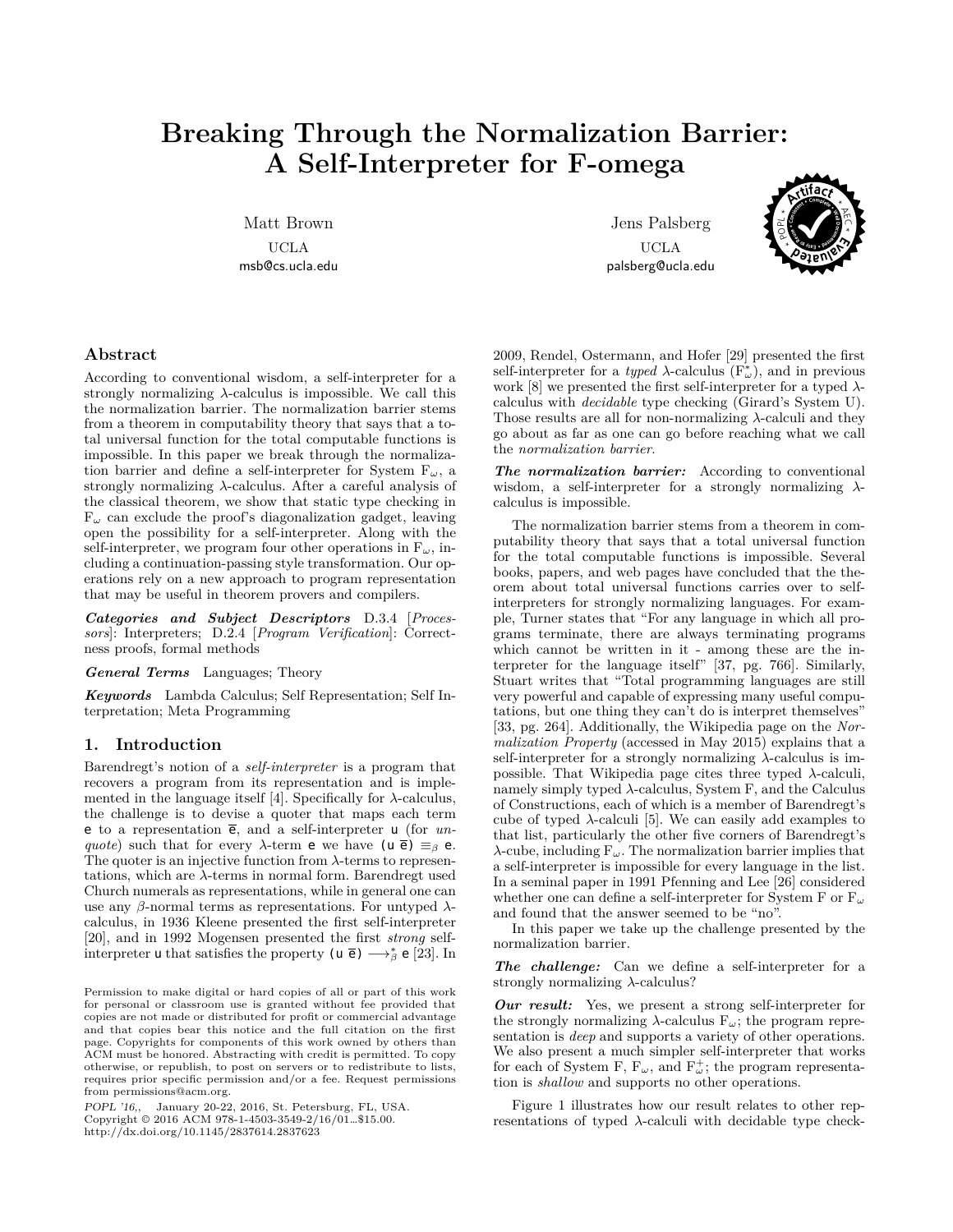

Figure 1: Four typed *λ*-calculi: *→* denotes "represented in."

ing. The normalization barrier separates the three stronglynormalizing languages on the left from System U on the right, which is not strongly-normalizing. Pfenning and Lee represented System F in  $F_{\omega}$ , and  $F_{\omega}$  in  $F_{\omega}^+$ . In previous work we showed that  $F^{\dagger}_{\omega}$  can be represented in System U, and that System U can represent itself. This paper contributes the self-loops on F,  $F_{\omega}$ , and  $F_{\omega}^{+}$ , depicting the first self-representations for strongly-normalizing languages.

Our result breaks through the normalization barrier. The conventional wisdom underlying the normalization barrier makes an implicit assumption that all representations will behave like their counterpart in the computability theorem, and therefore the theorem must apply to them as well. This assumption excludes other notions of representation, about which the theorem says nothing. Thus, our result does not contradict the theorem, but shows that the theorem is less far-reaching than previously thought.

Our result relies on three technical insights. First, we observe that the proof of the classical theorem in computability theory relies on a diagonalization gadget, and that a typed representation can ensure that the gadget fails to type check in  $F_\omega$ , so the proof doesn't necessarily carry over to  $F_\omega$ . Second, for our deep representation we use a novel *extensional* approach to representing polymorphic terms. We use instantiation functions that describe the relationship between a quantified type and one of its instance types. Each instantiation function takes as input a term of a quantified type, and instantiates it with a particular parameter type. Third, for our deep representation we use a novel representation of types, which helps us type check a continuation-passingstyle transformation.

We present five self-applicable operations on our deep representation, namely a strong self-interpreter, a continuationpassing-style transformation, an intensional predicate for testing whether a closed term is an abstraction or an application, a size measure, and a normal-form checker. Our list of operations extends those of previous work [8].

Our deep self-representation of F*<sup>ω</sup>* could be useful for type-checking self-applicable meta-programs, with potential for applications in typed macro systems, partial evaluators, compilers, and theorem provers. In particular,  $F_{\omega}$  is a subset of the proof language of the Coq proof assistant, and Morrisett has called F*<sup>ω</sup> the workhorse of modern compilers* [24].

Our deep representation is the most powerful selfrepresentation of  $F_\omega$  that we have identified: it supports all the five operations listed above. One can define several other representations for  $F_\omega$  by using fewer of our insights. Ultimately, one can define a *shallow* representation that supports only a self-interpreter and nothing else. As a stepping stone towards explaining our main result, we will show a shallow representation and a self-interpreter in Section 3.3. That representation and self-interpreter have the distinction

of working for System F,  $F_{\omega}$  and  $F_{\omega}^{\dagger}$ . Thus, we have solved the two challenges left open by Pfenning and Lee [26].

**Rest of the paper.** In Section 2 we describe  $F_\omega$ , in Section 3 we analyze the normalization barrier, in Section 4 we describe instantiation functions, in Section 5 we show how to represent types, in Section 6 we show how to represent terms, in Section 7 we present our operations on program representations, in Section 8 we discuss our implementation and experiments, in Section 9 we discuss various aspects of our result, and in Section 10 we compare with related work. Proofs of theorems stated throughout the paper are provided in an appendix that is available from our website [1].

# **2. System F***<sup>ω</sup>*

System  $F<sub>ω</sub>$  is a typed *λ*-calculus within the *λ*-cube [5]. It combines two axes of the cube: polymorphism and higherorder types (type-level functions). In this section we summarize the key properties of System  $F_\omega$  used in this paper. We refer readers interested in a complete tutorial to other sources [5, 27]. We give a definition of  $F_\omega$  in Figure 2. It includes a grammar, rules for type formation and equivalence, and rules for term formation and reduction. The grammar defines the kinds, types, terms, and environments. As usual, types classify terms, kinds classify types, and environments classify free term and type variables. Every syntactically well-formed kind and environment is legal, so we do not include separate formation rules for them. The type formation rules determine the legal types in a given environment, and assigns a kind to each legal type. Similarly, the term formation rules determine the legal terms in a given environment, and assigns a type to each legal term. Our definition is similar to Pierce's [27], with two differences: we use a slightly different syntax, and our semantics is arbitrary *β*-reduction instead of call-by-value.

It is well known that type checking is decidable, and that types of F*<sup>ω</sup>* terms are unique up to equivalence. We will write e *∈* F*<sup>ω</sup>* to mean "e is a well-typed term in F*ω*". Any welltyped term in System F*<sup>ω</sup>* is strongly normalizing, meaning there is no infinite sequence of *β*-reductions starting from that term. If we  $\beta$ -reduce enough times, we will eventually reach a term in *β*-normal form that cannot be reduced further. Formally, term e is *β*-normal if there is no e *′* such that e *−→* e *′* . We require that representations of terms be *data*, which for *λ*-calculus usually means a term in *β*-normal form.

## **3. The Normalization Barrier**

In this section, we explore the similarity of a universal computable function in computability theory and a selfinterpreter for a programming language. As we shall see, the exploration has a scary beginning and a happy ending. At first, a classical theorem in computability theory seems to imply that a self-interpreter for  $F_\omega$  is impossible. Fortunately, further analysis reveals that the proof relies on an assumption that a diagonalization gadget can always be defined for a language with a self-interpreter. We show this assumption to be false: by using a *typed representation*, it is possible to define a self-interpreter such that the diagonalization gadget cannot possibly type check. We conclude the section by demonstrating a simple typed self-representation and a self-interpreter for F*ω*.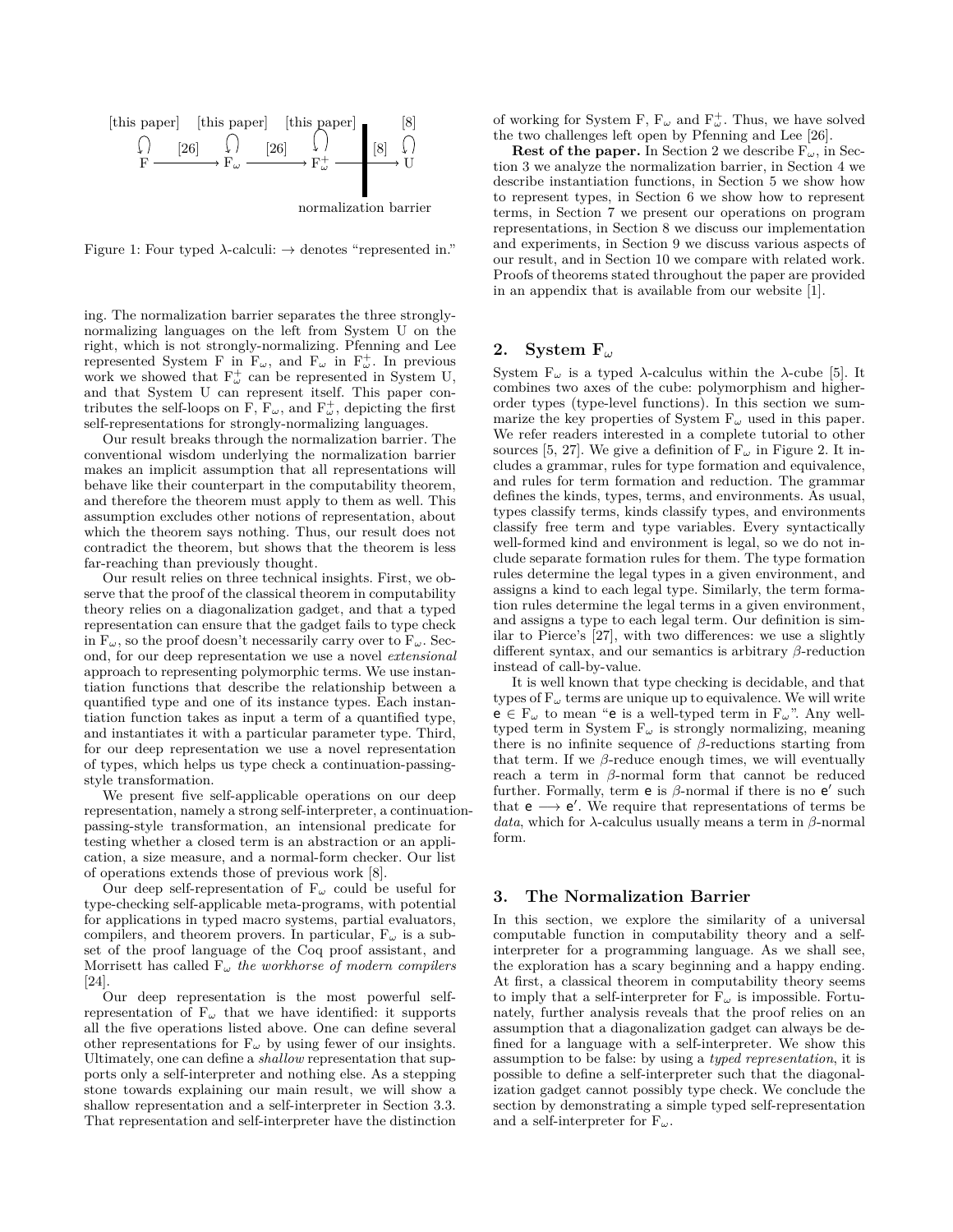| (kinds) $\kappa ::= *   \kappa_1 \rightarrow \kappa_2$<br>(types) $\tau ::= \alpha   \tau_1 \rightarrow \tau_2   \forall \alpha : \kappa . \tau   \lambda \alpha : \kappa . \tau   \tau_1 \tau_2$<br>(terms) $e ::= x \mid \lambda x : \tau \cdot e \mid e_1 \cdot e_2 \mid \Lambda \alpha : \kappa \cdot e \mid e \tau$<br>(environments) $\Gamma ::= \langle \rangle   \Gamma$ , $(x:\tau)   \Gamma$ , $(\alpha:\kappa)$<br>Grammar                                                   | $\frac{(\mathsf{x}:\tau) \in \Gamma}{\Gamma \vdash \mathsf{x} : \tau}$<br>$\frac{\Gamma \vdash \tau_1 : * \quad \Gamma, (x:\tau_1) \vdash e : \tau_2}{\Gamma \vdash (\lambda x:\tau_1.e) : \tau_1 \rightarrow \tau_2}$              |
|-----------------------------------------------------------------------------------------------------------------------------------------------------------------------------------------------------------------------------------------------------------------------------------------------------------------------------------------------------------------------------------------------------------------------------------------------------------------------------------------|-------------------------------------------------------------------------------------------------------------------------------------------------------------------------------------------------------------------------------------|
| $\frac{(\alpha:\kappa) \in \Gamma}{\Gamma \vdash \alpha : \kappa}$                                                                                                                                                                                                                                                                                                                                                                                                                      | $\frac{\Gamma \vdash e_1 : \tau_2 \rightarrow \tau \qquad \Gamma \vdash e_2 : \tau_2}{\Gamma \vdash e_1 e_2 : \tau}$<br>$\Gamma$ , $(\alpha:\kappa)$ $\vdash$ e : $\tau$                                                            |
| $\frac{\Gamma \vdash \tau_1 : * \qquad \Gamma \vdash \tau_2 : *}{\Gamma \vdash \tau_1 \rightarrow \tau_2 : *}$ $\frac{\Gamma, (\alpha:\kappa) \vdash \tau : *}{\Gamma \vdash (\forall \alpha:\kappa.\tau) : *}$<br>$\frac{\Gamma, (\alpha:\kappa_1) \vdash \tau : \kappa_2}{\Gamma \vdash (\lambda \alpha:\kappa_1.\tau) : \kappa_1 \to \kappa_2} \quad \frac{\Gamma \vdash \tau_1 : \kappa_2 \to \kappa \qquad \Gamma \vdash \tau_2 : \kappa_2}{\Gamma \vdash \tau_1 \tau_2 : \kappa}$ | $\Gamma \vdash (\Lambda \alpha : \kappa \cdot e) : (\forall \alpha : \kappa \cdot \tau)$<br>$\Gamma \vdash e : (\forall \alpha : \kappa . \tau)$ $\Gamma \vdash \sigma : \kappa$<br>$\Gamma \vdash e \sigma : \tau[\alpha:=\sigma]$ |
| <b>Type Formation</b>                                                                                                                                                                                                                                                                                                                                                                                                                                                                   | $\frac{\Gamma \vdash e : \tau \qquad \tau \equiv \sigma \qquad \Gamma \vdash \sigma : *}{\Gamma \vdash e : \sigma}$<br>Term Formation                                                                                               |
| $\frac{\tau \equiv \sigma}{\sigma \equiv \tau}$ $\frac{\tau_1 \equiv \tau_2 \quad \tau_2 \equiv \tau_3}{\tau_1 \equiv \tau_3}$<br>$\overline{\tau \equiv \tau}$<br>$\frac{\tau_1 \equiv \sigma_1 \qquad \tau_2 \equiv \sigma_2}{\tau_1 \to \tau_2 \equiv \sigma_1 \to \sigma_2}$ $\frac{\tau \equiv \sigma}{(\forall \alpha:\kappa.\tau) \equiv (\forall \alpha:\kappa.\sigma)}$                                                                                                        | $(\lambda x : \tau . e) e_1 \longrightarrow e[x := e_1]$<br>$(\Lambda \alpha; \kappa, e) \tau \longrightarrow e[\alpha; = \tau]$                                                                                                    |
| $\frac{\tau \equiv \sigma}{(\lambda \alpha:\kappa.\tau)} \equiv \frac{\tau_1 \equiv \sigma_1 \qquad \tau_2 \equiv \sigma_2}{\tau_1 \tau_2 \equiv \sigma_1 \sigma_2}$                                                                                                                                                                                                                                                                                                                    | $e_1 \longrightarrow e_2$<br>$e_1$ $e_3 \rightarrow e_2$ $e_3$<br>$e_3$ $e_1 \longrightarrow e_3$ $e_2$<br>$e_1 \tau \rightarrow e_2 \tau$                                                                                          |
| $(\lambda \alpha:\kappa.\tau) \equiv (\lambda \beta:\kappa.\tau[\alpha := \beta])$ $(\lambda \alpha:\kappa.\tau) \sigma \equiv (\tau[\alpha := \sigma])$<br>Type Equivalence                                                                                                                                                                                                                                                                                                            | $(\lambda x : \tau \cdot e_1) \longrightarrow (\lambda x : \tau \cdot e_2)$<br>$(\Lambda \alpha : \kappa \cdot e_1) \longrightarrow (\Lambda \alpha : \kappa \cdot e_2)$<br>Reduction                                               |

Figure 2: Definition of System F*<sup>ω</sup>*

#### **3.1 Functions from Numbers to Numbers**

We recall a classical theorem in computability theory (Theorem 3.2). The proof of the theorem is a diagonalization argument, which we divide into two steps: first we prove a key property (Theorem 3.1) and then we proceed with the proof of Theorem 3.2.

Let Ndenote the set of natural numbers  $\{0, 1, 2, \ldots\}$ . Let *·* be an injective function that maps each total, computable function in  $\mathbb{N} \to \mathbb{N}$  to an element of  $\mathbb{N}$ .

We say that  $u \in (\mathbb{N} \times \mathbb{N}) \to \mathbb{N}$  is a universal function for the total, computable functions in  $\mathbb{N} \to \mathbb{N}$ , if for every total, computable function f in  $\mathbb{N} \to \mathbb{N}$ , we have  $\forall v \in \mathbb{N}$ :  $\mathsf{u}(\overline{\mathsf{f}},\mathsf{v}) = \mathsf{f}(\mathsf{v}).$  The symbol  $\rightharpoonup$  denotes that  $\mathsf{u}$  may be a partial function. Indeed, Theorem 3.2 proves that u *must* be partial. We let  $Univ(\mathbb{N} \to \mathbb{N})$  denote the set of universal functions for the total, computable functions in  $\mathbb{N} \to \mathbb{N}$ .

Given a function  $u$  in  $(N \times N) \rightarrow N$ , we define the function  $p_u$  in  $\mathbb{N} \to \mathbb{N}$ , where  $p_u(x) = u(x, x) + 1$ .

**Theorem 3.1.** If 
$$
u \in \text{Univ}(\mathbb{N} \to \mathbb{N})
$$
, then  $p_u$  isn't total.

*Proof.* Suppose  $u \in \text{Univ}(\mathbb{N} \to \mathbb{N})$  and  $p_u$  is total. Notice that  $p_u$  is a total, computable function in  $\mathbb{N} \to \mathbb{N}$  so  $\overline{p_u}$  is defined. We calculate:

$$
p_u(\overline{p_u}) = u(\overline{p_u}, \overline{p_u}) + 1 = p_u(\overline{p_u}) + 1
$$

Given that  $p_u$  is total, we have that  $p_u(\overline{p_u})$  is defined; let us call the result *v*. From  $p_u(\overline{p_u}) = p_u(\overline{p_u}) + 1$ , we get  $v = v +$ 1, which is impossible. So we have reached a contradiction, hence our assumption (that  $u \in \text{Univ}(\mathbb{N} \to \mathbb{N})$  and  $p_u$  is total) is wrong. We conclude that if  $u \in \text{Univ}(\mathbb{N} \to \mathbb{N})$ , then p<sup>u</sup> isn't total. П

**Theorem 3.2.** *If*  $u \in \text{Univ}(\mathbb{N} \to \mathbb{N})$ *, then*  $u$  *isn't total.* 

*Proof.* Suppose  $u \in \text{Univ}(\mathbb{N} \to \mathbb{N})$  and u is total. For every  $x \in \mathbb{N}$ , we have that  $p_u(x) = u(x,x) + 1$ . Since u is total,  $u(x, x) + 1$  is defined, and therefore  $p_u(x)$  is also defined. Since  $p_u(x)$  is defined for every  $x \in \mathbb{N}$ ,  $p_u$  is total. However, Theorem 3.1 states that  $p_u$  is not total. Thus we have reached a contradiction, so our assumption (that u *∈* Univ( $\mathbb{N} \to \mathbb{N}$ ) and **u** is total) is wrong. We conclude that if  $\mathbf{u} \in \mathsf{Univ}(\mathbb{N} \to \mathbb{N})$ , then **u** isn't total.  $\Box$ u *∈* Univ(N *→* N), then u isn't total.

Intuitively, Theorem 3.2 says that if we write an interpreter for the total, computable functions in  $\mathbb{N} \to \mathbb{N}$ , then that interpreter must go into an infinite loop on some inputs.

#### **3.2 Typed** *λ***-Calculus: F***<sup>ω</sup>*

Does Theorem 3.2 imply that a self-interpreter for F*<sup>ω</sup>* is impossible? Recall that every well-typed term in F*<sup>ω</sup>* is strongly normalizing. So, if we have a self-interpreter u for F*<sup>ω</sup>* and we have (u e)  $\in$  F<sub>ω</sub>, then (u e) is strongly normalizing, which is intuitively expresses that u is a total function. Thus, Theorem 3.2 seems to imply that a self-interpreter for  $F_\omega$  is impossible. This is the normalization barrier. Let us examine this intuition via a "translation" of Section 3.1 to  $F_{\omega}$ .

Let us recall the definition of a self-interpreter from Section 1, here for  $F_{\omega}$ . A quoter is an injective function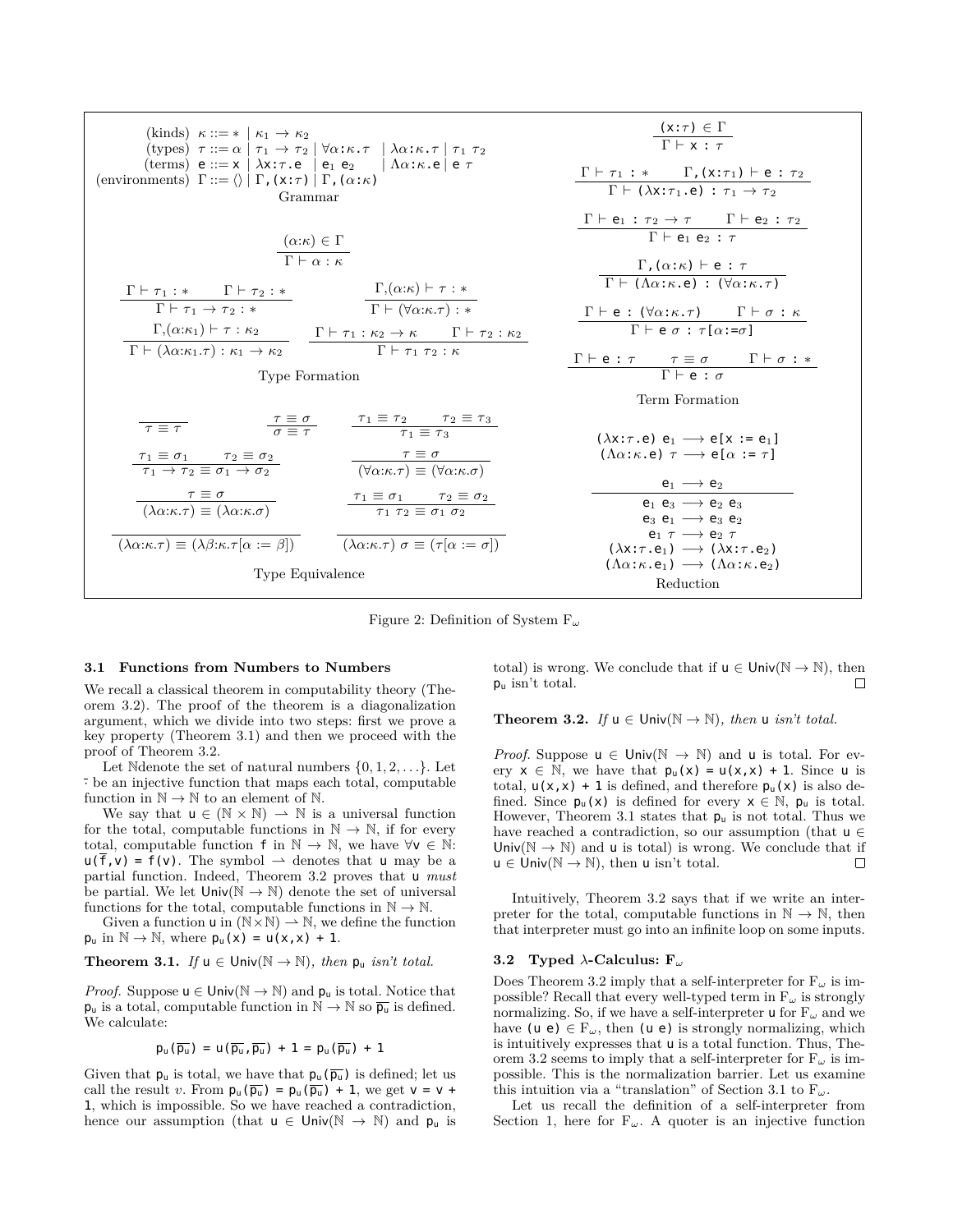from terms in F*<sup>ω</sup>* to their representations, which are *β*normal terms in  $F_{\omega}$ . We write  $\bar{e}$  to denote the representation of a term **e**. We say that  $u \in F_\omega$  is a self-interpreter for F*ω*, if *∀*e *∈* F*ω*: (u e) *≡<sup>β</sup>* e. We allow (u e) to include type abstractions or applications as necessary, and leave them implicit. We use  $\overline{\mathsf{SelfInt}}(F_\omega)$  to denote the set of selfinterpreters for F*ω*.

Notice a subtle difference between the definition of a universal function in Section 3.1 and the definition of a selfinterpreter. The difference is that a universal function takes both its arguments at the same time, while, intuitively, a self-interpreter is *curried* and takes its arguments one by one. This difference plays no role in our further analysis.

Notice also the following consequences of the two requirements of a quoter. The requirement that a quoter must produce terms in *β*-normal form rules out the identity function as a quoter, because it maps reducible terms to reducible terms. The requirement that a quoter must be injective rules out the function that maps each term to its normal form, because it maps *β*-equivalent terms to the same *β*-normal form.

The proof of Theorem 3.1 relies on the diagonalization gadget  $(p_u \overline{p_u})$ , where  $p_u$  is a cleverly defined function. The idea of the proof is to achieve the equality  $(p_u \overline{p_u}) = (p_u \overline{p_u})$  $+ 1$ . For the  $F_\omega$  version of Theorem 3.1, our idea is to achieve the equality  $(p_u \overline{p_u}) \equiv_\beta \lambda y$ .  $(p_u \overline{p_u})$ , where y is fresh. Here, *λ*y plays the role of "+1". Given **u**  $∈$  **F**<sub>ω</sub>, we define  $p$ <sub>**u**</sub> =  $λx. λy.$  ((u x) x), where x, y are fresh, and where we omit suitable type annotations for x,y. We can now state an F*<sup>ω</sup>* version of Theorem 3.1.

**Theorem 3.3.** *If*  $u \in \mathsf{SelfInt}(F_\omega)$ *, then*  $(\mathsf{p}_u \ \overline{\mathsf{p}_u}) \notin F_\omega$ *.* 

*Proof.* Suppose  $u \in \text{SelfInt}(F_\omega)$  and  $(p_u \overline{p_u}) \in F_\omega$ . We calculate:

$$
\frac{p_{u} \overline{p_{u}}}{\equiv_{\beta} \lambda y}. (\text{ } (\text{ } \frac{\overline{p_{u}}}{p_{u}}) \overline{p_{u}})
$$
  

$$
\equiv_{\beta} \lambda y. (\text{ } p_{u} \overline{p_{u}})
$$

From  $(\mathbf{p}_\mathbf{u} \ \overline{\mathbf{p}_\mathbf{u}}) \in \mathbf{F}_\omega$  we have that  $(\mathbf{p}_\mathbf{u} \ \overline{\mathbf{p}_\mathbf{u}})$  is strongly normalizing. From the Church-Rosser property of  $F_\omega$ , we have that  $(p_u \overline{p_u})$  has a unique normal form; let us call it *v*. From  $(p_u \overline{p_u}) \equiv_\beta \lambda y$ .  $(p_u \overline{p_u})$  we get  $v \equiv_\beta \lambda y$ . V. Notice that v and *λ*y.v are *distinct* yet *β*-equivalent normal forms. Now the Church-Rosser property implies that *β*-equivalent terms must have the *same* normal form. Thus  $v \equiv_{\beta} \lambda y$ . v implies v *≡<sup>α</sup> λ*y.v, which is false. So we have reached a contradiction, hence our assumption (that  $u \in \mathsf{SelfInt}(F_\omega)$  and  $(p_u \overline{p_u}) \in$  $F_{\omega}$ ) is wrong. We conclude that if  $u \in \mathsf{SelfInt}(F_{\omega})$ , then (p<sub>u</sub>  $\overline{p_u}$ )  $\notin$   $F_\omega$ . П

What is an  $F_{\omega}$  version of Theorem 3.2? Given that every term in  $F_{\omega}$  is "total" in the sense described earlier, Theorem 3.2 suggests that we should expect  $\mathsf{SelfInt}(\mathbb{F}_{\omega}) = \emptyset$ . However this turns out to be wrong and indeed in this paper we will define a self-representation and self-interpreter for  $F_{\omega}$ . So, SelfInt( $F_{\omega}$ )  $\neq \emptyset$ .

We saw earlier that Theorem 3.1 helped prove Theorem 3.2. Why does Theorem 3.3 fail to lead the conclusion Selflnt( $F_\omega$ ) =  $\emptyset$ ? Observe that in the proof of Theorem 3.2, the key step was to notice that if  $\mathsf{u}$  is total, also  $\mathsf{p}_{\mathsf{u}}$  is total, which contradicts Theorem 3.1. In contrast, the assumption u ∈ Selflnt( $F_{\omega}$ ) produces no useful conclusion like ( $p_{\mu}$   $\overline{p_{\mu}}$ ) *∈* F*<sup>ω</sup>* that would contradict Theorem 3.3. In particular, it is possible for **u** and  $p_u$  to be typeable in  $F_\omega$ , and yet for

 $(p_u \overline{p_u})$  to be untypeable. So, the door is open for a selfinterpreter for F*ω*.

## **3.3 A Self-Interpreter for F***<sup>ω</sup>*

Inspired by the optimism that emerged in Section 3.2, let us now define a quoter and a self-interpreter for F*ω*. The quoter will support *only* the self-interpreter and nothing else. The idea of the quoter is to use a designated variable id to block the reduction of every application. The self-interpreter unblocks reduction by substituting the polymorphic identity function for id. Below we define the representation  $\bar{e}$  of a closed term e.

$$
\Gamma \vdash \mathsf{x} : \tau \vartriangleright \mathsf{x}
$$

$$
\frac{\Gamma_{1}(x:\tau_{1}) \vdash e : \tau_{2} \rhd q}{\Gamma \vdash (\lambda x:\tau_{1}.e) : \tau_{1} \rightarrow \tau_{2} \rhd (\lambda x:\tau_{1}.q)}
$$
\n
$$
\frac{\Gamma \vdash e_{1} : \tau_{2} \rightarrow \tau \rhd q_{1} \qquad \Gamma \vdash e_{2} : \tau_{2} \rhd q_{2}}{\Gamma \vdash e_{1} e_{2} : \tau \rhd id (\tau_{2} \rightarrow \tau) q_{1} q_{2}}
$$
\n
$$
\frac{\Gamma_{1} \alpha:\kappa \vdash e : \tau \rhd q}{\Gamma \vdash (\lambda \alpha:\kappa.e) : (\forall \alpha:\kappa.\tau) \rhd (\lambda \alpha:\kappa.q)}
$$
\n
$$
\Gamma \vdash e : (\forall \alpha:\kappa.\tau_{1}) \rhd q \qquad \Gamma \vdash \tau_{2} : \kappa
$$
\n
$$
\Gamma \vdash e \tau_{2} : (\tau_{1}[\alpha := \tau_{2}]) \rhd id (\forall \alpha:\kappa.\tau_{1}) q \tau_{2}
$$
\n
$$
\frac{\Gamma \vdash e : \tau \rhd q \qquad \tau \equiv \sigma \qquad \Gamma \vdash \sigma : *}{\Gamma \vdash e : \sigma \rhd q}
$$
\n
$$
\langle \rangle \vdash e : \tau \rhd q
$$
\n
$$
\frac{\langle \rangle \vdash e : \tau \rhd q}{\overline{e} = \lambda id : (\forall \alpha:\kappa \ldots \alpha \rightarrow \alpha). q}
$$

Our representation is defined in two steps. First, the rules of the form  $\Gamma \vdash e : \tau \triangleright q$  build a pre-representation q from the typing judgment of a term e. The types are needed to instantiate each occurrence of the designated variable id. The representation  $\bar{e}$  is defined by abstracting over id in the pre-representation. Our self-interpreter takes a representation as input and applies it to the polymorphic identity function:

$$
\begin{array}{ll}\n\text{unquote}: \forall \alpha: * \quad (\forall \beta: * \quad \beta \to \beta) \to \alpha) \to \alpha \\
&= \Lambda \alpha: * \quad \lambda \mathsf{q}: (\forall \beta: * \quad \beta \to \beta) \to \alpha \\
&\quad \mathsf{q} \quad (\Lambda \beta: * \quad \lambda \times: \beta \quad \times)\n\end{array}
$$

#### **Theorem 3.4.**

*If*  $\langle \rangle \vdash e : \tau, \text{ then } \langle \rangle \vdash \overline{e} : (\forall \alpha : * \ldots \alpha \rightarrow \alpha) \rightarrow \tau \text{ and } \overline{e} \text{ is }$ *in β-normal form.*

#### **Theorem 3.5.**

*If*  $\langle \rangle \vdash e : \tau$ *, then* unquote  $\tau \in \longrightarrow^*e$ *.* 

This self-interpreter demonstrates that it is possible to break through the normalization barrier. In fact, we can define a similar self-representation and self-interpreter for System F and for System F<sup>+</sup><sub>ω</sub>. However, the representation supports no other operations than unquote: parametricity implies that the polymorphic identity function is the *only* possible argument to a representation  $\bar{e}$  [38]. The situation is similar to the one faced by Pfenning and Lee who observed that "evaluation is just about the only useful function definable" for their representation of  $F_{\omega}$  in  $F_{\omega}^{+}$ . We call a representation *shallow* if it supports only one operation, and we call representation *deep* if it supports a variety of operations. While the representation above is shallow, we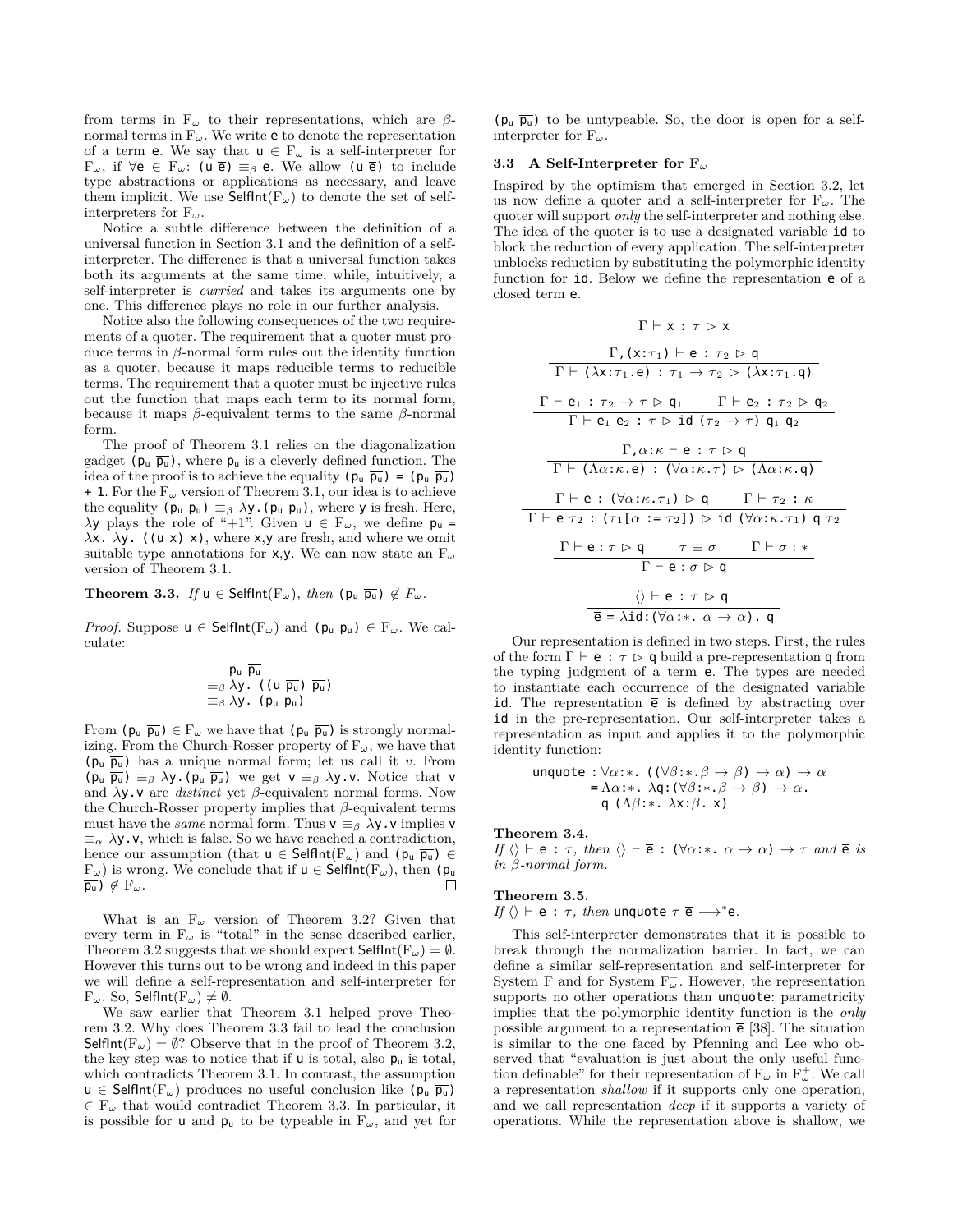have found it to be a good starting point for designing deep representations.

In Figure 3 we define a *deep* self-representation of F*<sup>ω</sup>* that supports multiple operations, including a self-interpreter, a CPS-transformation, and a normal-form checker. The keys to why this works are two novel techniques along with typed Higher-Order Abstract Syntax (HOAS), all of which we will explain in the following sections. First, in Section 4 we present an extensional approach to representing polymorphism in  $F_{\omega}$ . Second, in Section 5 we present a simple representation of types that is sufficient to support our CPS transformation. Third, in Section 6 we present a typed HOAS representation based on Church encoding, which supports operations that fold over the term. Finally, in Section 7 we define five operations for our representation.

## **4. Representing Polymorphism**

In this section, we discuss our extensional approach to representing polymorphic terms in our type Higher-Order Abstract Syntax representation. Our approach allows us to define our HOAS representation of  $F_{\omega}$  in  $F_{\omega}$  itself. Before presenting our extensional approach, we will review the intensional approach used by previous work. As a running example, we consider how to program an important piece of a self-interpreter for a HOAS representation.

Our HOAS representation, like those of Pfenning and Lee [26], Rendel et al. [29], and our own previous work [8], is based on a typed Church encoding. Operations are defined by cases functions, one for each of *λ*-abstraction, application, type abstraction, and type application. Our representation differs from the previous work in how we type check the case functions for type abstraction and type applications. Our running example will focus just on the case function for type applications. To simplify further, we consider only the case function for type applications in a self-interpreter.

#### **4.1 The Intensional Approach**

The approach of previous work [8, 26, 29] can be demonstrated by a *polymorphic type-application function*, which can apply any polymorphic term to any type in its domain. The function  $\text{tapp}^+$  defined below is a polymorphic type application function for System  $F_{\omega}^+$ . System  $F_{\omega}^+$  extends  $F_{\omega}$ with kind abstractions and applications in terms (written  $\Lambda \kappa$ .e and e  $\kappa$  respectively), and kind-polymorphic types  $(\text{written } \forall^+ \kappa.\tau)$ :

$$
\begin{array}{l}\n\text{tapp}^+ : (\forall^+ \kappa. \forall \beta: \kappa \to * . (\forall \alpha: \kappa. \ \beta \ \alpha) \to \forall \gamma: \kappa. \beta \ \gamma) \\
\text{tapp}^+ = \Lambda^+ \kappa. \Lambda \beta: \kappa \to * . \lambda \mathbf{e}: (\forall \alpha: \kappa. \beta \ \alpha). \ \Lambda \gamma: \kappa. \mathbf{e} \ \gamma\n\end{array}
$$

The variables  $\kappa$  and  $\beta$  respectively range over the domain and codomain of an arbitrary quantified type. The domain of  $(\forall \alpha_1:\kappa_1.\tau_1)$  is the kind  $\kappa_1$ , and the codomain is the type function  $(\lambda \alpha_1:\kappa_1.\tau_1)$  since  $\tau_1$  depends on a type parameter  $\alpha_1$  of kind  $\kappa_1$ . Since the body of a quantified type must have kind  $*$ , the codomain function  $(\lambda \alpha_1 : \kappa_1 \cdot \tau_1)$ must have kind  $(\kappa_1 \rightarrow *)$ . A quantified type can be expressed in terms of its domain and codomain:  $(\forall \alpha_1 : \kappa_1 . \tau_1)$ *≡* (*∀α*:*κ*1. (*λα*1:*κ*1.*τ* <sup>1</sup>) *α*). Similarly, any instance of the quantified type can be expressed as an application of the codomain to a parameter:  $(\tau_1[\alpha_1:=\tau_2]) \equiv (\lambda \alpha_1:\kappa_1.\tau_1)$  $\tau_2$ . We use these equivalences in the type of  $\tt{tapp}^+$ : the quantified type  $(\forall \alpha : \kappa \cdot \beta \alpha)$  is expressed in terms of an arbitrary domain *κ* and codomain *β*, and the instantiation *β γ* is expressed as an application of the codomain *β* to an arbitrary parameter *γ*.

We call this encoding *intensional* because it encodes the structure of a quantified type by abstracting over its parts (its domain  $\kappa$  and codomain  $\beta$ ). This ensures that **e** can only have a quantified type, and that  $\gamma$  ranges over exactly the types to which e can be applied. In other words, *γ* can be instantiated with  $\tau_2$  if and only if  $e \tau_2$  is well-typed.

Consider a type application  $e \tau_2$  with the derivation:

$$
\frac{\Gamma \vdash e : (\forall \alpha_1 : \kappa_1 . \tau_1) \qquad \Gamma \vdash \tau_2 : \kappa_1}{\Gamma \vdash e \ \tau_2 : \ \tau_1 [\alpha_1 : = \tau_2]}
$$

We can encode **e**  $\tau_2$  in  $F^+_{\omega}$  as  $\textsf{tapp}^+ \kappa_1$  ( $\lambda \alpha_1 : \kappa_1 . \tau_1$ ) **e**  $\tau_2$ . However,  $F_{\omega}$  does not support kind polymorphism, so  $\tt{tapp}^+$ is not definable in  $F_{\omega}$ . To represent  $F_{\omega}$  in itself, we need a new approach.

#### **4.2 An Extensional Approach**

The approach we use in this paper is *extensional:* rather than encoding the structure of a quantified type, we encode the relationship between a quantified type and its instances. We encode the relationship " $(\tau_1[\alpha:-\tau_2])$  is an instance of  $(\forall \alpha_1 : \kappa_1 . \tau_1)$ " with an *instantiation function* of type  $(\forall \alpha_1 : \kappa_1 \cdot \tau_1) \rightarrow (\tau_1[\alpha_1 : = \tau_2])$ . An example of such an instantiation function is  $\lambda$ x: ( $\forall \alpha_1 : \kappa_1 . \tau_1$ ). x  $\tau_2$  that instantiates an input term of type  $(\forall \alpha_1 : \kappa_1 \cdot \tau_1)$  with the type *τ*<sub>2</sub>. For convenience, we define an abbreviation  $int_{(\tau,\sigma)}$  =  $λx:\tau$ . x  $\sigma$ , which is well-typed only when  $\tau$  is a quantified type and  $\sigma$  is in the domain of  $\tau$ .

The advantage of using instantiation functions is that all quantified types and all instantiations of quantified types are types of kind *∗*. Thus, we can encode the rule for type applications in  $F_\omega$  by abstracting over the quantified type, the instance type, and the instantiation function for them:

$$
\begin{array}{l}\n\texttt{tapp : } (\forall \alpha : * \alpha \rightarrow \forall \beta : * \quad (\alpha \rightarrow \beta) \rightarrow \beta) \\
\texttt{tapp = } \Lambda \alpha : * \quad \lambda \mathbf{e} : \alpha. \quad \Lambda \beta : * \quad \lambda \text{inst} : \alpha \rightarrow \beta. \quad \text{inst } \mathbf{e}\n\end{array}
$$

Using tapp we can encode the type application  $e \tau_2$ above as

tapp  $(\forall \alpha_1 : \kappa_1 . \tau_1)$  e  $(\tau_1[\alpha_1 := \tau_2])$  inst $(\forall \alpha_1 : \kappa_1 . \tau_1) . \tau_2$ 

Unlike the intensional approach, the extensional approach provides no guarantee that e will always have a quantified type. Furthermore, even if e does have a quantified type, inst is not guaranteed to actually be an instantiation function. In short, the intensional approach provides two Free Theorems [38] that we don't get with our extensional approach. However, the extensional approach has the key advantage of enabling a representation of F*<sup>ω</sup>* in itself.

## **5. Representing Types**

We use type representations to type check term representations and operations on term representations. Our type representation is shown as part of the representation of F*<sup>ω</sup>* in Figure 3. The  $\llbracket \tau \rrbracket$  syntax denotes the pre-representation of the type  $\tau$ , and  $\bar{\tau}$  denotes the representation. A prerepresentation is defined using a designated variable F, and a representation abstracts over F.

Our type representation is novel and designed to support three important properties: first, it can represent all types (not just types of kind *∗*); second, representation preserves equivalence between types; third, it is expressive enough to typecheck all our benchmark operations. The first and second properties and play an important part in our representation of polymorphic terms.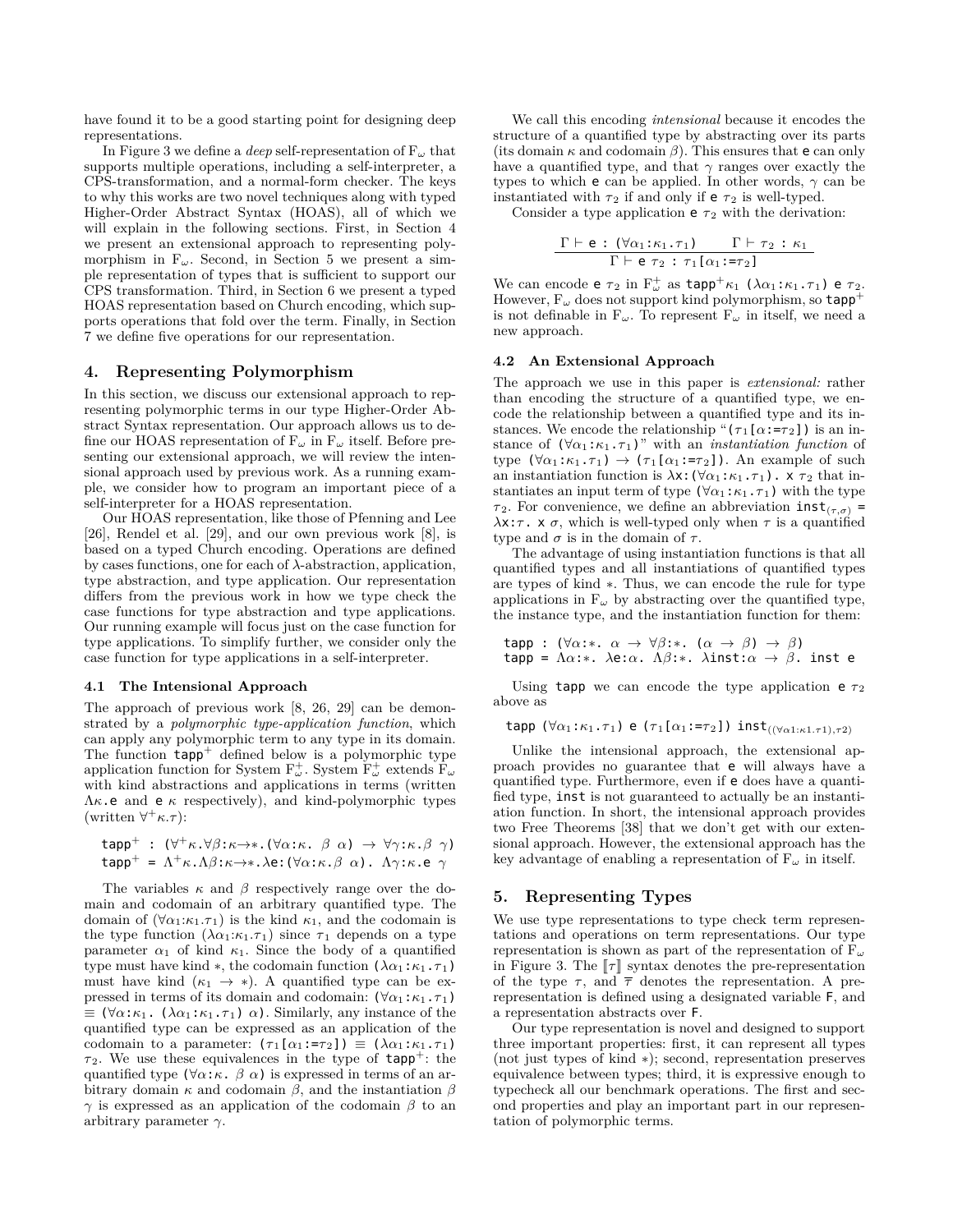| $[n_1 \rightarrow \pi_2] = F$                                                                                                                                                                                                                                                                                                                                                                                                                                                                                                                                                                                                                                                                                                                                                                                                                      | $[n_1 \rightarrow F   \pi_2]$ | $\kappa \rhd \sigma$ |
|----------------------------------------------------------------------------------------------------------------------------------------------------------------------------------------------------------------------------------------------------------------------------------------------------------------------------------------------------------------------------------------------------------------------------------------------------------------------------------------------------------------------------------------------------------------------------------------------------------------------------------------------------------------------------------------------------------------------------------------------------------------------------------------------------------------------------------------------------|-------------------------------|----------------------|
| $[n_1 \rightarrow \pi_2] = F$                                                                                                                                                                                                                                                                                                                                                                                                                                                                                                                                                                                                                                                                                                                                                                                                                      | $\kappa \rhd \tau$            | $\kappa \rhd \sigma$ |
| $[n_1 \rightarrow \pi_2] = \forall \alpha: \kappa, F   \pi_1]$                                                                                                                                                                                                                                                                                                                                                                                                                                                                                                                                                                                                                                                                                                                                                                                     | $\kappa \rhd \sigma$          |                      |
| $[n_1 \rightarrow \pi_2] = \forall \alpha: \kappa, F   \pi_1]$                                                                                                                                                                                                                                                                                                                                                                                                                                                                                                                                                                                                                                                                                                                                                                                     | $\kappa \rhd \tau$            | $\kappa \rhd \tau$   |
| $[n_1 \rightarrow \pi_1] = [n_1 \land \pi_1] = [n_1 \land \pi_1] = [n_1 \land \pi_1] = [n_1 \land \pi_1] = [n_1 \land \pi_1] = [n_1 \land \pi_1] = [n_1 \land \pi_1] = [n_1 \land \pi_1] = [n_1 \land \pi_1] = [n_1 \land \pi_1] = [n_1 \land \pi_1] = [n_1 \land \pi_1] = [n_1 \land \pi_1] = [n_1 \land \pi_1] = [n_1 \land \pi_1] = [n_1 \land \pi_1] = [n_1 \land \pi_1] = [n_1 \land \pi_1] = [n_1 \land \pi_1] = [n_1 \land \pi_1] = [n_1 \land \pi_1] = [n_1 \land \pi_1] = [n_1 \land \pi_1] = [n_1 \land \pi_1] = [n_1 \land \pi_1] = [n_1 \land \pi_1] = [n_1 \land \pi_1] = [n_1 \land \pi_1] = [n_1 \land \pi_1] = [n_1 \land \pi_1] = [n_1 \land \pi_1] = [n_1 \land \pi_1] = [n_1 \land \pi_1] = [n_1 \land \pi_1] = [n_1 \land \pi_1] = [n_1 \land \pi_1] = [n_1 \land \pi_1] = [n_1 \land \pi_1] = [n_1 \land \pi_1] = [n_1 \land$ |                               |                      |

Figure 3: Representation of F*<sup>ω</sup>*

Type representations support operations that iterate a type function R over the first-order types – arrows and universal quantifiers. Each operation on representations produces results of the form  $R([\tau][F := R]),$  which we call the "interpretation of  $\tau$  under  $\mathbb{R}^n$ . For example, the interpretation of  $(\forall \alpha: \alpha \rightarrow \alpha)$  under R is R  $([\forall \alpha: \alpha \rightarrow \alpha]$  [F :=  $R$ ]) = R ( $\forall \alpha$ :\*. R ( $R \alpha \rightarrow R \alpha$ )).

As stated previously, type representations are used to typecheck representations of terms and their operations. In particular, a term of type  $\tau$  is represented by a term of type Exp  $\bar{\tau}$ , and each operation on term representation produces results with types that are interpretations under some R.

Let's consider the outputs produced by unquote, size, and cps, when applied to a representation of the polymorphic identity function, which has the type  $(\forall \alpha : * \alpha \rightarrow \alpha)$ . For unquote, the type function R is the identity function Id =  $(\lambda \alpha : \alpha)$ . Therefore, unquote applied to the representation of the polymorphic identity function will produce an output with the type Id ( $\forall \alpha$ :\*. Id (Id  $\alpha \rightarrow$  Id  $\alpha$ ))  $\equiv$  $(\forall \alpha : * \alpha \rightarrow \alpha)$ . For size, R is the constant function KNat = (*λα*:\*.Nat). Therefore, size applied to the representation of the polymorphic identity function will produce an output with the type KNat ( $\forall \alpha$ :\*. KNat (KNat  $\alpha \rightarrow$  KNat  $\alpha$ ))  $\equiv$ 

Nat. For cps, R is the function Ct =  $(\lambda \alpha : * \cdot \ \forall \beta : * \cdot \alpha \rightarrow$  $β)$   $\rightarrow$  *β*), such that Ct *α* is the type of a continuation for values of type  $\alpha$ . Therefore, cps applied to the representation of the polymorphic identity function will produce an output with the type Ct ( $\forall \alpha$ :\*. Ct (Ct  $\alpha \rightarrow$  Ct  $\alpha$ )). This type suggests that every sub-term has been transformed into continuation-passing style.

We also represent higher-order types, since arrows and quantifiers can occur within them. Type variables, abstractions, and applications are represented meta-circularly. Intuitively, the pre-representation of an abstraction is an abstraction over pre-representations. Since pre-representations of  $\kappa$ -types (i.e. types of kind  $\kappa$ ) are themselves  $\kappa$ -types, an abstraction over *κ*-types can also abstract over prerepresentations of *κ*-types. In other words, abstractions are represented as themselves. The story is the same for type variables and applications.

**Examples.** The representation of  $(\forall \alpha : * \alpha \rightarrow \alpha)$  is:

$$
\forall \alpha : * \quad \alpha \to \alpha
$$

$$
= \lambda \mathbf{F} : * \to * \quad [\nabla \alpha : * \quad \alpha \to \alpha]
$$

<sup>=</sup> *<sup>λ</sup>*F:*∗→∗*. <sup>J</sup>*∀α*:*∗*. *<sup>α</sup> <sup>→</sup> <sup>α</sup>*<sup>K</sup> = *λ*F:*∗→∗*. *∀α*:*∗*. F (F *α →* F *α*)

Our representation is defined so that the representations of two *β*-equivalent types are also *β*-equivalent. In other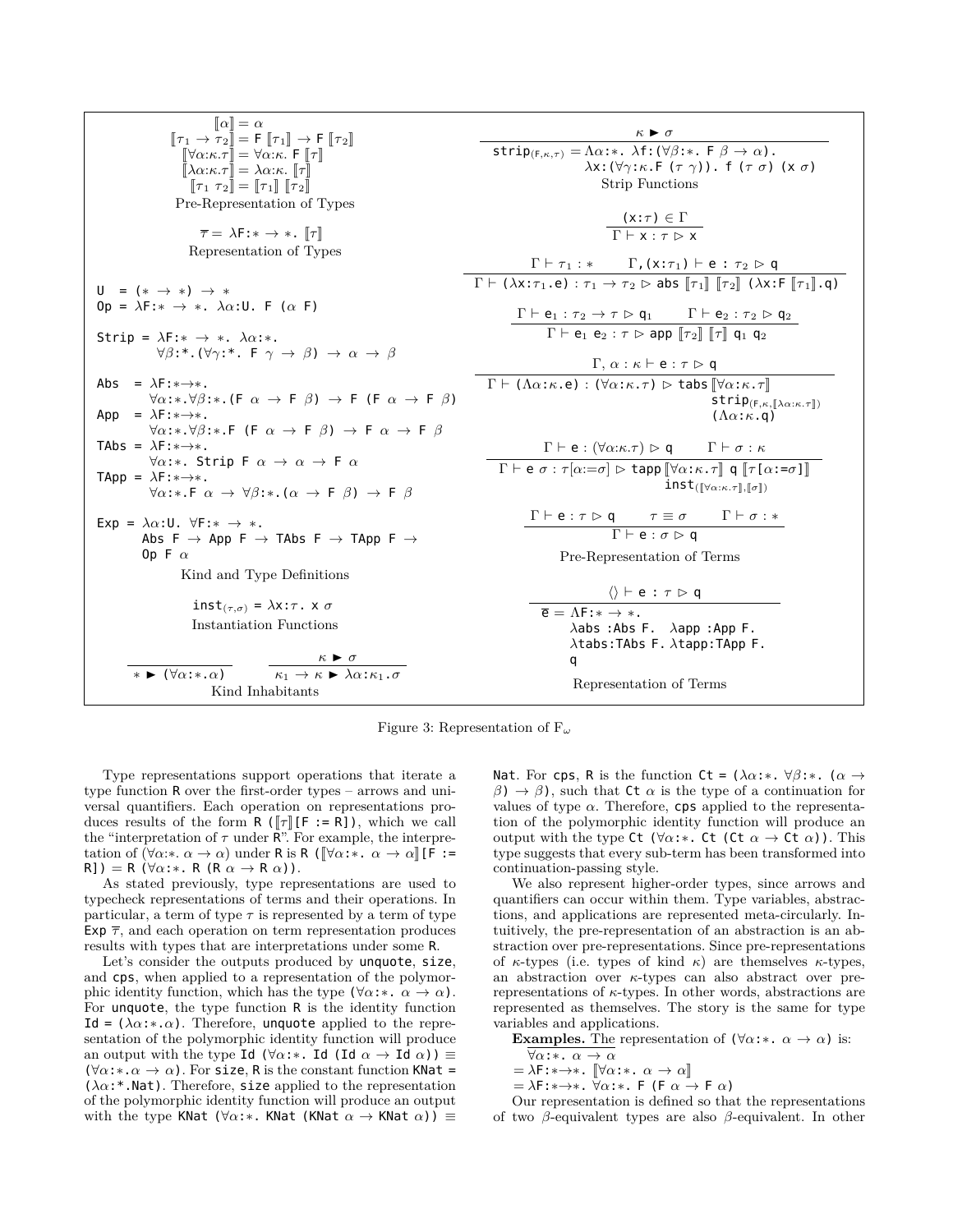words, representation of types preserves *β*-equivalence. In particular, we can normalize a type before or after representation, with the same result. For example,

$$
\begin{array}{rcl}\n\overline{\forall \alpha \colon \pi. (\lambda \gamma \colon \pi. \gamma \to \gamma) \ \alpha} \\
= & \lambda \mathsf{F} \colon \pi \to \pi. [\forall \alpha \colon \pi. (\lambda \gamma \colon \pi. \gamma \to \gamma) \ \alpha] \\
= & \lambda \mathsf{F} \colon \pi \to \pi. \ \forall \alpha \colon \pi. \ \mathsf{F} \ (\lambda \gamma \colon \pi. \mathsf{F} \ \gamma \to \mathsf{F} \ \gamma) \ \alpha) \\
= & \beta \lambda \mathsf{F} \colon \pi \to \pi. \ \forall \alpha \colon \pi. \ \mathsf{F} \ (\mathsf{F} \ \alpha \to \mathsf{F} \ \alpha) \\
= & \overline{\forall \alpha \colon \pi. \ \alpha \to \alpha}\n\end{array}
$$

**Properties.** We now discuss some properties of our type representation that are important for representing terms. First, we can pre-represent legal types of any kind and in any environment. Since a representation abstracts over the designated type variable F in a pre-representation, the representation of a  $\kappa$ -type is a type of kind ( $*\rightarrow *\rightarrow \kappa$ . In particular, base types (i.e. types of kind *∗*) are represented by a type of kind  $(* \rightarrow *) \rightarrow *$ . This kind will be important for representing terms, so in Figure 3 we define  $U = (* \rightarrow$ *∗*) *→ ∗*.

**Theorem 5.1.** *If*  $\Gamma \vdash \tau : \kappa$ *, then*  $\Gamma \vdash \overline{\tau} : (* \rightarrow *) \rightarrow \kappa$ *.* 

Equivalence preservation relies on the following substitution theorem, which will also be important for our representation of terms.

**Theorem 5.2.** *For any types*  $\tau$  *and*  $\sigma$ *, and any type variable*  $\alpha$ *, we have*  $\llbracket \tau \rrbracket [\alpha := \llbracket \sigma \rrbracket ] = \llbracket \tau [\alpha := \sigma] \rrbracket$ *.* 

We now formally state the equivalence preservation property of type pre-representation and representation.

**Theorem 5.3.**  $\tau \equiv \sigma$  *if and only if*  $\overline{\tau} \equiv \overline{\sigma}$ *.* 

## **6. Representing Terms**

In this section we describe our representation of  $F_\omega$  terms. Our representations are typed to ensure that only well-typed terms can be represented. We typecheck representations of terms using type representations. In particular, a term of type  $\tau$  is represented by a term of type Exp  $\overline{\tau}$ .

We use a typed Higher-Order Abstract Syntax (HOAS) representation based on Church encodings, similar to those used in previous work [8, 26, 29]. As usual in Higher-Order Abstract Syntax (HOAS), we represent variables and abstractions meta-circularly, that is, using variables and abstractions. This avoids the need to implement captureavoiding substitution on our operations – we inherit it from the host language implementation. As in our previous work [8], our representation is also parametric (PHOAS) [14, 39]. In PHOAS representations, the types of variables are parametric. In our case, they are parametric in the type function F that defines an interpretation of types.

Our representation of  $F_\omega$  terms is shown in Figure 3. We define our representation in two steps, as we did for types. The pre-representation of a term is defined using the designated variables F, abs, app, tabs, and tapp. The representation abstracts over these variables in the prerepresentation.

While the pre-representation of types can be defined by the type alone, the pre-representation of a term depends on its typing judgment. We call the function that maps typing judgments to pre-representations the *pre-quoter*. We write <sup>Γ</sup> *<sup>⊢</sup>* e : *<sup>τ</sup>* <sup>q</sup> to denote "given an input judgment <sup>Γ</sup> *<sup>⊢</sup>* e : *τ* the pre-quoter outputs a pre-representation q". The prerepresentation of a term is defined by a type function F that defines pre-representations of types, and by four *case functions* that together define a fold over the structure of a

term. The types of each case function depends on the type function F. The case functions are named abs, app, tabs, and tapp, and respectively represent *λ*-abstraction, function application, type-abstraction, and type application.

The representation  $\bar{e}$  of a closed term **e** is obtained by abstracting over the variables F, abs, app, tabs, and tapp in the pre-representation of **e**. If **e** has type  $\tau$ , its prerepresentation has type  $\mathsf{F}[\![\tau]\!]$ , and its representation has type Exp  $\bar{\tau}$ . The choice of  $\tau$  can be arbitrary because typings are unique up to *β*-equivalence and type representation preserves *β*-equivalence.

**Stripping redundant quantifiers.** In addition to the inst functions discussed in Section 4, our quoter embeds a specialized variant of instantiation functions into representations. These functions can strip redundant quantifiers, which would otherwise limit the expressiveness of our HOAS representation. For example, our size operation will use them to remove the redundant quantifier from intermediate values with types of the form  $(\forall \alpha : \kappa \cdot \text{Nat})$ . The type Nat is closed, so  $\alpha$  does not occur free in Nat. This is why the quantifier is said to be redundant. This problem of redundant quantifiers is well known, and applies to other HOAS representations as well [29].

We can strip a redundant quantifier with a type application: if **e** has type  $(\forall \alpha : \kappa \cdot \text{Nat})$  and  $\sigma$  is a type of kind  $\kappa$ , then  $e \, \sigma$  has the type Nat. We can also use the instantiation function inst(*∀α*:*κ.*Nat)*,σ*, which has type (*∀α*:*κ*.Nat)  $\rightarrow$  **Nat.** The choice of  $\sigma$  is arbitrary – it can be any type of kind  $\kappa$ . It happens that in  $F_{\omega}$  all kinds are inhabited, so we can always find an appropriate  $\sigma$  to strip a redundant quantifier.

Our quoter generates a single strip function for each type abstraction in a term and embeds it into the representation. At the time of quotation most quantifiers are not redundant – redundant quantifiers are introduced by certain operations like size. Whether a quantifier will become redundant depends on the result type function F for an operation. In our operations, redundant quantifiers are introduced when F is a constant function. The operation size has results typed using the constant Nat function KNat = (*λα*:*∗*.Nat). Each strip function is general enough to work for multiple operations that introduce redundant quantifiers, and to still allow operations like unquote that need the quantifier.

To provide this generality, the strip functions take some additional inputs that help establish that a quantifier is redundant before stripping it. Each strip function will have a type of the form Strip F  $\llbracket \forall \alpha : \kappa . \tau \rrbracket \equiv (\forall \beta : * \mathbf{.} (\forall \gamma : * \mathbf{.} F \gamma)$  $\rightarrow \beta$ )  $\rightarrow$   $[\forall \alpha : \kappa \cdot \tau] \rightarrow \beta$ ). The type F is the type function defines an interpretation of types. The type  $[\![\forall \alpha:\kappa.\tau]\!]$  is the quantified type with the redundant quantifier to be stripped. Recall that  $[\nabla \alpha : \kappa \cdot \tau] = (\nabla \alpha : \kappa \cdot \mathsf{F} | \tau])$ . The type term of type  $(\forall \gamma : * \in \mathsf{F} \land \rightarrow \beta)$  shows that F is a constant function that always returns *β*. The strip function uses it to turn the type  $(\forall \alpha : \kappa \cdot F \notin \mathcal{T}]$ ) into the type  $(\forall \alpha : \kappa \cdot \beta)$ where  $\alpha$  has become redundant. For size, we will have F = KNat =  $(\lambda \alpha : * . \text{Nat})$ . We show that KNat is the constant Nat function with an identity function (Λ*γ*:*∗*.*λ*x:KNat *γ*. x). The type of this function is  $(\forall \gamma : * .$ KNat  $\gamma \rightarrow$  KNat  $\gamma$ ), which is equivalent to (*∀γ*:*∗*.KNat *γ →* Nat).

**Types of case functions.** The types of the four case functions abs, app, tabs, and tapp that define an interpretation, respectively Abs, App, TAbs, and TApp, are shown in Figure 3. The types of each function rely on invariants about pre-representations of types. For example, the type App F uses the fact that the pre-representation of an ar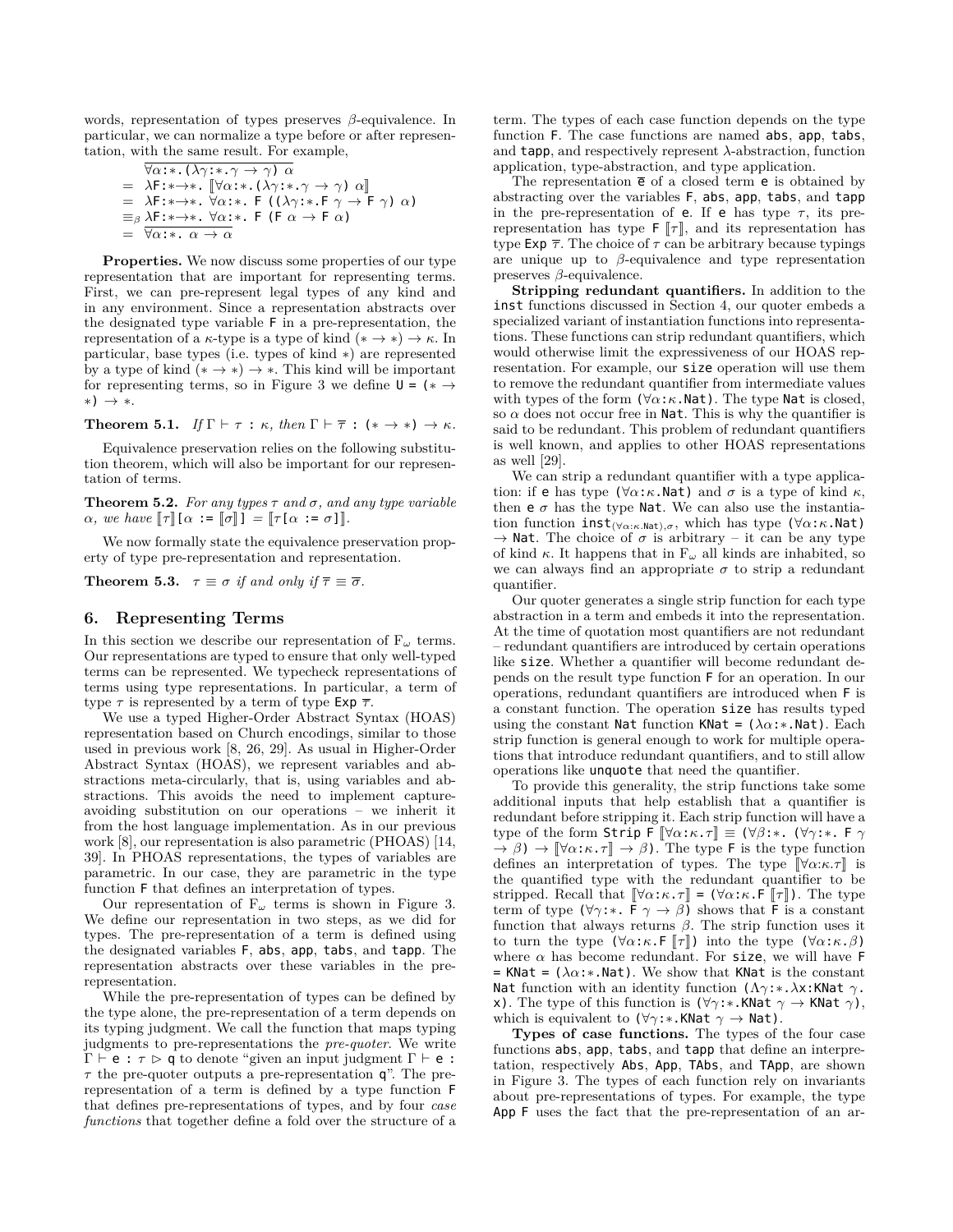row type  $[\![\tau_1 \to \tau_2]\!]$  is equal to  $\mathsf{F} [\![\tau_1]\!] \to \mathsf{F} [\![\tau_2]\!]$ . In other words, App F abstracts over the types  $\llbracket \tau_1 \rrbracket$  and  $\llbracket \tau_2 \rrbracket$  that can change, and makes explicit the structure  $\mathsf{F} \alpha \to \mathsf{F} \beta$  that is invariant. These types allow the implementation of each case function to use this structure – it is part of the "interface" of representations, and plays an important role in the implementation of each operation.

**Building representations.** The first rule of pre-representation handles variables. As in our type representation, variables are represented meta-circularly, that is, by other variables. We will re-use the variable name, but change its type: a variable of type  $\tau$  is represented by a variable of type  $\mathbb{F}[\![\tau]\!]$ . This type is the same as the type of a pre-representation. In other words, variables in a prerepresentation range over pre-representations.

The second rule of pre-representation handles *λ*-abstractions. We recursively pre-quote the body, in which a variable x can occur free. Since variables are represented metacircularly, x can occur free in the pre-representation q of the body. Therefore, we bind x in the pre-representation. This is standard for Higher-Order Abstract Syntax representations. Again, we change of the type of  $x$  from  $\tau_1$  to  $\mathsf{F}[\![\tau_1]\!]$ . It may be helpful to think of q as the "open pre-representation of e", in the sense that x can occur free, and to think of (*λ*x:F  $\llbracket \tau_1 \rrbracket$ . q) as the "closed pre-representation of e". The open pre-representation of **e** has type  $\mathsf{F} [\![\tau_2]\!]$  in an environment that assigns  $x$  the type  $\lceil \lceil \tau_1 \rceil$ . The closed pre-representation of **e** has type  $\mathsf{F}[\![\tau_1]\!] \to \mathsf{F}[\![\tau_2]\!]$ . The pre-representation of  $(\lambda x:\tau_1$ . e) is built by applying the case function abs to the types  $\llbracket \tau_1 \rrbracket$  and  $\llbracket \tau_2 \rrbracket$  and the closed pre-representation of e.

The third rule of pre-representation handles applications. We build the pre-representation of an application  $e_1$   $e_2$  by applying the case function **app** to the types  $\llbracket \tau_2 \rrbracket$  and  $\llbracket \tau \rrbracket$  and the pre-representations of  $e_1$  and  $e_2$ .

The fourth rule of pre-representation handles type abstractions. As for *λ*-abstractions, we call q the open prerepresentation of **e**, and abstract over  $\alpha$  to get the closed pre-representation of e. Unlike for *λ*-abstractions, we do not pass the domain and codomain of the type to the case function tabs, since that would require kind-polymorphism as discussed in Section 4. Instead, we pass to tabs the prerepresentation of the quantified type directly. We also pass to tabs a quantifier stripping function that enables tabs to remove the quantifier from  $[\forall \alpha : \kappa$ . F  $\tau]$  in case F is a constant function. Note that the strip function is always defined, since  $[\nabla \alpha : \kappa \cdot \mathsf{F} \tau] = \nabla \alpha : \kappa \cdot \mathsf{F} \tau].$ 

The fifth rule of pre-quotation handles type applications. We build the pre-representation of a type application  $e \sigma$ by applying the case function tapp to the pre-representation of the quantified type  $[\forall \alpha : \kappa \cdot \tau]$ , the pre-representation of the term e, the pre-representation of the instantiation type  $\llbracket \tau[\alpha:=\sigma] \rrbracket$ , and the instantiation function  $\text{inst}_{(\llbracket \forall \alpha:\kappa.\tau \rrbracket, \llbracket \sigma \rrbracket)}$ , which can apply any term of type  $[\![\forall \alpha:\kappa.\tau]\!]$  to the type  $[\![\sigma]\!]$ . Since  $\llbracket \forall \alpha : \kappa \cdot \tau \rrbracket = (\forall \alpha : \kappa \cdot \mathsf{F} \parallel \tau \rrbracket)$ , the instantiation function has type  $[\forall \alpha : \kappa \cdot \tau] \rightarrow F [\tau[\alpha : = \sigma]]$ .

The last rule of pre-quotation handles the type-conversion rule. Unsurprisingly, the pre-representation of e is the same when **e** has type  $\sigma$  as when it has type  $\tau$ . When **e** has type  $\tau$ , its pre-representation will have type  $\mathsf{F} \left[ \mathcal{T} \right]$ . When **e** has type *σ*, its pre-representation will have type  $\bar{F}$   $\sigma$ . By Theorem 5.3, these two types are equivalent, so q can be given either type.

**Examples.** We now give two example representations. Our first example is the representation of the polymorphic identity function Λ*α*:*∗*.*λ*x:*α*.x:

$$
ΛF:∗ → *.
$$
  
\nλabs:Abs F. λapp:App F.  
\nλtabs:TAbs F. λtapp:TApp F.  
\ntabs []∀α:∗. α → α]] strip(F,∗, [λα:∗.α→α]])  
\n(Λα:∗. abs α α (λx:F α. x))

We begin by abstracting over the type function F that defines an interpretation of types, and the four case functions that define an interpretation of terms. Then we build the pre-representation of Λ*α*:*∗*.*λ*x:*α*.x. We represent the type abstraction using tabs, the term abstraction using abs, and the variable x as another variable also named x.

Our second example is representation of (*λ*x:(*∀α*:*∗*. *α*  $\rightarrow \alpha$ ). x ( $\forall \alpha$ :\*.  $\alpha \rightarrow \alpha$ ) x), which applies an input term to itself.

$$
\begin{array}{l} \Lambda\mathsf{F}{:}\ast\;\to\;\ast.\quad\\ \lambda\mathsf{abs}{:}\mathsf{Abs}\;\mathsf{F}.\;\;\lambda\mathsf{app}{:}\mathsf{App}\;\mathsf{F}.\quad\\ \lambda\mathsf{tabs}{:}\mathsf{TAbs}\;\mathsf{F}.\;\;\lambda\mathsf{tapp}{:}\mathsf{TApp}\;\mathsf{F}.\quad\\ \text{abs}\;\;\left[\![\forall\alpha{:}\ast\;.\;\alpha\;\to\;\alpha]\! \right]\;\left[\![\forall\alpha{:}\ast\;.\;\alpha\;\to\;\alpha]\! \right]\\\;\left(\lambda\mathsf{x}{:}\;\mathsf{F}\;\left[\![\forall\alpha{:}\ast\;.\;\alpha\;\to\;\alpha]\! \right]\right.\quad\\\;\text{app}\;\left[\![\forall\alpha{:}\ast\;.\;\alpha\;\to\;\alpha]\! \right]\;\mathsf{x}\\\;\left(\text{tapp}\;\left[\![\forall\alpha{:}\ast\;.\;\alpha\;\to\;\alpha]\!\right]\;\times\\\;\left[\![\forall\alpha{:}\ast\;.\;\alpha\;\to\;\alpha]\right.\to\;\left(\forall\alpha{:}\ast\;.\;\alpha\;\to\;\alpha\right)]\right]\\\;\text{inst}(\textcolor{red}{\lbrack\![\forall\alpha{:}\ast\;.\alpha\!\to\!\alpha]\!],\left[\![\forall\alpha{:}\ast\;.\alpha\!\to\!\alpha]\! \right])}\\\;\text{x)}\end{array}
$$

The overall structure is similar to above: we begin with the five abstractions that define interpretations of types and terms. We then use the case functions to build the pre-representation of the term. The instantiation function  $\text{inst}_{([\forall \alpha:*,\alpha \to \alpha], [\forall \alpha:*,\alpha \to \alpha])}$  has the type  $[\forall \alpha:*, \alpha \to \alpha] \to$  $\mathsf{F} \left[ (\forall \alpha : * \alpha \rightarrow \alpha) \rightarrow (\forall \alpha : * \alpha \rightarrow \alpha) \right]$ . Here, the quantified type being instantiated is  $[\nabla \alpha : * \alpha \rightarrow \alpha] = \forall \alpha : *$ . **F**  $[\alpha \rightarrow \alpha],$  the instantiation parameter is also  $[\forall \alpha : \cdot \alpha]$  $\rightarrow \alpha$ , and the instantiation type is  $\mathsf{F} \left[ (\forall \alpha : * \alpha \rightarrow \alpha) \rightarrow \alpha \right]$  $(\forall \alpha : * \alpha \rightarrow \alpha)$ . By lemma 5.2, we have:

$$
(\mathsf{F} \left[ \alpha \to \alpha \right]) [\alpha := \left[ \forall \alpha : \ast \alpha \to \alpha \right]]
$$
\n
$$
= \mathsf{F} \left( \left[ \alpha \to \alpha \right] \left[ \alpha : \ast \left[ \forall \alpha : \ast \alpha \to \alpha \right] \right] \right)
$$
\n
$$
= \mathsf{F} \left[ (\alpha \to \alpha) \left[ \alpha : \ast \alpha \to \alpha \to \alpha \right] \right]
$$
\n
$$
= \mathsf{F} \left[ \left( \forall \alpha : \ast \alpha \to \alpha \right) \to \left( \forall \alpha : \ast \alpha \to \alpha \right) \right]
$$

**Properties.** We typecheck pre-quotations under a modified environment that changes the types of term variables and binds the variables F, abs, app, tabs, and tapp. The bindings of type variables are unchanged.

The environment for pre-quotations of closed terms only contains bindings for F, abs, app, tabs, and tapp. The representation of a closed term abstracts over these variables, and so can be typed under an empty environment.

**Theorem 6.1.** *If*  $\langle \rangle \vdash e : \tau$ , *then*  $\langle \rangle \vdash \overline{e} : E \times p \overline{\tau}$ *.* 

Our representations are *data*, which for F*<sup>ω</sup>* means a *β*normal form.

**Theorem 6.2.** *If*  $\langle \rangle \vdash e : \tau$ *, then*  $\overline{e}$  *is*  $\beta$ *-normal.* 

Our quoter preserves equality of terms up to equivalence of types. That is, if two terms are equal up to equivalence of types, then their representations are equal up to equivalence of types as well. Our quoter is also injective up to equivalence of types, so the converse is also true: if the representations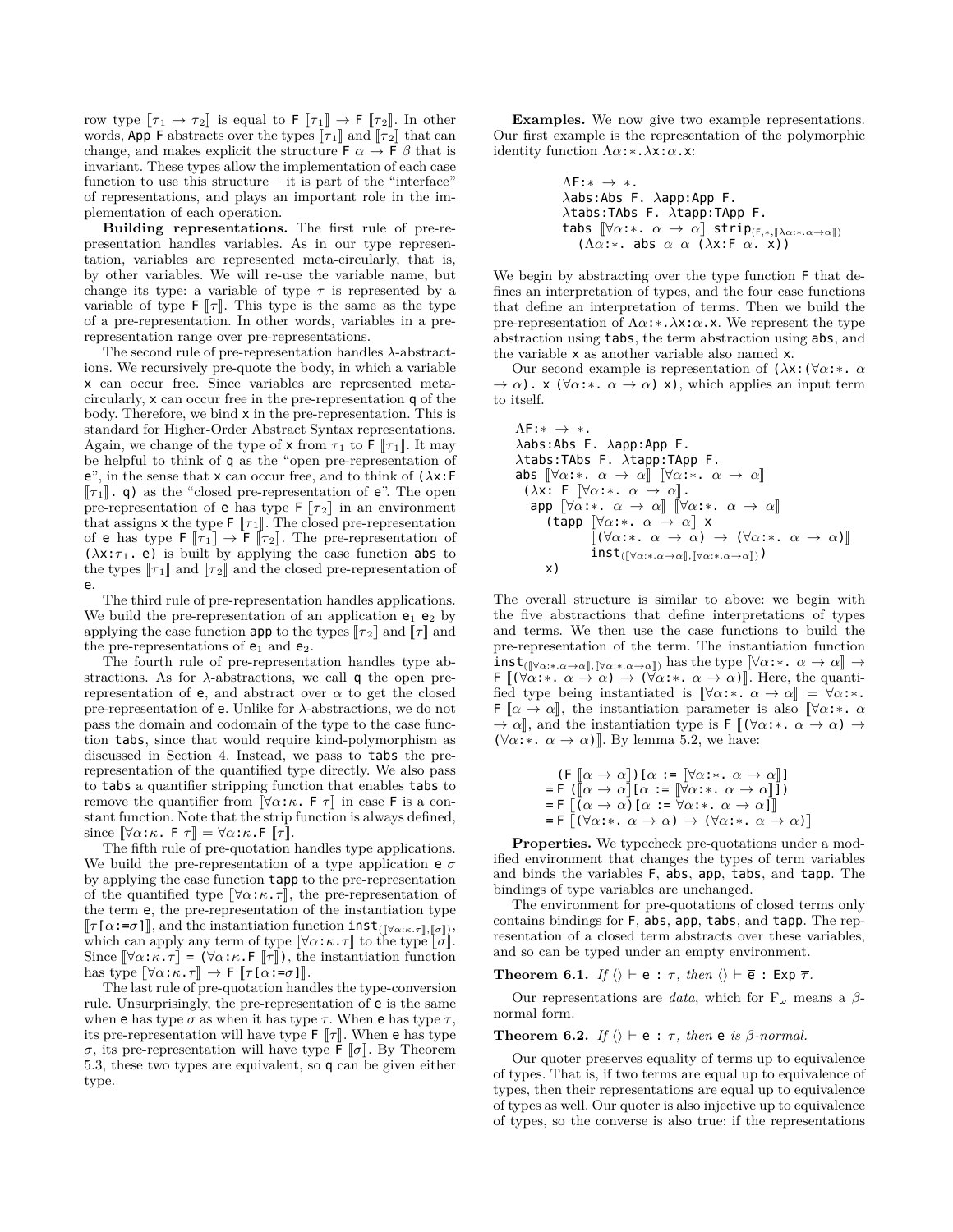of two terms are equal up to equivalence of types, then the terms are themselves equal up to equivalence of types.

**Definition 6.1** (Equality up to equivalence of types)**.** *We write*  $e_1 \sim e_2$  *to denote that terms*  $e_1$  *and*  $e_2$  *are equal up to equivalence of types.*

$$
x \sim x
$$
\n
$$
\frac{\tau \equiv_{\beta} \tau' \qquad e \sim e' \qquad e_1 \sim e_1' \qquad e_2 \sim e_2'}{(\lambda x: \tau \cdot e) \sim (\lambda x: \tau' \cdot e') \qquad (e_1 \ e_2) \sim (e_2' \ e_2')}
$$
\n
$$
\frac{e \sim e'}{(\Lambda \alpha: \kappa \cdot e) \sim (\Lambda \alpha: \kappa \cdot e')} \qquad \frac{e \sim e'}{(\epsilon \tau) \sim (e' \ \tau')}
$$

Now we can formally state that our quoter is injective up to equivalence of types.

**Theorem 6.3.** *If*  $\langle \rangle \vdash e_1 : \tau$ , and  $\langle \rangle \vdash e_2 : \tau$ , then  $e_1 \sim e_2$  *if and only if*  $\overline{e_1} \sim \overline{e_2}$ .

# **7. Operations**

Our suite of operations is given in Figure 4. It consists of a self-interpreter unquote, a simple intensional predicate isAbs, a size measure size, a normal-form checker nf, and a continuation-passing-style transformation cps. Our suite extends those of each previous work on typed selfrepresentation[8, 29]. Rendel et al. define a self-interpreter and a size measure, while in previous work we defined a self-interpreter, the intensional predicate isAbs, and a CPS transformation. Our normal-form checker is the first for a typed self-representation.

Each operation is defined using a function foldExp for programming folds. We also define encodings of booleans, pairs of booleans, and natural numbers that we use in our operations. We use a declaration syntax for types and terms. For example, the term declaration  $x : \tau = e$  asserts that  $e$ has the type  $\tau$  (i.e.  $\langle \rangle \vdash e : \tau$  is derivable), and substitutes e for x (essentially inlining x) in the subsequent declarations. We have machine checked the type of each declaration.

We give formal semantic correctness proofs for four of our operations: unquote, isAbs, size, and nf. The proofs demonstrate qualitatively that our representation is not only expressive but also easy to reason with. In the remainder of this section we briefly discuss the correctness theorems.

Each operation has a type of the form  $\forall \alpha : U$ . Exp  $\alpha \rightarrow$ **Op** R  $\alpha$  for some type function R. When  $\alpha$  is instantiated with a type representation  $\overline{\tau}$ , the result type **Op**  $R \overline{\tau}$  is an interpretation under R:

**Theorem 7.1.** Op  $R \bar{\tau} \equiv R (\lceil \tau \rceil [F := R])$ *.* 

Each operation is defined using the function foldExp that constructs a fold over term representations. An interpretation of a term is obtained by substituting the designated variables F, abs, app, tabs, and tapp with the case functions that define an operation. The following theorem states that a fold constructed by foldExp maps representations to interpretations:

**Theorem 7.2.** If  $f = f$ oldExp R abs' app' tabs' tapp',  $\langle \rangle$   $\vdash$  e :  $\tau$   $\triangleright$  q, then  $f \overline{\tau}$  e  $\rightarrow$ <sup>\*</sup> (q[F:=R, abs:=abs<sup>'</sup>, app:=app*′* , tabs:=tabs*′* , tapp:=tapp*′* ])*.*

**unquote.** Our first operation on term representations is our self-interpreter unquote, which recovers a term from its representation. Its results have types of the form Op Id

*τ* . The type function Id is the identity function, and the operation Op Id recovers a type from its representation.

**Theorem 7.3.** *If*  $\Gamma \vdash \tau : *$ *, then* 0p Id  $\overline{\tau} \equiv \tau$ *.* 

Notice that unquote has the polymorphic type  $(\forall \alpha)$ :U. Exp  $\alpha \rightarrow 0$  **p** Id  $\alpha$ ). The type variable  $\alpha$  ranges over representations of types, and the result type  $\mathbf{0}$   $\mathbf{I}$  d  $\alpha$  recovers the type  $\alpha$  represents. Thus, when  $\alpha$  is instantiated with a concrete type representation  $\overline{\tau}$ , we get the type  $\text{Exp } \overline{\tau} \to \tau$ .

**Theorem 7.4.** *If*  $\langle \rangle \vdash e : \tau$ *, then* <code>unquote  $\overline{\tau} \in \longrightarrow^* e$ *.*</code>

**isAbs.** Our second operation isAbs is a simple intensional predicate that checks whether its input represents an abstraction or an application. It returns a boolean on all inputs. Its result types are interpretations under KBool, the constant Bool function. The interpretation of any type under KBool is equivalent to Bool:

**Theorem 7.5.** *If*  $\Gamma \vdash \tau : *$ *, then* 0p KBool  $\overline{\tau} \equiv$  Bool.

**Theorem 7.6.** *Suppose*  $\langle \rangle \vdash e : \tau$ *. If*  $e$  *is an abstraction then* isAbs  $\bar{\tau}$  **e** →  $*$  true. *Otherwise* **e** *is an application and* isAbs *τ* e *−→<sup>∗</sup>* false*.*

**size.** Our third operation size measures the size of its input representation. Its result types are interpretations under KNat, the constant Nat function. The interpretation of any type under KNat is equivalent to Nat:

**Theorem 7.7.** *If*  $\Gamma \vdash \tau : *$ *, then* 0p KNat  $\overline{\tau} \equiv$  Nat.

The size of a term excludes the types. We formally define the size of a term in order to state the correctness of size.

**Definition 7.1.** *The size of a term* e*, denoted* |e|*, is defined as:*

$$
|x| = 1\n|\lambda x:\tau.e| = 1 + |e|\n|e_1 e_2| = 1 + |e_1| + |e_2|\n|\Lambda \alpha:\kappa.e| = 1 + |e|\n|e \tau| = 1 + |e|
$$

The results of size are Church encodings of natural numbers. We define a type Nat and a zero element and a successor function  ${\sf succ}.$  We use the notation  ${\sf church}_n$  to denote the Church-encoding of the natural number *n*. For example, church<sub>0</sub> = zero, church<sub>1</sub> = succ zero, church<sub>2</sub> = succ (succ zero), and so on.

## **Theorem 7.8.**

If 
$$
\langle \rangle \vdash e : \tau
$$
 and  $|e|=n$ , then size  $\overline{\tau} \overline{e} \longrightarrow^*$  church<sub>n</sub>

**nf.** Our fourth operation nf checks whether its input term is in  $\beta$ -normal form. Its results have types that are interpretations under KBools, the constant Bools function, where Bools is the type of pairs of boolean values.

#### **Theorem 7.9.** *If*  $\Gamma \vdash \tau : *$ *, then* 0p KBools  $\overline{\tau} \equiv$  Bools.

We program nf in two steps: first, we compute a pair of booleans by folding over the input term. Then we return the first component of the pair. The first boolean encodes whether a term is *β*-normal. The second encodes whether a term is normal and *neutral*. Intuitively, a neutral term is one that can be used in function position of an application without introducing a redex. We provide a formal definition of normal and neutral in the Appendix.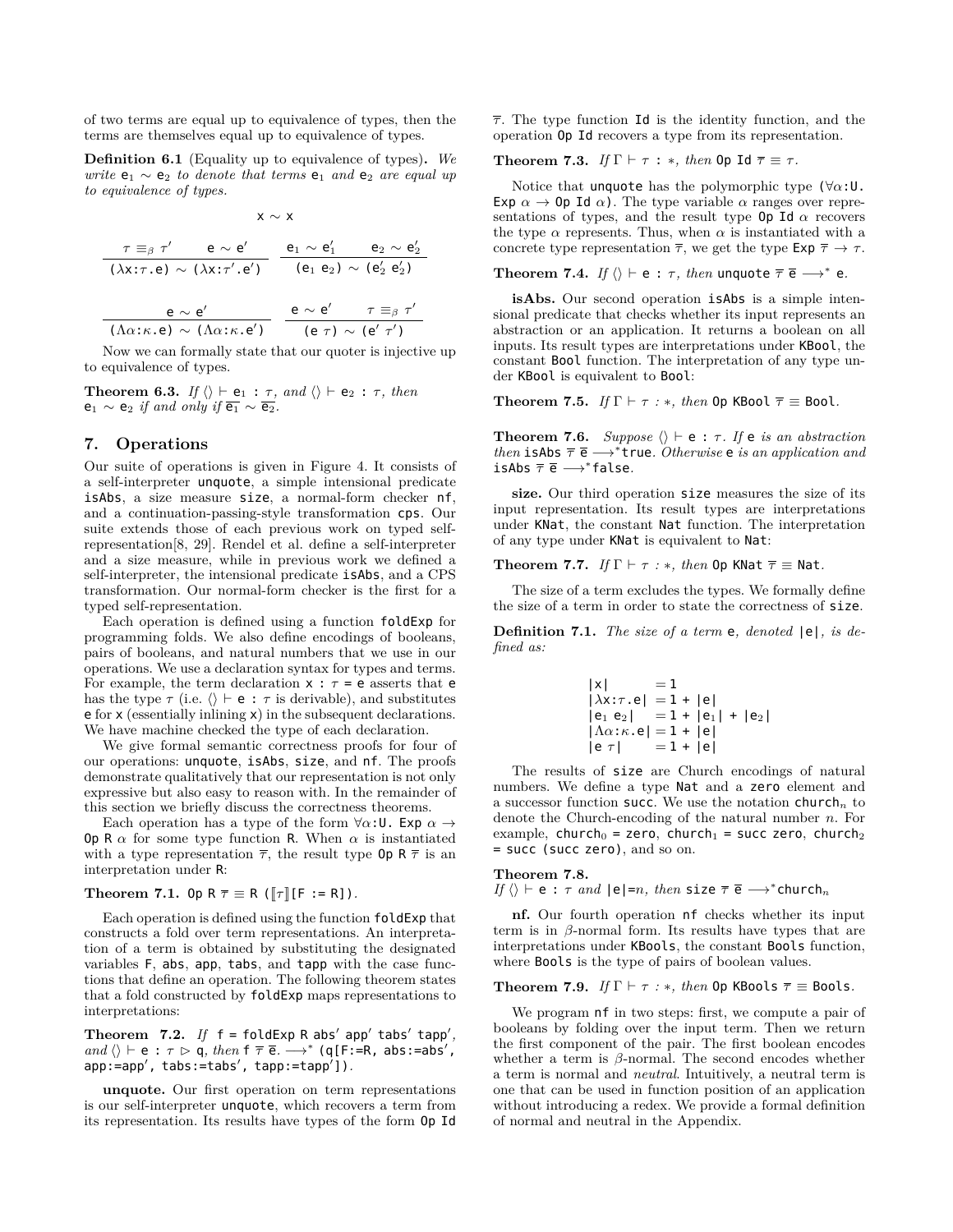Bool : \* =  $\forall \alpha$ :\*.  $\alpha \rightarrow \alpha \rightarrow \alpha$ true : Bool = Λ*α*:\*. *λ*t:*α*. *λ*f:*α*. t false : Bool = Λ*α*:\*. *λ*t:*α*. *λ*f:*α*. f and : Bool *→* Bool *→* Bool = *λ*b1:Bool. *λ*b2:Bool. Λ*α*:\*. *λ*t:*α*. *λ*f:*α*. b1 *α* (b2 *α* t f) f Bools : \* =  $\forall \alpha$ :\*. (Bool  $\rightarrow$  Bool  $\rightarrow \alpha$ )  $\rightarrow \alpha$ bools : Bool *→* Bool *→* Bools = *λ*b1:Bool. *λ*b2:Bool. Λ*α*:\*. *λ*f:Bool *→* Bool *→ α*. f b1 b2 fst : Bools *→* Bool = *λ*bs:Bools. bs Bool (*λ*b1:Bool. *λ*b2:Bool. b1) snd : Bools *→* Bool = *λ*bs:Bools. bs Bool (*λ*b1:Bool. *λ*b2:Bool. b2) Nat : \* = *∀α*:\*. *α →* (*α → α*) *→ α* zero : Nat = Λ*α*:\*. *λ*z:*α*. *λ*s:*α → α*. z succ : Nat *→* Nat = *λ*n:Nat. Λ*α*:\*. *λ*z:*α*. *λ*s:*α → α*. s (n *α* z s) plus : Nat *→* Nat *→* Nat = *λ*m:Nat. *λ*n:Nat. m Nat n succ Definitions and operations of Bool, Bools, and Nat. foldExp : (*∀*F:*∗ → ∗*. Abs F *→* App F *→* TAbs F *→* TApp F *→ ∀α*:U. Exp *α →* Op F *α*) = ΛF:*∗ → ∗*. *λ*abs : Abs F. *λ*app : App F.

*λ*tabs : TAbs F. *λ*tapp : TApp F. Λ*α*:U. *λ*e:Exp *α*. e F abs app tabs tapp

Implementation of foldExp

Id :  $* \rightarrow * = \lambda \alpha : * \alpha$ 

unAbs : Abs Id = Λ*α*:*∗*.Λ*β*:*∗*.*λ*f:*α→β*.f unApp : App Id = Λ*α*:*∗*.Λ*β*:*∗*.*λ*f:*α→β*.*λ*x:*α*.f x unTAbs : TAbs Id = Λ*α*:*∗*.*λ*s:Strip Id *α*.*λ*f:*α*.f unTApp : TApp Id = Λ*α*:*∗*.*λ*f:*α*.Λ*β*:*∗*.*λ*g:*α→β*.g f

unquote : (*∀α*:U. Exp *α →* Op Id *α*) = foldExp Id unAbs unApp unTAbs unTApp Implementation of unquote

KBool : *∗ → ∗* = *λα*:*∗*. Bool

isAbsAbs : Abs KBool = Λ*α*:*∗*. Λ*β*:*∗*. *λ*f:Bool *→* Bool. true isAbsApp : App KBool = Λ*α*:*∗*. Λ*β*:*∗*. *λ*f:Bool. *λ*x:Bool. false isAbsTAbs : TAbs KBool = Λ*α*:*∗*. *λ*strip:Strip KBool *α*. *λ*f:*α*. true isAbsTApp : TApp KBool = Λ*α*:*∗*. *λ*f:Bool. Λ*β*:*∗*. *λ*inst:*α →* Bool. false isAbs : ( $\forall \alpha : \mathsf{U}$ . Exp  $\alpha \rightarrow \mathsf{Bool}$ ) =

foldExp KBool isAbsAbs isAbsApp isAbsTAbs isAbsTApp Implementation of isAbs. KNat : *∗ → ∗* = *λα*:*∗*. Nat sizeAbs : Abs KNat = Λ*α*:*∗*. Λ*β*:*∗*. *λ*f:Nat *→* Nat. succ (f (succ zero)) sizeApp : App KNat = Λ*α*:*∗*. Λ*β*:*∗*. *λ*f:Nat. *λ*x:Nat. succ (plus f x) sizeTAbs : TAbs KNat = Λ*α*:*∗*. *λ*strip:Strip KNat *α*. *λ*f:*α*. succ (strip Nat (Λ*α*:*∗*. *λ*x:Nat. x) f) sizeTApp : TApp KNat = Λ*α*:*∗*. *λ*f : Nat. Λ*β*:*∗*. *λ*inst:*α →* Nat. succ f size : (*∀α*:U. Exp *α →* Nat) = foldExp KNat sizeAbs sizeApp sizeTAbs sizeTApp Implementation of size. KBools :  $* \rightarrow * = \lambda \alpha$ :\*. Bools nfAbs : Abs KBools = Λ*α*:*∗*. Λ*β*:*∗*. *λ*f:Bools *→* Bools. bools (fst (f (bools true true))) false nfApp : App KBools = Λ*α*:*∗*. Λ*β*:*∗*. *λ*f:Bools. *λ*x:Bools. bools (and (snd f) (fst x)) (and (snd f) (fst x)) nfTAbs : TAbs KBools = Λ*α*:*∗*. *λ*strip:Strip KBools *α*. *λ*f:*α*. bools (fst (strip Bools (Λ*α*:*∗*.*λ*x:Bools.x) f)) false nfTApp : TApp KBools = Λ*α*:*∗*. *λ*f:Bools. Λ*β*:*∗*. *λ*inst:(*α →* Bools). bools (snd f) (snd f) nf : (*∀α*:U. Exp *α →* Bool) = Λ*α*:U. *λ*e:Exp *α*. fst (foldExp KBools nfAbs nfApp nfTAbs nfTApp e) Implementation of nf. Ct :  $* \rightarrow * = \lambda \alpha : * \forall \beta : * \alpha \rightarrow \beta$   $\rightarrow \beta$ CPS : U *→ ∗* = Op Ct cpsAbs : Abs Ct = Λ*α*:*∗*. Λ*β*:*∗*. *λ*f:(Ct *α →* Ct *β*). ΛV:*∗*. *λ*k : (Ct *α →* Ct *β*) *→* V. k f  $cpsApp$  : App  $Ct =$ Λ*α*:*∗*. Λ*β*:*∗*. *λ*f:Ct (Ct *α →* Ct *β*). *λ*x:Ct *α*. ΛV:*∗*. *λ*k:*β →* V. f V (*λ*g:Ct *α →* Ct *β*. g x V k) cpsTAbs : TAbs Ct = Λ*α*:*∗*. *λ*strip:Strip Ct *α*. *λ*f: *α*. ΛV:*∗*. *λ*k:*α →* V. k f cpsTApp : TApp Ct = Λ*α*:*∗*. *λ*f: Ct *α*. Λ*β*:*∗*. *λ*inst:*α →* Ct *β*. ΛV:*∗*. *λ*k:*β →* V. f V (*λ*e:*α*. inst e V k) cps : (*∀α*:U. Exp *α →* CPS *α*) = foldExp Ct cpsAbs cpsApp cpsTAbs cpsTApp

Implementation of cps.

Figure 4: Five operations on representations of F*<sup>ω</sup>* terms.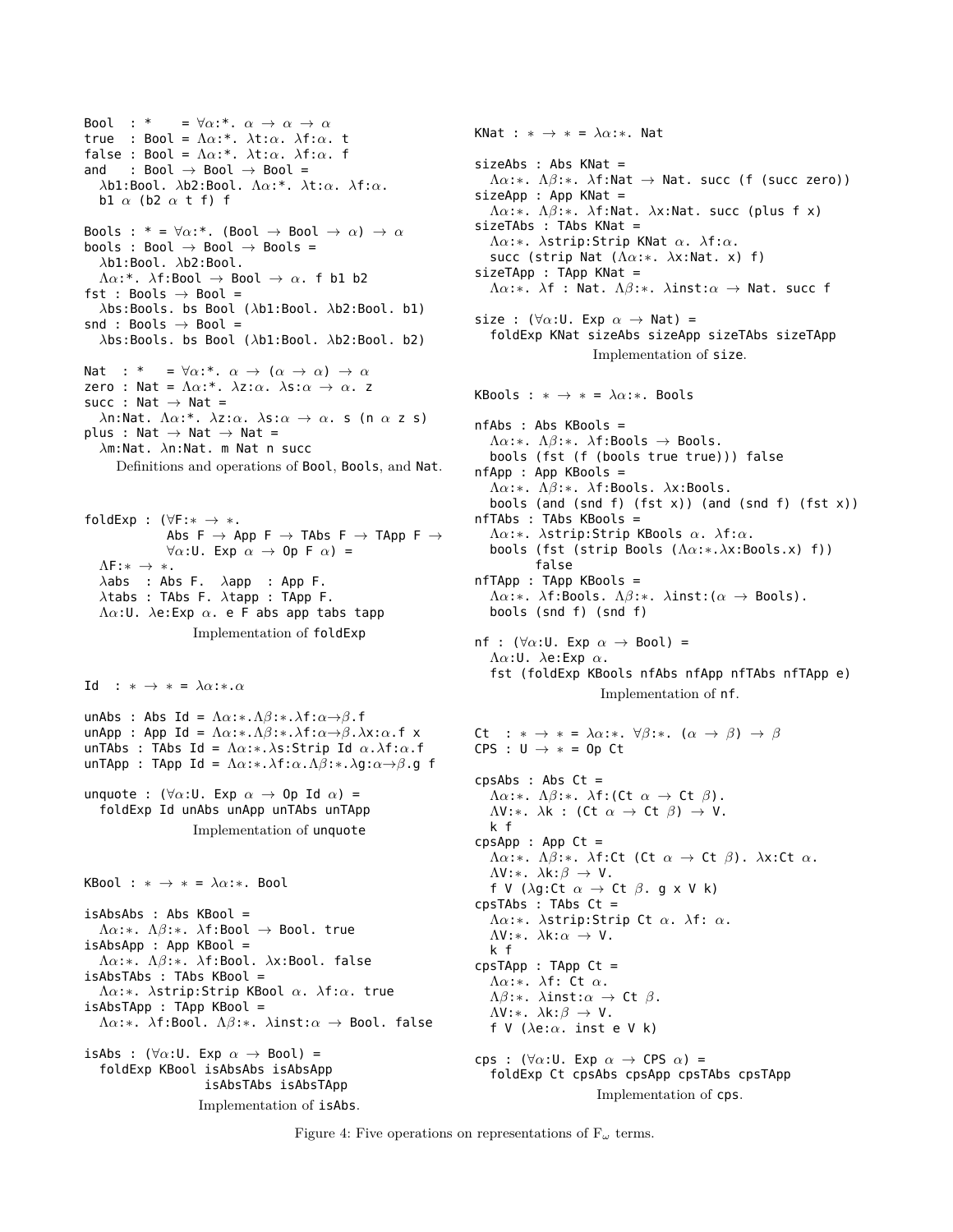## **Theorem 7.10.** *Suppose*  $\langle \rangle \vdash e : \tau$ .

*1. If*  $e$  *is*  $\beta$ *-normal, then*  $nf \overline{e} \rightarrow^*$ true*.* 

2. *If* e *is not*  $\beta$ *-normal, then*  $\mathsf{nf} \ \overline{\tau} \ \overline{\mathsf{e}} \longrightarrow^* \mathsf{false}.$ 

**cps.** Our fifth operation cps is a call-by-name continuation-passing-style transformation. Its result types are interpretations under Ct. We have also implemented a call-byvalue CPS transformation, though we omit the details because it is rather similar to our call-by-name CPS. We do not formally prove the correctness of our CPS transformation. However, being defined in  $F_\omega$  it is guaranteed to terminate for all inputs, and the types of the case functions provide some confidence in its correctness. Below, we show the result of applying cps to each of the example representations from Section 6. To aid readability, we use  $\llbracket \tau \rrbracket_{\mathsf{C}^{\mathsf{t}}}$  to denote  $\llbracket \tau \rrbracket [\mathsf{F}]$  $:=$  Ct<sub>1</sub>.

The first example is the polymorphic identity function Λ*α*:*∗*.*λ*x:*α*.x:

cps *∀α*:*∗*. *α → α* Λ*α*:*∗*.*λ*x:*α*.x  $\equiv$ *β* cpsTAbs  $[\forall \alpha : * \alpha \rightarrow \alpha]$ <sub>Ct</sub> strip<sub>Ct, $[\forall \alpha : * \alpha \rightarrow \alpha]$ </sub> (Λ*α*:*∗*. cpsAbs *α α* (*λ*x:Ct *α*. x)) *≡<sup>β</sup>* Λ*β*₁ : *∗*. *λ*kı : Ct (∀*α*:\*. Ct (Ct *α* → Ct *α*))→ *β*<sub>1</sub>. k₁ (Λ*α*:*∗*. Λ*β*₂:*∗*. *λ***k**</u> : (Ct  $\alpha \rightarrow$  Ct  $\alpha$ )  $\rightarrow \beta$ <sub>2</sub>. k₂ (*λ*x : Ct *α*. x))

The second example applies a variable of type *∀α*:*∗*.*α*  $\rightarrow \alpha$  to itself:

```
cps (\forall \alpha : * \alpha \rightarrow \alpha) \rightarrow (\forall \alpha : * \alpha \rightarrow \alpha)λx:(∀α:∗. α → α).x (∀α:∗. α → α) x
\equivβ cpsAbs \lbrack \lbrack \forall \alpha : * \cdot \alpha \rightarrow \alpha \rbrackct \lbrack \lbrack \forall \alpha : * \cdot \alpha \rightarrow \alpha \rbrackct
        (\lambdax: Ct \lbrack \forall \alpha : * \cdot \alpha \rightarrow \alpha \rbrack<sub>Ct</sub>.
          \mathsf{cpsApp} \; [\![\forall \alpha{:}*, \; \alpha \; \rightarrow \; \alpha]\!]_{\mathsf{C} \mathsf{t}} \; [\![\forall \alpha{:}*, \; \alpha \; \rightarrow \; \alpha]\!]_{\mathsf{C} \mathsf{t}}(\cosh x) \forall \alpha:*. \alpha \rightarrow \alpha<sub>ct</sub> x
                           [(\forall \alpha : * \alpha \rightarrow \alpha) \rightarrow (\forall \alpha : * \alpha \rightarrow \alpha)]ct
                           \text{inst}_{\llbracket \forall \alpha: * \ldots \alpha \to \alpha \rrbracket, \llbracket \forall \alpha: * \ldots \to \alpha \rrbracket})
              x)
≡β Λβ₁ : *.
     λk₁ : (Ct (∀a:*. Ct (Ct a → Ct a)) →
                     Ct (∀a:*. Ct (Ct a → Ct a))) → β₁.
      k₁ (
       λx : Ct (∀a:*. Ct (Ct a → Ct a)).
        Λβ₂ : *.
        λk₂ : (∀a:*. Ct (Ct a → Ct a)) → β₂.
        (x β₂ (λe : ∀a:*. Ct (Ct a → Ct a).
                       e (∀a:*. Ct (Ct a → Ct a)) β₂
                           (λg : Ct (∀a:*. Ct (Ct a → Ct a)) →
                                       Ct (∀a:*. Ct (Ct a → Ct a)).
                             g x β₂ k₂))))
```
# **8. Experiments**

We have validated our techniques using an implementation of F*<sup>ω</sup>* in Haskell, consisting of a parser, type checker, evaluator, *β*-equivalence checker, and our quoter. Each operation has been programmed, type checked, and tested. We have also confirmed that the representation of each operation type checks with the expected type.

Each of our operations are self-applicable, meaning it can be applied to a representation of itself. We have checked that the self-application of each operation type checks with the expected type. Further, we have checked that the selfapplication of unquote is *β*-equivalent to itself:

$$
\begin{array}{c}\n\text{unquote } (\forall \alpha : \mathsf{U.} \text{ Exp } \alpha \to \mathsf{Op} \text{ Id } \alpha) \text{ } \overline{\text{unquote}} \\
\equiv_{\beta} \text{unquote}\n\end{array}
$$

Our implementation is available from the web site accompanying the paper[1].

# **9. Discussion**

**Terminology.** The question of whether any language (strongly normalizing or not) supports self-interpretation depends fundamentally on how one defines "representation function" and "interpreter". There are two commonly used definitions of "interpreter". The first is a function that maps the representation of a term to the term's value (i.e. the leftinverse of a particular representation function), like eval in JavaScript and Lisp [2, 4, 7, 9, 13, 21, 23, 26, 29]. For clarity, we will sometimes refer to this as an unquoter, since the representation function is often called a quoter. Our selfinterpreter in particular is an unquoter. The other possible definition is a function that maps a representation of a term to the representation of its value. This is sometimes called an interpreter [25, 30] but also sometimes differentiated from a self-interpreter: Mogensen calls this a self-reducer [23], Berarducci and Böhm call it a reductor [7], Jay and Palsberg call it a self-enactor [18].

Some qualitative distinctions between interpreters can also be made, which might also affect the possibility of selfinterpretation. A notable example is whether an interpreter is meta-circular. Unfortunately, the term "meta-circular" also has multiple meanings. Reynolds defines a meta-circular interpreter to be one which "defines each feature of the defined language by using the corresponding feature of the defining language" [30]. Abelson and Sussman state "an evaluator that is written in the same language that it evaluates is said to be metacircular" [2]. Here "evaluator" is used to mean an unquoter. Reynolds' definition allows for metacircular interpreters that are not self-interpreters, and selfinterpreters that are not meta-circular. According to Abelson and Sussman, all self-interpreters are meta-circular and vice versa. Our self-interpreter is meta-circular according to both definitions.

Many different representation schemes have been used to define interpreters. Terms can be represented as numbers, S-expressions, Church-encodings, or some user-defined data type. With respect to the treatment of variables, there is first-order, higher-order, and parametric higher-order abstract syntax. For representations of statically typed languages, use of typed representation ensures that only welltyped terms can be represented. Typed representation uses a family of types for representations, indexed by the type of the represented term, while untyped representation uses a single type for all representations. We use a typed parametric higher-order abstract syntax representation based on Church encoding. As far as we know, all unquoters defined in statically typed meta-languages are based on typed representation. Indeed, typed representation seems to be required to define an unquoter in a statically typed meta-language.

There are some properties common to all of these representation schemes: the representation function must be total (all legal terms can be represented) and injective (two terms are identical if and only if their representations are), and must produce data (e.g. normal forms). These are the requirements we have used in this paper. It is possible to strengthen the definition further. For example, we might want to require that a representation be deep. In such a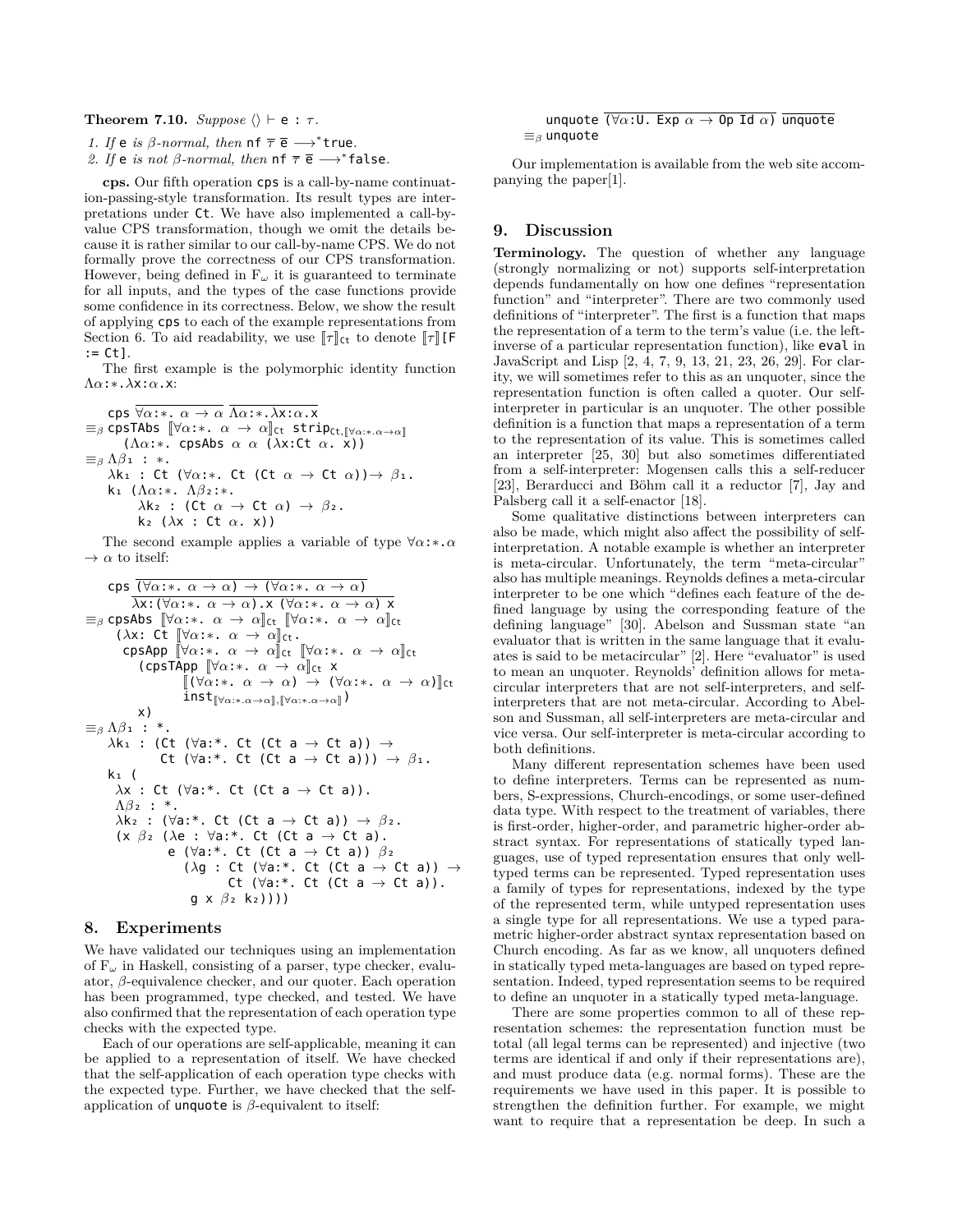case, only our deep representation would qualify as a representation.

**Deep and Shallow Representation.** We use the terms deep and shallow to differentiate representations supporting multiple operations (interpretations) from those supporting only one. This is analogous to deep versus shallow *embeddings* [16], but we emphasize a key difference between representation and embedding: a representation is required to be a normal form. This is generally not required of embeddings; indeed, shallow embeddings typically do not produce normal forms. A shallow embedding translates a term in one language into its interpretation defined in another language. In summary, a shallow representation *supports* one interpretation, while a shallow embedding *is* one interpretation.

Every language trivially supports shallow self-embedding, but the same is not true for shallow self-representation. For example, a shallow self-embedding for the simply-typed lambda calculus can simply map each term to itself. This is not a self-representation because the result may not be a normal form. The shallow self-representation in Section 3.3 relies on polymorphism, so it would not would work for simply typed lambda calculus.

**Limitations.** There are some limits to the operations we can define on our representation. For example, we cannot define our representation functions (Figure 3) in F*<sup>ω</sup>* itself. This is necessarily so because the representation functions are intensional and  $F_{\omega}$  is extensional. Stump [34] showed that it is possible to define a self-representation function within a *λ*-calculus extended with some intensional operations. There is a trade-off between extensional and intensional calculi: intensionality can support more expressive meta-programming, but extensionality is important for semantic properties like parametricity.

Another limitation is that representations need to be statically type checked, which limits dynamic generation of representations. For example, it is unlikely we could implement a "dynamic type checker" that maps an untyped representation to a typed representation. Something similar may be possible using stages interleaved with type checking, where an untyped representation in one stage becomes a typed representation in the next. Kiselyov calls this "Metatypechecking" [19].

**Universe Hierarchies.** Our techniques can be used for self-representation of other strongly-normalizing calculi more powerful than  $F_{\omega}$ . For example, we conjecture that using kind-instantiation functions could enable a deep selfrepresentation of  $F_{\omega}^{+}$ . We would only need to use the extensional approach for representing kind polymorphism, since the kind polymorphism of  $F_{\omega}^{+}$  would enable the intensional approach to representing type polymorphism. More generally, our techniques could be used to represent a language with a hierarchy of *n* universes of types, with lowest universe being impredicative and the others predicative. We could use the intensional approach for the lowest  $n-1$  universes, and tie the knot of self-representation by using the extensional approach for the  $n^{th}$  universe.

**Type Equivalence.** Our formalization of F*<sup>ω</sup>* supports type conversion based on *β*-equivalence. In other words, two types are considered equivalent if they are beta-equivalent. This is standard – Barendregt[5] and Pierce[28] each use *β*equivalence as well. Our representation would also work with a type conversion rule based on  $\beta$ , *η*-equivalence. Our key theorems 6.1 and 6.2 would be unaffected, and Theorem 6.3 would also hold assuming we update Definition 6.1 (equality of terms up to equivalence of types) accordingly.

**Injective Representation Function.** Intuitively, our result shows that our quoter is injective because it has a left inverse unquote. In practice, we proved injectivity in Theorem 6.3 before we went on to define unquote in Section 7. The reason is that we used injectivity to prove the correctness of unquote. We leave to future work to first define and prove correctness of unquote and then use that to prove that our quoter is injective.

# **10. Related Work**

**Typed Self-Interpretation.** Pfenning and Lee [26] studied self-interpretation of Systems F and F*ω*. They concluded that it seemed to be impossible for each language, and defined representations and unquoters of System F in  $F_\omega$  and of  $F_{\omega}$  in  $F_{\omega}^{+}$ . They used the intensional approach to representing polymorphism that discussed in Section 4.

Rendel, et al. [29] presented the first typed self-representation and self-interpreter. Their language System F*<sup>∗</sup> <sup>ω</sup>* extends F*<sup>ω</sup>* with a Type:Type rule that unifies the levels of types and kinds. As a result, F*<sup>∗</sup> <sup>ω</sup>* is not strongly-normalizing, and type checking is undecidable. Their representation also used the intensional approach to representing polymorphism. They presented two operations, an unquoter and a size measure. Their implementation of size relied on a special *⊥* type to strip redundant quantifiers. The type *⊥* inhabits every kind, but is not used to type check terms. We strip redundant quantifiers using special instantiation functions that are generated by the quoter.

Jay and Palsberg [18] presented a typed self-representation and self-interpreter for a combinator calculus, with a *λ*calculus surface syntax. Their calculus had undecidable type checking and was not strongly normalizing.

In previous work [8] we presented a typed self-representation for System U, which is not strongly normalizing but does have decidable type checking. This was the first selfrepresentation for a language with decidable type checking. The representation was similar to those of Pfenning and Lee [26] and Rendel, et al. [29] and also used the intensional approach to representing polymorphism. We presented three operations on the representation of System U terms – unquote, isAbs, and cps. Not all System U kinds are inhabited, so redundant quantifiers couldn't be stripped. This prevented operations like size or nf. We also represented System U types of kind *∗*, but did not have a substitution theorem like Theorem 5.2. As a result, the representation of a type application could have the wrong type, which we corrected using a kind of coercion. Our representation of F*<sup>ω</sup>* types is designed to avoid the need for such coercions, which simplifies our representation and the proofs of our theorems.

**Representation Technique.** We mix standard representation techniques with a minimal amount of novelty needed to tie the knot of self-representation. At the core is a typed Higher-order Abstract Syntax (HOAS) based on Church encoding. Similar representations were used in previous work on typed representation [8, 9, 26, 29].

Our previous work [8] showed self-representation is possible using only the intensional approach to representing polymorphism requires and two impredicative universes (the types and kinds of System U). Our extensional approach presented here allows us to use only a single impredicative universe (the types of  $F_\omega$ ).

The shallow representation of System F also requires impredicativity to block type applications. We leave the question whether self-representation is possible without any impredicativity for future work.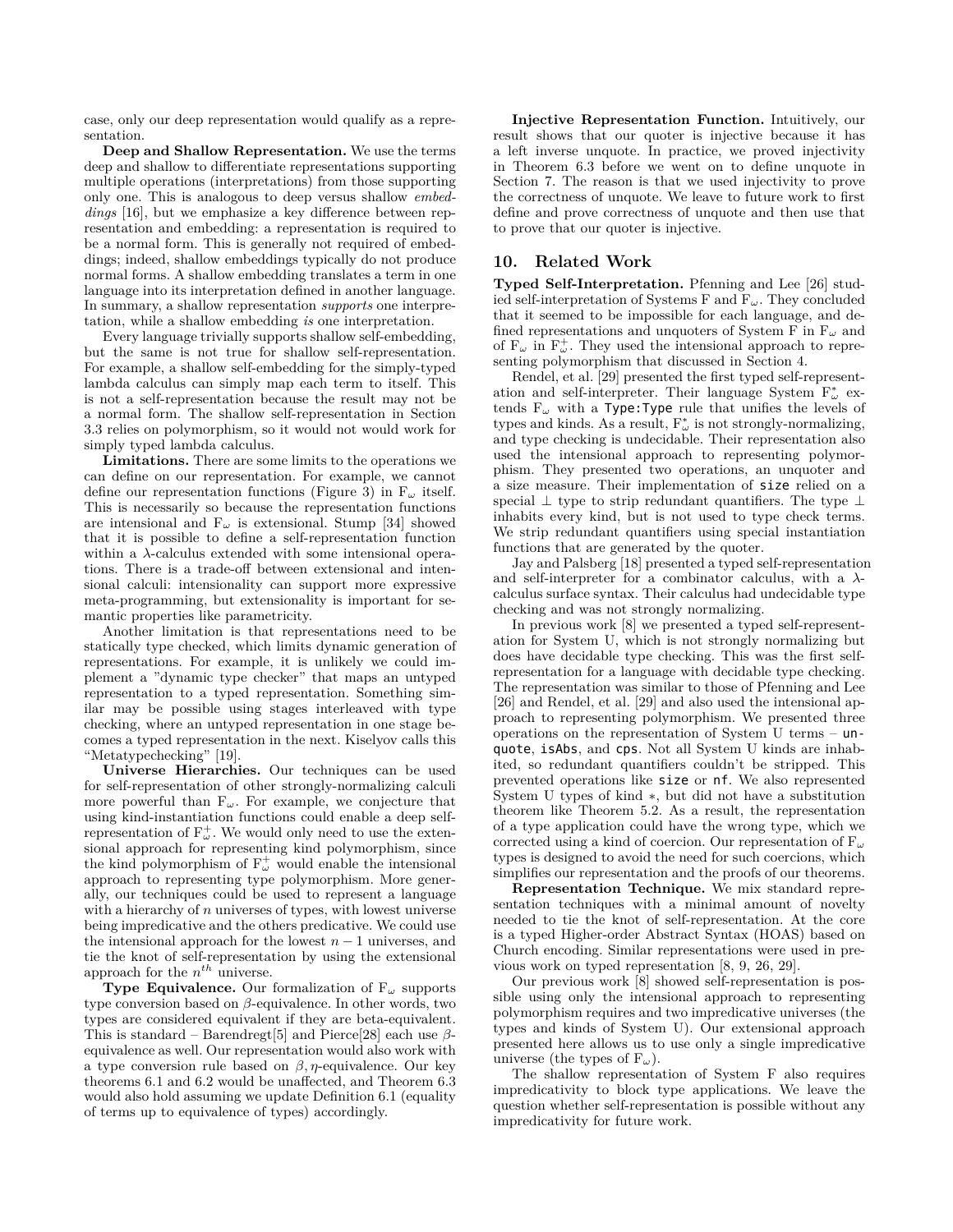**Typed Meta-Programming.** Typed self-interpretation is a particular instance of typed meta-programming, which involves a typed representation of one language in a possibly different language, and operations on that representation. Typed meta-programming has been studied extensively, and continues to be an active research area. Chen and Xi [11, 12] demonstrated that types can make meta-programming less error-prone.

Carette et al. [9] introduced tagless representations, which are more efficient than other techniques and use simpler types. Our representation is also tagless, though we use ordinary *λ*-abstractions to abstract over the case functions of an operation, while they use Haskell type classes or OCaml modules. The object languages they represented did not include polymorphism. Our extensional technique could be used to program tagless representations of polymorphic languages in Haskell or OCaml.

MetaML [35] supports *generative* typed meta-programming for multi-stage programming. It includes a built-in unquoter, while we program unquote as a typed F*<sup>ω</sup>* term.

Trifonov et al. [36] define a language with fully reflexive intensional type analysis, which supports type-safe runtime type introspection. Instead of building representations of types, their language includes special operators to support iterating over types. They programmed generic programs like marshalling values for transmission over a network. Generic programming and meta-programming are different techniques: generic programs operate on programs or program values, and meta-programs operate on representations of programs. These differences mean that each technique is suited to some problems better than the other.

**Dependently-Typed Representation.** Some typed representations use dependent types to ensure that only well-typed terms can be represented. For example, Harper and Licata [17] represented simply-typed *λ*-calculus in LF, and Schürmann et al. [31] represented F*<sup>ω</sup>* in LF. Chapman [10] presented a meta-circular representation of a dependent type theory in Agda. These representations are quite useful for *mechanized meta-theory* – machine-checked proofs of the meta-theorems for the represented language. The demands of mechanized metatheory appear to be rather different from those of self-interpretation. It is an open question whether a dependently-typed self-representation can support a selfinterpreter.

**Dependent Types.** Dependent type theory is of particular interest among strongly-normalizing languages, as it forms the basis of proof assistants like Coq and Agda. While dependent type theory generally includes dependent sum and product types, modern variants also support inductive definitions, an infinite hierarchy of universes, and universe polymorphism. A self-representation of such a language would need to represent all of these features, each of which comes with its own set of challenges.

Altenkirch and Kaposi [3] formalize a simple dependent type theory in another type theory (Agda extended with some postulates). They focus on the key problem of defining a typed representation of dependent type theory: that the types, terms, type contexts, and type equality are all mutually-dependent. Their solution relies on Quotient-Inductive Types (QITs), a special case of Higher-Inductive Types from Homotopy Type Theory. Their work is an important step towards a self-representation of dependently type theory. To achieve full self-representation, one would need to represent QITs themselves, which the authors cite as an open challenge.

**Untyped Representation.** The literature contains many examples of untyped representations for typed languages, including for Coq [6] and Haskell [25]. Untyped representations generally use a single type like Exp to type check all representations, and permit ill-typed terms to be represented. Template Haskell [32] uses an untyped representation and supports user-defined operations on representations. Since representations are not guaranteed to be well-typed by construction, generated code needs to be type checked.

**Coercions.** Our instantiation functions are similar to coercions or *retyping functions*: they change the type of a term without affecting its behavior. Cretin and Rémy [15] studied erasable coercions for System  $F_n$  [22], including coercions that perform instantiations. We conjecture that our self-representation technique would work for an extension of F*<sup>ω</sup>* with erasable instantiation coercions, and that these coercions could replace instantiation functions in our extensional approach to representing polymorphism. This could provide some advantages over the instantiation functions used in this paper. In particular, a weakness of instantiation functions is that their types overlap with those of other terms. Therefore, it is possible to use something other than instantiation function (e.g. a constant function) where one is expected. As a result, we can write a closed term of type Exp *τ* (for some *τ*) that is not the representation of any term. The types of Cretin and Rémy's coercions do not overlap with the types of terms, so replacing instantiation functions with instantiation coercions could eliminate this problem.

# **11. Conclusion**

We have solved two open problems posed by Pfenning and Lee. First, we have defined a shallow self-representation technique that supports self-interpretation for each of System F and System  $F_{\omega}$ . Second, we have defined a deep selfrepresentation for System  $F_{\omega}$  that supports a variety of operations including a self-interpreter.

Our result is consistent with the classical theorem that the universal function for the total computable functions cannot be total. The reason is that the theorem assumes that terms are represented as numbers using Gödel numbering. We show that a typed representation can ensure that the diagonalization gadget central to the proof fails to type check.

Our result opens the door to self-representations and self-interpreters for other strongly normalizing languages. Our techniques create new opportunities for type-checking self-applicable meta-programs, with potential applications in typed macro systems, partial evaluators, compilers, and theorem provers.

Some open questions include:

- Is a self-reducer possible in a strongly normalizing language?
- Is it possible to define a self-interpreter or self-reducer using a first-order representation (for example, based on SK combinators) in a strongly normalizing language?

*Acknowledgments.* We thank John Bender, Neal Glew, Bob Harper, Todd Millstein, and the POPL reviewers for helpful comments, discussions, and suggestions. This material is based upon work supported by the National Science Foundation under Grant Number 1219240.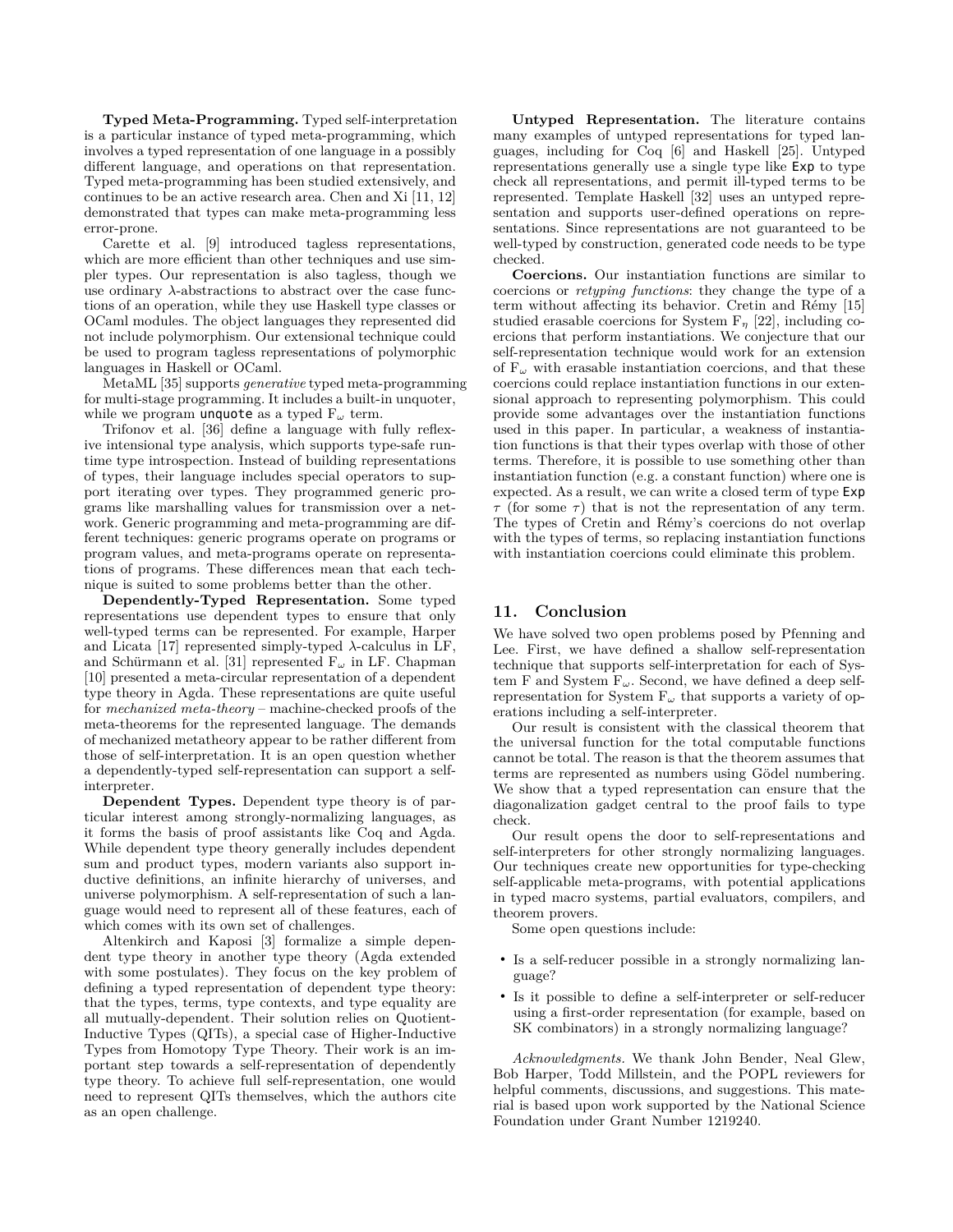# **References**

- [1] The webpage accompanying this paper is available at http://compilers.cs.ucla.edu/popl16/. The full paper with the appendix is available there, as is the source code for our implementation of System F*<sup>ω</sup>* and our operations.
- [2] H. Abelson and G.J. Sussman. *Structure and Interpretation of Computer Programs*. MIT electrical engineering and computer science series. MIT Press, 1987.
- [3] Thorsten Altenkirch and Ambrus Kaposi. Type theory in type theory using quotient inductive types. In *Proceedings of the 43rd Annual ACM SIGPLAN-SIGACT Symposium on Principles of Programming Languages*, POPL '16. ACM, 2016.
- [4] Henk Barendregt. Self-interpretations in lambda calculus. *J. Funct. Program*, 1(2):229–233, 1991.
- [5] HP Barendregt. *Handbook of Logic in Computer Science (vol. 2): Background: Computational Structures: Abramski, S. (ed)*, chapter Lambda Calculi with Types. Oxford University Press, Inc., New York, NY, 1993.
- [6] Bruno Barras and Benjamin Werner. Coq in coq. Technical report, 1997.
- [7] Alessandro Berarducci and Corrado Böhm. A self-interpreter of lambda calculus having a normal form. In *CSL*, pages 85– 99, 1992.
- [8] Matt Brown and Jens Palsberg. Self-Representation in Girard's System U. In *Proceedings of the 42nd Annual ACM SIGPLAN-SIGACT Symposium on Principles of Programming Languages*, POPL '15, pages 471–484, New York, NY, USA, 2015. ACM.
- [9] Jacques Carette, Oleg Kiselyov, and Chung-chieh Shan. Finally tagless, partially evaluated: Tagless staged interpreters for simpler typed languages. *Journal of Functional Programming*, 19(5):509–543, 2009.
- [10] James Chapman. Type theory should eat itself. *Electronic Notes in Theoretical Computer Science*, 228:21–36, 2009.
- [11] Chiyan Chen and Hongwei Xi. Meta-Programming through Typeful Code Representation. In *Proceedings of the Eighth ACM SIGPLAN International Conference on Functional Programming*, pages 275–286, Uppsala, Sweden, August 2003.
- [12] Chiyan Chen and Hongwei Xi. Meta-Programming through Typeful Code Representation. *Journal of Functional Programming*, 15(6):797–835, 2005.
- [13] A. Chlipala. *Certified Programming with Dependent Types: A Pragmatic Introduction to the Coq Proof Assistant*. MIT Press, 2013.
- [14] Adam Chlipala. Parametric higher-order abstract syntax for mechanized semantics. In *Proceedings of the 13th ACM SIG-PLAN International Conference on Functional Programming*, ICFP '08, pages 143–156, New York, NY, USA, 2008. ACM.
- [15] Julien Cretin and Didier Rémy. On the power of coercion abstraction. In *Proceedings of the 39th Annual ACM SIGPLAN-SIGACT Symposium on Principles of Programming Languages*, POPL '12, pages 361–372, New York, NY, USA, 2012. ACM.
- [16] Jeremy Gibbons and Nicolas Wu. Folding domain-specific languages: Deep and shallow embeddings (functional pearl). In *Proceedings of the 19th ACM SIGPLAN International Conference on Functional Programming*, ICFP '14, pages 339–347, New York, NY, USA, 2014. ACM.
- [17] Robert Harper and Daniel R. Licata. Mechanizing metatheory in a logical framework. *J. Funct. Program.*, 17(4-5):613– 673, July 2007.
- [18] Barry Jay and Jens Palsberg. Typed self-interpretation by pattern matching. In *Proceedings of ICFP'11, ACM SIG-*

*PLAN International Conference on Functional Programming*, pages 247–258, Tokyo, September 2011.

- [19] Oleg Kiselyov. Metatypechecking: Staged typed compilation into gadt using typeclasses. http://okmij.org/ftp/taglessfinal/tagless-typed.html#tc-GADT-tc.
- [20] Stephen C. Kleene. *λ*-definability and recursiveness. *Duke Math. J.*, pages 340–353, 1936.
- [21] John McCarthy. Recursive functions of symbolic expressions and their computation by machine, part i. *Commun. ACM*, 3(4):184–195, April 1960.
- [22] John C. Mitchell. Polymorphic type inference and containment. *Inf. Comput.*, 76(2-3):211–249, February 1988.
- [23] Torben Æ. Mogensen. Efficient self-interpretations in lambda calculus. *Journal of Functional Programming*, 2(3):345–363, 1992. See also DIKU Report D–128, Sep 2, 1994.
- [24] Greg Morrisett. F-omega the workhorse of modern compilers. http://www.eecs.harvard.edu/ greg/cs256sp2005/lec16.txt, 2005.
- [25] Matthew Naylor. Evaluating Haskell in Haskell. *The Monad.Reader*, 10:25–33, 2008.
- [26] Frank Pfenning and Peter Lee. Metacircularity in the polymorphic *λ*-calculus. *Theoretical Computer Science*, 89(1):137–159, 1991.
- [27] Benjamin C. Pierce. *Types and Programming Languages*. MIT Press, 2002.
- [28] Benjamin C. Pierce. *Types and Programming Languages*. MIT Press, Cambridge, MA, USA, 2002.
- [29] Tillmann Rendel, Klaus Ostermann, and Christian Hofer. Typed self-representation. In *Proceedings of PLDI'09, ACM SIGPLAN Conference on Programming Language Design and Implementation*, pages 293–303, June 2009.
- [30] John C. Reynolds. Definitional interpreters for higher-order programming languages. In *Proceedings of 25th ACM National Conference*, pages 717–740. ACM Press, 1972. The paper later appeared in Higher-Order and Symbolic Computation, 11, 363–397 (1998).
- [31] Carsten Schürmann, Dachuan Yu, and Zhaozhong Ni. A representation of f*<sup>ω</sup>* in lf. *Electronic Notes in Theoretical Computer Science*, 58(1):79 – 96, 2001.
- [32] Tim Sheard and Simon Peyton Jones. Template metaprogramming for haskell. *SIGPLAN Not.*, 37(12):60–75, December 2002.
- [33] T. Stuart. *Understanding Computation: Impossible Code and the Meaning of Programs*. Understanding Computation. O'Reilly Media, Incorporated, 2013.
- [34] Aaron Stump. Directly reflective meta-programming. *Higher Order Symbol. Comput.*, 22(2):115–144, June 2009.
- [35] Walid Taha and Tim Sheard. Metaml and multi-stage programming with explicit annotations. In *Theoretical Computer Science*, pages 203–217. ACM Press, 1999.
- [36] Valery Trifonov, Bratin Saha, and Zhong Shao. Fully reflexive intensional type analysis. *SIGPLAN Not.*, 35(9):82–93, September 2000.
- [37] David Turner. Total functional programming. *Journal of Universal Computer Science*, 10, 2004.
- [38] Philip Wadler. Theorems for free! In *Functional Programming Languages and Computer Architecture*, pages 347–359. ACM Press, 1989.
- [39] Geoffrey Washburn and Stephanie Weirich. Boxes go bananas: Encoding higher-order abstract syntax with parametric polymorphism. In *Proceedings of the Eighth ACM SIG-PLAN International Conference on Functional Programming*, ICFP '03, pages 249–262, New York, NY, USA, 2003. ACM.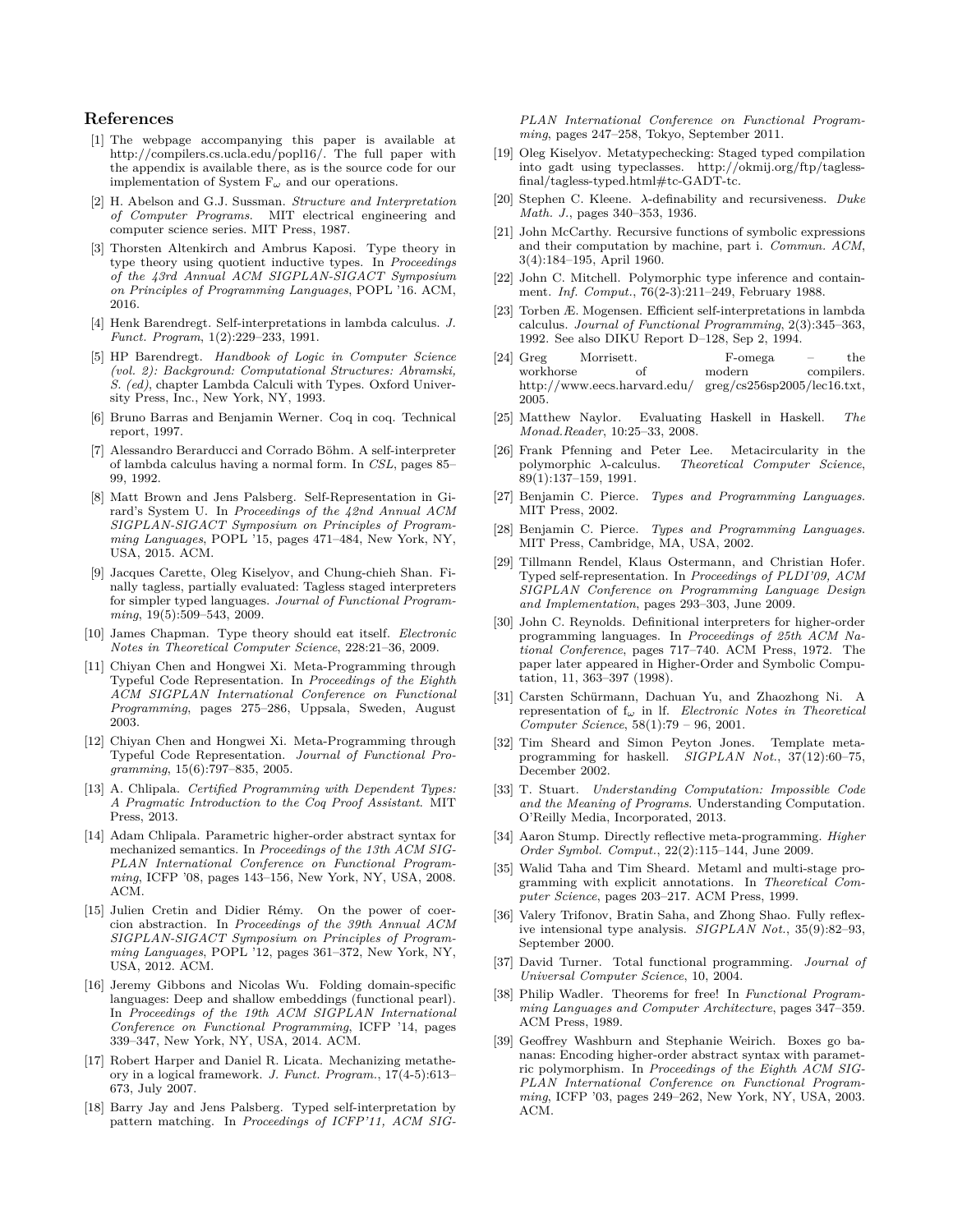# **A. Proofs**

## **A.1 Section 3 Proofs**

#### **Theorem 3.4.**

*If*  $\langle \rangle$  *⊢* e : *τ*, *then*  $\langle \rangle$  *⊢*  $\bar{e}$  : ( $\forall \alpha$ :\*.  $\alpha \to \alpha$ )  $\to \tau$  *and*  $\bar{e}$  *is in β-normal form.*

*Proof.* Straightforward.

## **Theorem 3.5.**

*If*  $\langle \rangle$   $\vdash$  e :  $\tau$ *, then* unquote  $\tau \in \longrightarrow^*$ e*.* 

*Proof.* Straightforward.

## **A.2 Section 5 Proofs**

**Lemma A.1.** *If*  $\Gamma \vdash \tau : \kappa$ *, then*  $\mathsf{F}: \star \to \star, \Gamma \vdash [\tau] : \kappa$ *.* 

*Proof.* By induction on the structure of  $\tau$ . Let  $\Gamma' = (\mathsf{F} : * \to$ *∗*,Γ).

Suppose  $\tau$  is a type variable  $\alpha$ . Then  $\llbracket \tau \rrbracket = \llbracket \alpha \rrbracket = \alpha = \tau$ , and the result is immediate.

Suppose  $\tau$  is an arrow type  $\tau_1 \rightarrow \tau_2$ . By the inversion lemma, we have that  $\kappa = *$  and  $\Gamma \vdash \tau_1 : *$  and  $\Gamma \vdash \tau_2 : *$ . By definition,  $[\![\tau]\!] = \mathsf{F}[\![\tau_1]\!] \to \mathsf{F}[\![\tau_2]\!]$ . It is sufficent to show<br>that  $\Gamma' \vdash \mathsf{F}[\![\tau_1]\!] \to \mathsf{F}[\![\tau_2]\!] : *$ . By induction,  $\Gamma' \vdash [\![\tau_1]\!] : *$ <br>and  $\Gamma' \vdash [\![\tau_1]\!] \to \mathsf{F}[\![\tau_2]\!] \to *$ . Therefore,  $\Gamma' \vdash \math$ and  $\Gamma' \vdash [\![\tau_2]\!] : *$ . Therefore,  $\Gamma' \vdash F [\![\tau_1]\!] \rightarrow F [\![\tau_2]\!] : *$ , as required.

Suppose  $\tau$  is a quantified type ( $\forall \alpha:\kappa.\tau_1$ ). By the inversion lemma, we have that  $\Gamma, \alpha: \kappa \vdash \tau_1 : *$ . By definition,  $\llbracket \tau \rrbracket =$ *∀α*:*κ*. F [*τ*<sub>1</sub>]. It is sufficient to show that Γ'  $\vdash$  (*∀α*:*κ*. F  $[\![\tau_1]\!]$ ) : \*. By induction, we have that  $(\Gamma,\alpha:\kappa) \vdash [\![\tau_1]\!]$  : \*.<br>Then  $\Gamma',\alpha:\kappa \vdash \mathsf{F}[\![\tau_1]\!]$  : \*, so  $\Gamma' \vdash (\forall \alpha:\kappa \cdot \mathsf{F}[\![\tau_1]\!])$  : \*, as required.

Suppose that  $\tau$  is a *λ*-abstraction ( $\lambda \alpha : \kappa_1 \tau_1$ ). By the inversion lemma, we have that  $\kappa = \kappa_1 \rightarrow \kappa_2$  and  $(\Gamma, \alpha; \kappa_1)$  $\vdash \tau_1 : \kappa_2$ *.* By definition,  $\llbracket \tau \rrbracket = \llbracket \lambda \alpha : \kappa_1 \cdot \tau_1 \rrbracket = \lambda \alpha : \kappa_1 \cdot \llbracket \tau_1 \rrbracket$ . It is sufficient to show that  $\Gamma' \vdash (\lambda \alpha : \kappa_1 \cdot [\![\tau_1]\!]) : \kappa_1 \to \kappa_2$ . By weakening,  $(\Gamma, \alpha : \kappa_1) \vdash F : * \rightarrow *$ . Therefore, the induction hypothesis gives  $(\Gamma', \alpha : \kappa_1) \vdash [\![\tau_1]\!] : \kappa_2$ . Therefore,  $\Gamma' \vdash$  $(\lambda \alpha:\kappa_1.\Vert \tau_1\Vert) : \kappa_1 \to \kappa_2$ , as required.

Suppose  $\tau$  is an application  $\tau_1$   $\tau_2$ . By the inversion lemma,  $\Gamma \vdash \tau_1 : \kappa_2 \rightarrow \kappa$  and  $\Gamma \vdash \tau_2 : \kappa_2$ . By definition,  $[\![\tau]\!] = [\![\tau_1 \; \tau_2]\!] = [\![\tau_1]\!]$   $[\![\tau_2]\!]$ . It is sufficient to show  $\Gamma \vdash [\![\tau_1]\!]$  $[\![\tau_2]\!] : \kappa$ . By the induction hypothesis,  $\Gamma' \vdash [\![\tau_1]\!] : \kappa_2 \to \kappa$  and  $\Gamma' \vdash [\![\tau_1]\!] : \kappa_2 \to \kappa$  and  $\Gamma' \vdash [\![\tau_2]\!] : \kappa_2$ . Therefore,  $\Gamma' \vdash [\![\tau_1]\!]$   $[\![\tau_2]\!] : \kappa$  as required.

**Theorem 5.1.** *If*  $\Gamma \vdash \tau : \kappa$ *, then*  $\Gamma \vdash \overline{\tau} : (* \rightarrow *) \rightarrow \kappa$ *.* 

*Proof.* Suppose  $\Gamma \vdash \tau : \kappa$ . By definition, we have that  $\bar{\tau}$  $= \lambda \mathsf{F}: \ast \to \ast \cdot \llbracket \tau \rrbracket$ . Without loss of generality via renaming, assume F does not occur free in  $\tau$ . Then by weakening,  $Γ, F: \star \to \star \vdash \tau : \kappa$ . By Lemma A.1, Γ,  $F: \star \to \star \vdash \llbracket \tau \rrbracket : \kappa$ . Therefore  $\Gamma \vdash \overline{\tau}$  :  $(* \rightarrow *) \rightarrow \kappa$ .

П

**Theorem 5.2.** *For any types*  $\tau$  *and*  $\sigma$ *, and any type variable*  $\alpha$ *, we have*  $\llbracket \tau \rrbracket [\alpha := \llbracket \sigma \rrbracket ] = \llbracket \tau [\alpha := \sigma] \rrbracket$ *.* 

*Proof.* By induction on the structure of  $τ$ .

Suppose  $\tau$  is the type variable  $\alpha$ . Then  $\llbracket \tau \rrbracket = \alpha$ , so  $\llbracket \tau \rrbracket[\alpha]$ :=  $[\![\sigma]\!]$  =  $[\![\sigma]\!]$ . Also  $[\![\tau[\alpha := \sigma]]\!] = [\![\alpha[\alpha := \sigma]]\!] = [\![\sigma]\!]$ , as required.

Suppose  $\tau$  is a type variable  $\beta \neq \alpha$ . Then  $\llbracket \tau \rrbracket = \beta$ , so  $\llbracket \tau \rrbracket[\alpha := \llbracket \sigma \rrbracket = \beta[\alpha := \llbracket \sigma \rrbracket = \beta$ . Also  $\llbracket \tau[\alpha := \sigma] \rrbracket = \llbracket \beta[\alpha]$  $:= \sigma$ ] =  $[\beta] = \beta$ , as required.

Suppose  $\tau$  is an arrow type  $\tau_1 \rightarrow \tau_2$ . By induction, we have that  $[\![\tau_1]\!](\alpha := [\![\sigma]\!]] = [\![\tau_1[\alpha := \sigma]]\!]$  and  $[\![\tau_2]\!](\alpha := [\![\sigma]\!]] =$ 

 $[\![\tau_2[\alpha := \sigma]]\!]$ . By definition,  $[\![\tau]\!] = \mathsf{F}[\![\tau_1]\!] \to \mathsf{F}[\![\tau_2]\!]$ , so  $[\![\tau]\!] [\alpha$  $\mathcal{F} := \llbracket \sigma \rrbracket = \mathcal{F} \left( \llbracket \tau_1 \rrbracket [\alpha := \llbracket \sigma \rrbracket \right) \right) \rightarrow \mathcal{F} \left( \llbracket \tau_2 \rrbracket [\alpha := \llbracket \sigma \rrbracket \right) \right) = \mathcal{F}$  $[\![\tau_1[\alpha := \sigma]]\!] \rightarrow \mathsf{F} [\![\tau_2[\alpha := \sigma]]\!]$ . Also,  $[\![\tau[\alpha := \sigma]]\!] = [\![(\tau_1\)]\!]$  $\stackrel{\sim}{\rightarrow} \tau_2)[\alpha := \bar{\sigma}]$  =  $\llbracket (\bar{\tau}_1[\alpha := \sigma]) \rightarrow (\tau_2[\alpha := \sigma]) \rrbracket = \mathsf{F} \llbracket \tau_1[\alpha]$  $\tau = \sigma$ ]  $\rightarrow$  **F**  $\lbrack \tau_2[\alpha] \rbrack = \sigma$ ]  $\rbrack$ , as required.

Suppose that  $\tau$  is a quantified type  $\forall \beta:\kappa.\tau_1$ . By induction, we have that  $[\![\tau_1]\!] [\alpha := [\![\sigma]\!] = [\![\tau_1]\! [\alpha := \sigma]\!]$ . By definition,  $\llbracket \tau \rrbracket = \forall \beta : \kappa$ . F  $\llbracket \tau_1 \rrbracket$ , so  $\llbracket \tau \rrbracket [\alpha := \llbracket \sigma \rrbracket$  =  $\forall \beta : \kappa$ . F  $\llbracket \tau_1 \rrbracket$   $\}$  [*a*<sub>*x*</sub> =  $\llbracket \tau_2 \rrbracket$ ]  $\mathbf{z} = [\![\sigma]\!] = \forall \beta : \kappa$ . F  $([\![\tau_1]\!] [\alpha := [\![\sigma]\!]]) = \forall \beta : \kappa$ . F  $[\![\tau_1[\alpha := \pi] \!] = \mathbb{E}[\forall \beta : \alpha = \pi]$  $\sigma$ ]]  $\tilde{A}$ lso,  $\llbracket \tau[\alpha := \sigma] \rrbracket = \llbracket (\forall \beta:\kappa, \tau_1 \rrbracket [\alpha := \sigma] \rrbracket = \llbracket \forall \beta:\kappa, (\tau_1[\alpha])$  $:= \sigma$ ] $]$  =  $\forall \beta : \kappa$ . F  $[\![\tau_1[\alpha := \sigma]]\!]$ , as required.

Suppose that  $\tau$  is a  $\lambda$ -abstraction  $\lambda \beta$ : $\kappa$ . $\tau_1$ . By induction, we have that  $[\![\tau_1]\!] [\alpha := [\![\sigma]\!] ] = [\![\tau_1[\alpha := \sigma]] ]$ . By definition,  $[\![\tau]\!]$  $= \lambda \beta : \kappa$ .  $[\![\tau_1]\!]$ , so  $[\![\tau]\!] [\alpha := [\![\sigma]\!] ] = (\lambda \beta : \kappa$ .  $[\![\tau_1]\!]$ ) [ $\alpha := [\![\sigma]\!]$ ]  $= \lambda \beta \cdot \kappa$ .  $(\lbrack \lbrack \tau_1 \rbrack \rbrack \alpha \rbrack := \lbrack \sigma \rbrack \rbrack) = \lambda \beta \cdot \kappa$ .  $\lbrack \lbrack \tau_1 \rbrack \alpha := \sigma \rbrack \rbrack$ . Also,  $\llbracket \tau[\alpha := \sigma] \rrbracket = \llbracket (\lambda \beta : \kappa, \tau_1)[\alpha := \sigma] \rrbracket = \llbracket \lambda \beta : \kappa, (\tau_1[\alpha := \sigma]) \rrbracket$  $= \lambda \beta : \kappa$ .  $\lbrack \lbrack \tau_1 \lbrack \alpha := \sigma \rbrack \rbrack$ , as required.

Suppose  $\tau$  is an application  $\tau_1$   $\tau_2$ . By induction, we have that  $[\![\tau_1]\!][\alpha] := [\![\sigma]\!] = [\![\tau_1[\alpha] := \sigma]\!]$  and  $[\![\tau_2]\!][\alpha] := [\![\sigma]\!] =$  $[\![\tau_2[\alpha := \sigma]]\!]$ . By definition  $[\![\tau]\!] [\alpha := [\![\sigma]]\!] = [\![\tau_1 \ \tau_2]\!] [\alpha := [\![\sigma]]\!]$  $=([\![\tau_1]\!] [\![\tau_2]\!])[\alpha:=[\![\sigma]\!]]=([\![\tau_1]\!][\alpha:=[\![\sigma]\!]])([\![\tau_2]\!][\alpha:=[\![\sigma]\!]])$  $=[\![\tau_1[\alpha:=\sigma]]\!]$   $[\![\tau_2[\alpha:=\sigma]]\!]$ . Also  $[\![\tau[\alpha:=\sigma]]\!] = [\![(\tau_1 \ \tau_2)[\alpha]]\!]$  $\mathcal{F} := \sigma$ ] $\mathbb{I} = \llbracket (\tau_1[\alpha := \sigma]) | (\tau_2[\alpha := \sigma]) \rrbracket = \llbracket \tau_1[\alpha := \sigma] \rrbracket \ \llbracket \tau_2[\alpha]$  $:= \sigma$ ]**[**, as required.

The following is an inductive definition of terms in normal and neutral form.

**Definition A.1** (*β*-Normal and *β*-Neutral Terms)**.**

| X is a variable.                                             |
|--------------------------------------------------------------|
| X is $\beta$ -normal and $\beta$ -neutral.                   |
| $\mathbf{e}$ is $\beta$ -normal.                             |
| $(\lambda x : \tau . \mathbf{e})$ is $\beta$ -normal.        |
| $(\Lambda \alpha : \kappa . \mathbf{e})$ is $\beta$ -normal. |

| $e_1$ is $\beta$ -normal and $\beta$ -neutral.            | $e_2$ is $\beta$ -normal. |
|-----------------------------------------------------------|---------------------------|
| ( $e_1$ $e_2$ ) is $\beta$ -normal and $\beta$ -neutral.  |                           |
| ( $e_1$ $\tau$ ) is $\beta$ -normal and $\beta$ -neutral. |                           |

Similarly, here is an inductive definition of *β*-normal and *β*-neutral types. Intuitively, a *β*-normal type contains no *β*redexes.

**Definition A.2** (*β*-Normal and *β*-Neutral Types)**.**

$$
\frac{\alpha \text{ is a variable.}}{\alpha \text{ is } \beta\text{-normal and } \beta\text{-neutral.}}
$$
  

$$
\tau \text{ is } \beta\text{-normal.}
$$

$$
(\lambda x:\kappa.\tau)
$$
 is  $\beta$ -normal.

$$
\frac{\tau_1 \text{ is } \beta\text{-normal and } \beta\text{-neutral.}}{(\tau_1 \tau_2) \text{ is } \beta\text{-normal and } \beta\text{-neutral.}}
$$

**Lemma A.2.** *If*  $\Gamma \vdash \tau : \kappa$ *, then there exists a β-normal*  $\tau'$ *such that*  $\Gamma \vdash \tau' : \kappa \text{ and } \tau \equiv \tau'.$ 

*Proof.* Standard.

**Lemma A.3.** *If*  $\Gamma \vdash \tau_1 : \kappa$  *and*  $\Gamma \vdash \tau_2 : \kappa$  *and*  $\tau_1 \equiv \tau_2$ *, then*  $\tau_1 = \tau_2$ *.* 

 $\Box$ 

 $\Box$ 

*Proof.* Standard.

□

 $\Box$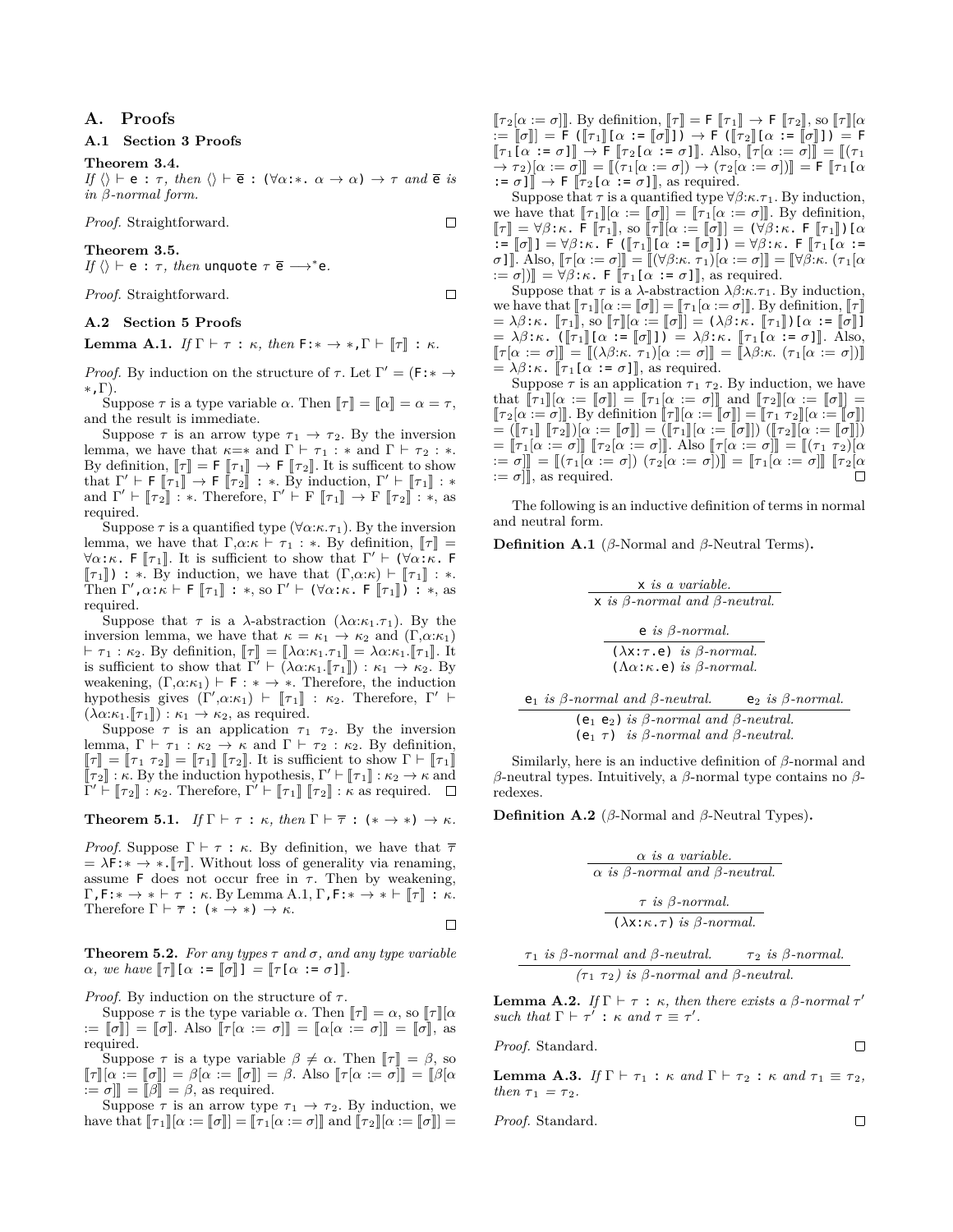## **Lemma A.4.**

*1.* If  $\tau$  is normal, then  $\llbracket \tau \rrbracket$  is normal.

2. If  $\tau$  *is normal and neutral, then*  $\llbracket \tau \rrbracket$  *is normal and neutral.* 

*Proof.* By induction on the structure of  $τ$ .

Suppose  $\tau$  is a variable  $\alpha$ . We prove cases (1) and (2) simultaneously. Since  $\tau$  is variable, it is normal and neutral. We have  $[\![\tau]\!] = \alpha$ , which is normal and neutral.

Suppose  $\tau$  is an arrow  $\tau_1 \rightarrow \tau_2$ . We prove cases (1) and (2) simultaneously. Suppose that  $\tau$  is normal. Then  $\llbracket \tau \rrbracket = \mathsf{F} \rrbracket \tau_1 \rrbracket \to \mathsf{F} \rrbracket \tau_2 \rrbracket$ . We now show that  $\mathsf{F} \rrbracket \tau_1 \rrbracket \to \mathsf{F} \rrbracket \tau_2 \rrbracket$ is normal and neutral. Since  $\tau$  is normal,  $\tau_1$  and  $\tau_2$  are normal. By induction,  $[\![\tau_1]\!]$  and  $[\![\tau_2]\!]$  are normal. Since  ${\sf F}$  is a variable, it is normal and neutral. Therefore  $\mathsf{F} \left[ \tau_1 \right]$  and  $\mathsf{F}$  $[\![\tau_2]\!]$  are normal and neutral, so  $\mathsf{F}[\![\tau_1]\!] \to \mathsf{F}[\![\tau_2]\!]$  is normal and neutral, as required.

Suppose  $\tau$  is a quantified type  $\forall \alpha:\kappa.\tau_1$ . We prove cases (1) and (2) simultaneously. Suppose that  $\tau$  is normal. Then  $\tau_1$  is normal. By the induction hypothesis,  $\llbracket \tau_1 \rrbracket$  is normal. By definition,  $\llbracket \tau \rrbracket = \forall \alpha : \kappa$ . F  $\llbracket \tau_1 \rrbracket$ . Since F is a variable, it is normal and neutral, so  $\forall \alpha : \kappa$ . F  $\llbracket \tau_1 \rrbracket$  is normal and neutral, as required.

Suppose  $\tau$  is a *λ*-abstraction  $\lambda \alpha$ :*κ*.*τ*<sub>1</sub>. Then  $\tau$  is not neutral, so we only consider case (1). Suppose  $\tau$  is normal. Then  $\tau_1$  is normal. By the induction hypothesis,  $\llbracket \tau_1 \rrbracket$  is normal. By definition,  $\llbracket \tau \rrbracket = \lambda \alpha : \kappa \llbracket \tau_1 \rrbracket$ . Since  $\llbracket \tau_1 \rrbracket$  is normal,  $\llbracket \tau \rrbracket$  is normal as required.

Suppose  $\tau$  is an application  $\tau_1$   $\tau_2$ . We consider both cases simultaneously. Suppose  $\tau$  is normal. Then  $\tau_1$  is neutral and normal, and  $\tau_2$  is normal. By the induction hypothesis,  $\llbracket \tau_1 \rrbracket$ is neutral and normal, and  $\llbracket \tau_2 \rrbracket$  is normal. By definition,  $\llbracket \tau \rrbracket$  $=$   $[\![\tau_1]\!]$   $[\![\tau_2]\!]$ . Since  $[\![\tau_1]\!]$  is neutral and normal as required  $\Box$ normal,  $\llbracket \tau \rrbracket$  is neutral and normal, as required.

**Definition A.3** (Normal form of a term). *Suppose*  $e_1$ →<sup>\*</sup> $e_2$  *and*  $e_2$  *is in normal form. Then we say that*  $e_2$  *is the normal form of*  $e_1$ *.* 

**Lemma A.5.** *If*  $\llbracket \tau \rrbracket = \llbracket \sigma \rrbracket$ *, then*  $\tau = \sigma$ *.* 

*Proof.* By induction on the structure of  $τ$ .

Suppose  $\tau$  is a variable x. Then  $\llbracket \tau \rrbracket = \mathsf{x} = \llbracket \sigma \rrbracket$ . Therefore,  $\sigma = x$ .

Suppose  $\tau$  is an arrow type  $\tau_1 \to \tau_2$ . Then  $[\![ \tau_1 \to \tau_2 ]\!] =$ **F**  $[\![\tau_1]\!] \rightarrow \mathsf{F}$   $[\![\tau_2]\!] = [\![\sigma]\!]$ . Therefore,  $\sigma = (\sigma_1 \rightarrow \sigma_2)$ , and  $[\![\tau_1]\!]$  $\sigma = [\sigma_1],$  and  $[\sigma_2] = [\sigma_2].$  By induction,  $\tau_1 = \sigma_1$  and  $\tau_2 =$ *σ*<sub>2</sub>. Therefore,  $σ = (σ<sub>1</sub> → σ<sub>2</sub>) = (τ<sub>1</sub> → τ<sub>2</sub>) = τ$ .

Suppose  $\tau$  is a quantified type  $\forall \alpha : \kappa \cdot \tau_1$ . Then  $\llbracket \tau \rrbracket$  =  $[\nabla \alpha:\kappa.\tau_1]$  = ( $\nabla \alpha:\kappa$ .F  $[\![\tau_1]\!]$ ). Therefore,  $[\![\sigma]\!]$  = ( $\nabla \alpha:\kappa$ .F  $[\![\tau_1]\!]$ ), so  $\sigma = (\forall \alpha:\kappa.\sigma_1)$  and  $[\![\tau_1]\!] = [\![\sigma_1]\!]$ . By induction,  $\tau_1 = \sigma_1$ , so  $\sigma = (\forall \alpha:\kappa \ldotp \sigma_1) = (\forall \alpha:\kappa \ldotp \tau_1) = \tau$ .

Suppose  $\tau$  is a *λ*-abstraction ( $\lambda \alpha : \kappa . \tau_1$ ). Then  $\llbracket \tau \rrbracket$  =  $[\![\lambda \alpha:\kappa.\tau_1]\!] = (\lambda \alpha:\kappa.\llbracket \tau_1\rrbracket)$ . Therefore,  $[\![\sigma]\!] = (\lambda \alpha:\kappa.\llbracket \tau_1\rrbracket)$ , so  $\sigma$  $= (\lambda \alpha : \kappa \mathbf{.} \sigma_1),$  and  $[\![\tau_1]\!] = [\![\sigma_1]\!]$ . By induction,  $\tau_1 = \sigma_1$ , so  $\sigma$  $= (\lambda \alpha \cdot \kappa \cdot \sigma_1) = (\lambda \alpha \cdot \kappa \cdot \tau_1) = \tau.$ 

Suppose  $\tau$  is a type application  $(\tau_1 \tau_2)$ . Then  $\llbracket \tau \rrbracket = \llbracket \tau_1 \rrbracket$  $\sigma$ <sub>*τ*</sub><sup>2</sup> $\mathbf{I}$  =  $\begin{bmatrix} \tau_1 \end{bmatrix}$   $\begin{bmatrix} \tau_2 \end{bmatrix}$ . Therefore,  $\begin{bmatrix} \sigma \end{bmatrix} = \begin{bmatrix} \tau_1 \end{bmatrix}$   $\begin{bmatrix} \tau_2 \end{bmatrix}$ , so  $\sigma = (\sigma_1 \sigma_2)$ and  $[\![\tau_1]\!] = [\![\sigma_1]\!]$  and  $[\![\tau_2]\!] = [\![\sigma_2]\!]$ . By induction,  $\tau_1 = \sigma_1$ <br>and  $\tau_2 = \sigma_2$  so  $\sigma = (\sigma_1, \sigma_2) = (\tau_1, \tau_2)$ and  $\tau_2 = \sigma_2$ , so  $\sigma = (\sigma_1 \sigma_2) = (\tau_1 \tau_2)$ .

**Lemma A.6.**  $\tau \equiv \sigma$  *if and only if*  $\llbracket \tau \rrbracket \equiv \llbracket \sigma \rrbracket$ *.* 

*Proof.*  $(\tau \equiv \sigma) \implies (\llbracket \tau \rrbracket \equiv \llbracket \sigma \rrbracket)$ :

By induction on the derivation of  $\tau \equiv \sigma$ .

Suppose  $\tau \equiv \sigma$  is by reflexivity. Then  $\tau = \sigma$ , so  $[\tau] = [\sigma]$ .

Suppose  $\tau \equiv \sigma$  is by symmetry. Then  $\sigma \equiv \tau$ , and by induction  $\llbracket \sigma \rrbracket \equiv \llbracket \tau \rrbracket$ . Therefore,  $\llbracket \tau \rrbracket \equiv \llbracket \sigma \rrbracket$  follows by symmetry.

Suppose  $\tau \equiv \sigma$  is by transitivity. Then  $\tau \equiv \tau'$  and  $\tau' \equiv$  $\sigma$ , and by induction,  $[\![\tau]\!] \equiv [\![\tau']\!]$  and  $[\![\tau']\!] \equiv [\![\sigma]\!]$ . Therefore,  $\llbracket \tau \rrbracket \equiv \llbracket \sigma \rrbracket$  follows by transitivity.

Suppose  $\tau \equiv \sigma$  is by the rule for  $\rightarrow$  types. Then  $\tau = \tau_1 \rightarrow$  $\tau_2$ ,  $\sigma = \sigma_1 \rightarrow \sigma_2$ , and  $\tau_1 \equiv \sigma_1$  and  $\tau_2 \equiv \sigma_2$ . By induction,  $[\![\tau_1]\!] \equiv [\![\sigma_1]\!]$  and  $[\![\tau_2]\!] \equiv [\![\sigma_2]\!]$ . Therefore,  $[\![\tau]\!] = [\![\tau_1 \to \tau_2]\!] =$  $\overline{\mathsf{F}}$   $\overline{[\overline{\tau}_1]}$   $\rightarrow$   $\overline{\mathsf{F}}$   $\overline{[\overline{\tau}_2]}$   $\overline{\mathsf{F}}$   $\overline{[\overline{\sigma}_1]}$   $\rightarrow$   $\mathsf{F}$   $\overline{[\overline{\sigma}_2]}$   $\overline{[\overline{\sigma}_1}$   $\rightarrow$   $\overline{\sigma}_2$  $\overline{]}$   $\overline{[\overline{\sigma}]}$ . Suppose  $\tau \equiv \sigma$  is by the rule for  $\forall$  types. Then  $\tau = (\forall \alpha : \kappa \cdot \tau_1)$ 

and  $\sigma = (\forall \alpha : \kappa \cdot \sigma_1)$  and  $\tau_1 \equiv \sigma_1$ . By induction, we have that  $[\![\tau_1]\!] \equiv [\![\sigma_1]\!]$ . Therefore,  $[\![\tau]\!] = [\![\forall \alpha:\kappa.\tau_1]\!] = (\forall \alpha:\kappa.\mathsf{F} [\![\tau_1]\!])$  $= (\forall \alpha : \kappa \cdot \mathsf{F} \, \llbracket \sigma_1 \rrbracket) = \llbracket \forall \alpha : \kappa \cdot \sigma_1 \rrbracket = \llbracket \sigma \rrbracket.$ 

Suppose  $\tau \equiv \sigma$  is by the rule for *λ*-abstractions. Then *τ*=( $\lambda \alpha$ :*κ*.*τ*<sub>1</sub>) and *σ*=( $\lambda \alpha$ :*κ*.*σ*<sub>1</sub>) and *τ*<sub>1</sub>  $\equiv \sigma_1$ . By induction, we have that  $[\![\tau_1]\!] \equiv [\![\sigma_1]\!]$ . Therefore,  $[\![\tau]\!] = [\![\lambda \alpha : \kappa \cdot \tau_1]\!] =$  $(\lambda \alpha : \kappa \cdot [\![ \tau_1 ]\!]) = (\lambda \alpha : \kappa \cdot [\![ \sigma_1 ]\!]) = [\![ \lambda \alpha : \kappa \cdot \sigma_1 ]\!] = [\![ \sigma ]\!]$ .

Suppose  $\tau \equiv \sigma$  is by the rule for type applications. Then *τ*=(*τ*<sub>1</sub> *τ*<sub>2</sub>) and *σ*=(*σ*<sub>1</sub> *σ*<sub>2</sub>), and *τ*<sub>1</sub>  $\equiv \sigma_1$  and *τ*<sub>2</sub>  $\equiv \sigma_2$ . By induction,  $\llbracket \tau_1 \rrbracket \equiv \llbracket \sigma_1 \rrbracket$  and  $\llbracket \tau_2 \rrbracket \equiv \llbracket \sigma_2 \rrbracket$ . Therefore,  $\llbracket \tau \rrbracket =$  $[\![\tau_1 \ \tau_2]\!] = [\![\tau_1]\!] [\![\tau_2]\!] = [\![\sigma_1]\!] [\![\sigma_2]\!] = [\![\sigma_1 \ \sigma_2]\!] = [\![\sigma]\!]$ .

Suppose  $\tau \equiv \sigma$  is by the rule for *α*-conversion. Then *τ*=( $\lambda \alpha:\kappa.\tau_1$ ) and  $\sigma = (\lambda \beta:\kappa.\tau_1[\alpha:=\beta])$ . We have that  $\llbracket \tau \rrbracket$  $= [\lambda \alpha:\kappa.\tau_1] = (\lambda \alpha:\kappa.\llbracket \tau_1 \rrbracket) \equiv (\lambda \beta:\kappa.\llbracket \tau_1 \rrbracket [\alpha:=\beta]) = (\lambda \beta:\kappa.$  $\llbracket \tau_1 \rrbracket \alpha := \llbracket \beta \rrbracket$ ). By Theorem 5.2,  $(\lambda \beta : \kappa \cdot \llbracket \tau_1 \rrbracket \alpha := \llbracket \beta \rrbracket) =$  $(\lambda \beta:\kappa.\llbracket \tau_1[\alpha:=\beta]\rrbracket) = \llbracket \lambda \beta:\kappa.\tau_1[\alpha:=\beta]\rrbracket = \llbracket \sigma \rrbracket.$ 

Suppose  $\tau \equiv \sigma$  is by the rule for *β*-reduction. Then *τ*=(( $\lambda \alpha$ :*κ*.*τ*<sub>1</sub>)*τ*<sub>2</sub>) and *σ*=(*τ*<sub>1</sub>[ $\alpha$ :=*τ*<sub>2</sub>]). We have that  $\llbracket \tau \rrbracket$  =  $[( (\lambda \alpha{:}\kappa{:}\kappa \cdot \tau_1)\tau_2)] = ([[(\lambda \alpha{:}\kappa \cdot \tau_1)]] [\tau_2]) = ((\lambda \alpha{:}\kappa \cdot [\tau_1]) [\tau_2])$  $\equiv (\llbracket \tau_1 \rrbracket [\alpha := \llbracket \tau_2 \rrbracket]).$  By Theorem 5.2,  $(\llbracket \tau_1 \rrbracket [\alpha := \llbracket \tau_2 \rrbracket]) =$  $[\![\tau_1[\alpha:=\tau_2]\!]]=[\![\sigma]\!].$ 

 $([\![\tau]\!] \equiv [\![\sigma]\!]) \Longrightarrow (\tau \equiv \sigma)$ :<br>Suppose  $([\![\tau]\!] = [\![\tau]\!])$ , Pr

Suppose ( $[\![\tau]\!] \equiv [\![\sigma]\!]$ ). By Lemma A.2, there exist  $\beta$ -<br>normal types  $\tau'$  and  $\sigma'$  such that  $\tau \equiv_{\beta} \tau'$  and  $\sigma \equiv_{\beta} \sigma'$ .  $\text{By (1) } (\tau \equiv \sigma) \Longrightarrow (\llbracket \tau \rrbracket \equiv \llbracket \sigma \rrbracket), \text{ we have that } \llbracket \tau \rrbracket \equiv \llbracket \tau' \rrbracket$ and  $[\![\sigma]\!] = [\![\sigma']\!]$ . We have that  $[\![\tau']\!] = [\![\tau']\!]$ <br>and  $[\![\sigma']\!] = [\![\sigma']\!]$ . By transitivity, we have that  $[\![\tau']\!] = [\![\sigma']\!]$ . Therefore, it is sufficient to show that  $\tau' \equiv \sigma'$ . By Lemma A.4,  $\lbrack \lbrack \tau' \rbrack \rbrack$  and  $\lbrack \lbrack \sigma' \rbrack \rbrack$  are normal. Therefore, Lemma states that  $\lbrack \lbrack \tau'' \rbrack \rbrack = \lbrack \tau'' \rbrack \rbrack$  $[\![\tau']\!] = [\![\sigma']\!]$ . By Lemma A.5,  $\tau' = \sigma'$ . Therefore,  $\tau \equiv \sigma$ .

**Theorem 5.3.**  $\tau \equiv \sigma$  *if and only if*  $\overline{\tau} \equiv \overline{\sigma}$ *.* 

*Proof.* Follows from Lemma A.6.

**Definition A.4** (Instances of a quantified type)**.** *We say that a type*  $\sigma$  *is an instance of a quantified type*  $\tau$  *if and only if*  $\tau = (\forall \alpha : \kappa \cdot \tau_1)$ *, and*  $\sigma = (\tau_1[\alpha : \tau_2])$ *, and there exists an environment*  $\Gamma$  *such that*  $\Gamma$  *+* ( $\forall \alpha$ :*κ*.*τ*<sub>1</sub>) : *\* and*  $\Gamma$  *+*  $(\tau_1[\alpha:=\tau_2]) : *$ .

 $\Box$ 

**Lemma A.7.** *If*  $\Gamma \vdash \tau : \kappa$ *, then*  $\overline{\Gamma} \vdash \llbracket \tau \rrbracket : \kappa$ *.* 

*Proof.* By induction on the structure of  $τ$ .

Suppose  $\tau$  is a type variable  $\alpha$ . Then  $(\alpha:\kappa) \in \Gamma$ , and  $(\alpha:\kappa)$ *∈*  $\overline{\Gamma}$ , and  $\llbracket \tau \rrbracket = \alpha$ . Therefore,  $\overline{\Gamma}$  *⊦*  $\llbracket \tau \rrbracket$  : *κ* as required.

Suppose  $\tau$  is an arrow type  $\tau_1 \to \tau_2$ . Then  $\kappa = *$ , and  $\Gamma$ *⊢ τ*<sub>1</sub> : \*, and Γ *⊢ τ*<sub>2</sub> : \*. By induction,  $\overline{\Gamma}$  *⊢*  $\llbracket \tau_1 \rrbracket$  : \*, and  $\overline{\Gamma} \vdash [\overline{r_2}] : *, \text{and } [\overline{r}] = \overline{\Gamma} [\overline{r_1}] \rightarrow \overline{\Gamma} [\overline{r_2}]$ . By definition, we have that  $(F:*) \in \Gamma$ . Therefore,  $\Gamma \vdash F \llbracket \tau_1 \rrbracket \rightarrow F \llbracket \tau_2 \rrbracket$ : *∗*, as required.

Suppose  $\tau$  is a quantified type  $\forall \alpha : \kappa_1 \cdot \tau_1$ . Then  $\kappa = *,$  and  $\Gamma$ ,  $\alpha$ : $\kappa_1 \vdash \tau_1$ : \*, and  $\llbracket \tau \rrbracket = \forall \alpha$ : $\kappa_1$ . **F**  $\llbracket \tau_1 \rrbracket$ . By induction,  $\Gamma, \alpha:\kappa_1 \vdash \llbracket \tau_1 \rrbracket : *$ . By definition, we have that  $(\mathsf{F} : * \to *)$  $\in \overline{\Gamma, \alpha:\kappa_1}$ . Therefore,  $\overline{\Gamma, \alpha:\kappa_1} \vdash F \llbracket \tau_1 \rrbracket : *$ . By definition, we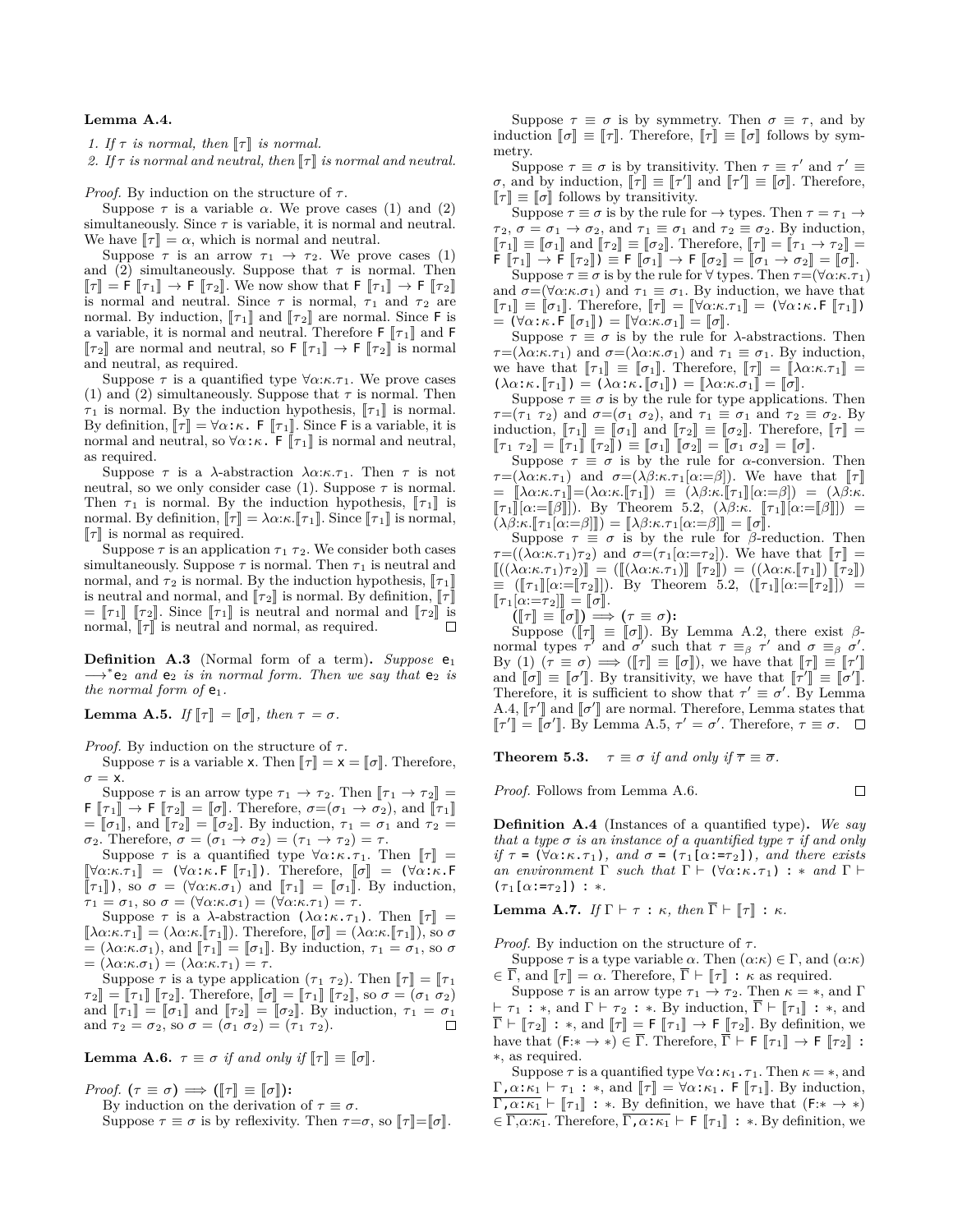have that  $\overline{\Gamma,\alpha:\kappa_1} = \overline{\Gamma}, \alpha:\kappa_1$ . Therefore,  $\overline{\Gamma} \vdash (\forall \alpha:\kappa_1$ . F  $[\![\tau_1]\!])$ : *∗*, as required.

Suppose *τ* is a *λ*-abstraction ( $\lambda \alpha$ :*κ*<sub>1</sub>.*τ*<sub>1</sub>). Then  $κ = κ$ <sub>1</sub>  $\rightarrow$   $\kappa_2$ , and  $\Gamma$ ,  $\alpha$ : $\kappa_1$   $\vdash \tau_1$ :  $\kappa_2$ , and  $\|\tau\| = (\lambda \alpha \cdot \kappa_1 \cdot \|\tau_1\|)$ . By induction,  $\Gamma, \alpha : \kappa_1 \vdash \llbracket \tau_1 \rrbracket : \kappa_2$ . By definition, we have that  $\overline{\Gamma,\alpha:\kappa_1} = \overline{\Gamma}, \alpha:\kappa_1$ . Therefore,  $\overline{\Gamma} \vdash (\lambda \alpha:\kappa_1, \llbracket \tau_1 \rrbracket) : \kappa_1 \to \kappa_2$ , as required.

Suppose  $\tau$  is an application  $\tau_1$   $\tau_2$ . Then  $\Gamma \vdash \tau_1 : \kappa_1 \rightarrow$ *κ* and  $\Gamma \vdash \tau_2 : \kappa_1$ , and  $\llbracket \tau \rrbracket = (\llbracket \tau_1 \rrbracket \llbracket \tau_2 \rrbracket)$ . By induction,  $\overline{\Gamma}$ *⊦*  $[\![\tau_1]\!]$  :  $\kappa_1 \to \kappa$ , and  $\overline{\Gamma}$  *⊢*  $[\![\tau_2]\!]$  :  $\kappa_1$ . Therefore,  $\overline{\Gamma}$  *⊢* ( $[\![\tau_1]\!]$  $\llbracket \tau_2 \rrbracket$ ) : *κ*, as required.

**Lemma A.8.** *If*  $Γ$  *⊦ κ, then*  $κ$   $\triangleright$  *σ for some*  $σ$ *.* 

*Proof.* By induction on the structure of *κ*.

Suppose  $\kappa$  is  $*$ . Then  $\sigma = (\forall \alpha : * \alpha)$ .

Suppose  $\kappa$  is  $\kappa_1 \to \kappa_2$ . By induction,  $\kappa_2 \triangleright \sigma_2$ , and  $\Box$ *σ*=*λα*:*κ*1.*σ*2.

# **Lemma A.9.** *If*  $\kappa \triangleright \sigma$ , *then*  $\langle \rangle \vdash \sigma : \kappa$ *.*

*Proof.* By induction on the structure of *κ*.

Suppose  $\kappa = *$ . Then  $\sigma = (\forall \alpha : * \alpha)$ , and  $\langle \rangle \vdash \sigma : * \text{ as } \text{re-}$ quired.

Suppose  $\kappa = \kappa_1 \to \kappa_2$ . Then  $\sigma = (\lambda \alpha : \kappa_1 \cdot \sigma_2)$  and  $\kappa_2 \triangleright \sigma_2$ . By induction,  $\langle \rangle \vdash \sigma_2 : \kappa_2$ . Therefore,  $\langle \rangle \vdash (\lambda \alpha : \kappa_1 \ldots \sigma_2) : \kappa_1$  $\rightarrow \kappa_2$ , as required.  $\Box$ 

#### **A.3 Section 6 Proofs**

**Lemma A.10.** *If*  $\Gamma \vdash (\forall \alpha : \kappa \cdot \tau) : *$ *, then*  $\overline{\Gamma}$  *├* strip<sub>(F, $\kappa$ ,  $\lceil \lambda \alpha : \kappa . \tau \rceil$ ) : Strip F  $\llbracket \forall \alpha : \kappa . \tau \rrbracket$ .</sub>

*Proof.* Suppose  $\Gamma \vdash (\forall \alpha : \kappa \cdot \tau) : *$ . Then  $[\forall \alpha : \kappa \cdot \tau] = (\forall \alpha : \kappa \cdot \mathsf{F})$  $\llbracket \tau \rrbracket$ ). We want to show that then  $\text{strip}_{(F,\kappa,\llbracket \lambda\alpha:\kappa.\tau \rrbracket)}$  has the  $\text{type (String F } [\forall \alpha : \kappa \cdot \tau]).$ 

Since Γ *+* ( $∀α:κ.τ)$  : \*, Lemma A.16 states that Γ, ( $α:κ$ ) *⊢ τ* : *∗*. Therefore, Γ *⊢* (*λα*:*κ*.*τ*) : *κ → ∗*. By Lemma A.7,  $\overline{\Gamma} \vdash \llbracket \forall \alpha : \kappa \cdot \tau \rrbracket : * \text{ and } \overline{\Gamma} \vdash \llbracket \lambda \alpha : \kappa \cdot \tau \rrbracket : \kappa \to * \text{. By}$ Lemma A.8, there exists a type  $\sigma$  such that  $\kappa > \sigma$ . By Lemma A.9, *⟨⟩ ⊢ σ* : *κ*. Therefore, Γ *⊢ σ* : *κ*.

We have that  $\textsf{strip}_{(F,\kappa,\llbracket \lambda\alpha:\kappa.\tau\rrbracket)} = \Lambda\alpha:\ast$ .  $\lambda f: (\forall \beta:\ast)$ .  $\mathsf{F} \ \beta \to \alpha$ ).  $\lambda \mathsf{x} : (\forall \gamma : \kappa \cdot \mathsf{F} \ ([\![\lambda \alpha : \kappa \cdot \tau]\!] \ \gamma))$ . f  $([\![\lambda \alpha : \kappa \cdot \tau]\!] \ \sigma)$ (x *<sup>σ</sup>*), so <sup>Γ</sup> *<sup>⊢</sup>* strip(F*,κ,*J*λα*:*κ.τ*K) : *<sup>∀</sup>α*:*∗*. (*∀β*:*∗*. F *<sup>β</sup> <sup>→</sup> α*) → (*∀γ*:*κ*.F ([λα:*κ*.*τ*] γ)) → *α*. Also, (*∀γ*:*κ*.F<br>([λαμε τ] γ)) = (*γαμε* Ε ([λαμε τ] γ)) = (*γαμ*  $(\llbracket \lambda \alpha: \kappa. \tau \rrbracket \gamma) \equiv (\forall \alpha: \kappa. \mathsf{F} (\llbracket \lambda \alpha: \kappa. \tau \rrbracket \alpha)) \equiv (\forall \alpha: \kappa. \mathsf{F} (\mathsf{F} \mathsf{F} \mathsf{F} \mathsf{F} \mathsf{F}) \alpha) = (\forall \alpha: \kappa. \mathsf{F} \mathsf{F} \mathsf{F} \mathsf{F} \alpha \mathsf{F} \alpha \mathsf{F} \alpha \mathsf{F} \alpha \mathsf{F} \alpha \mathsf{F} \alpha \mathsf{F} \alpha \mathsf{F} \alpha \mathsf{F} \alpha \mathsf{F} \alpha \$  $((\lambda \alpha : \kappa \cdot \llbracket \tau \rrbracket) \alpha)$   $\equiv (\forall \alpha : \kappa \cdot \mathsf{F} \llbracket \tau \rrbracket) = \llbracket \forall \alpha : \kappa \cdot \tau \rrbracket$ . Therefore, *<sup>∀</sup>α*:*∗*. (*∀β*:*∗*. F *<sup>β</sup> <sup>→</sup> <sup>α</sup>*) *<sup>→</sup>* (*∀γ*:*κ*.F ((*λα*:*κ*.J*<sup>τ</sup>* <sup>K</sup>) *<sup>γ</sup>*)) *<sup>→</sup> α*  $\equiv (\forall \alpha : * \cdot (\forall \beta : * \cdot \in \beta \rightarrow \alpha) \rightarrow [\forall \alpha : \kappa \cdot \tau] \rightarrow \alpha) \equiv$ *(Strip F*  $\lbrack \forall \alpha:\kappa.\tau \rbrack$ *).* 

By the conversion typing rule, we have that

*Γ ⊦* strip<sub>(F,κ,</sub>[λα:*κ*.*τ*]) : Strip F  $[∀α:κ.τ]$ , as required.  $□$ 

**Lemma A.11** (Semantics of strip functions). *If*  $\kappa \triangleright \sigma$ , *then* strip<sub>(F,κ,τ1)</sub> *τ*<sub>2</sub> ( $Λα:∗.λx:τ<sub>2</sub>.x$ ) ( $Λβ:κ.e$ ) →<sup>\*</sup> e[*β*:=*σ*]*.*

```
Proof. Suppose \kappa \triangleright \sigma. Then
        strip(F,κ,τ1) τ 2 (Λα:∗.λx:τ 2.x) (Λβ:κ.e)
    = (Λα:∗.λf:(∀β:∗. F β → α).
         λx: (∀γ:κ.F (τ<sub>1</sub> γ)). f (τ<sub>1</sub> σ) (x σ))
         τ 2 (Λα:∗.λx:τ 2.x) (Λβ:κ.e)
   −→3
(Λα:∗.λx:τ 2.x) (τ 1 σ) ((Λβ:κ.e) σ)
   −→2
((Λβ:κ.e) σ)
   −→ e[β:=σ]
```
**Lemma A.12** (Types of inst functions). *If*  $\Gamma \vdash (\forall \alpha : \kappa \cdot \tau)$ : *∗ and* Γ *⊢ σ* : *κ, then* Γ *⊢* inst(*∀α*:*κ.τ*)*,σ* : (*∀α*:*κ*.*τ*) *→*  $(\tau[\alpha:=\sigma])$ .

*Proof.* Straightforward.  $\Box$ 

**Lemma A.13** (Semantics of inst functions). *If*  $\Gamma \vdash e$ : (*∀α*:*κ*.*τ*) *and* Γ *⊢ σ* : *κ, then* inst(*∀α*:*κ.τ*)*,σ* <sup>e</sup> *≡<sup>β</sup>* <sup>e</sup> *σ.*

*Proof.* Straightforward. 
$$
\Box
$$

**Lemma A.14.** *If*  $\Gamma \vdash e : \tau$ *, then*  $\Gamma \vdash \tau : *$ *.* 

*Proof.* Straightforward.  $\Box$ 

**Lemma A.15.** *If*  $\Gamma$ ,  $(\alpha : \kappa_1) \vdash \tau : \kappa_2$  *and*  $\Gamma \vdash \sigma : \kappa_1$ *, then*  $Γ ⊢ (τ[α:=σ]) : κ<sub>2</sub>.$ 

 $\Box$ 

 $\Box$ 

 $\Box$ 

*Proof.* Standard.

**Lemma A.16.** *1. If*  $\Gamma \vdash \tau_1 \to \tau_2 : *$ *, then*  $\Gamma \vdash \tau_1 : *$ *and*  $\Gamma \vdash \tau_2 : *$ .

*2. If*  $\Gamma$   $\vdash$  ( $\forall \alpha : \kappa \cdot \tau$ ) : \*, then  $\Gamma$ , ( $\alpha : \kappa$ )  $\vdash \tau :$  \*.

*Proof.* Standard.

**Lemma A.17.** *If*  $\Gamma$ ,  $(\alpha: \kappa_1) \vdash \tau : \kappa_2$  and  $\Gamma \vdash \sigma : \kappa_1$ , then  $Γ ⊢ (τ[α:=σ]) : κ<sub>2</sub>.$ 

*Proof.* Standard.

**Definition A.5** (Environment for Pre-quotations)**.**

$$
\langle \rangle = (\text{F}: \rightarrow *) ,
$$
\n(**abs:Abs F**), (app:App F),  
\n(**abs:TAbs F**), (tapp:TApp F)  
\n
$$
\overline{\Gamma, x : \tau} = \overline{\Gamma}, x : F [\![\tau]\!]
$$
\n
$$
\overline{\Gamma, \alpha : \kappa} = \overline{\Gamma}, \alpha : \kappa
$$

**Theorem A.1.** *If*  $\Gamma \vdash e : \tau \rhd q$ *, then*  $\overline{\Gamma} \vdash q : F \rhd \tau$ .

*Proof.* By induction on the height of the derivation Γ *⊢* e :  $\tau \triangleright q.$ 

Suppose **e** is a variable x. Then  $(x:\tau) \in \Gamma$ , and  $q = x$ . Since  $(x:\tau) \in \Gamma$ ,  $(x:\mathsf{F} \llbracket \tau \rrbracket) \in \overline{\Gamma}$ . Therefore,  $\Gamma \vdash \mathsf{q} : \mathsf{F} \llbracket \tau \rrbracket$ , as required.

Suppose **e** is a *λ*-abstraction (*λ*x:*τ*<sub>1</sub>.e<sub>1</sub>). Then *τ* = *τ*<sub>1</sub>  $\rightarrow \tau_2$ , and  $[\![\tau]\!] = \mathsf{F}[\![\tau_1]\!] \rightarrow \mathsf{F}[\![\tau_2]\!]$ , and  $\Gamma, \mathsf{x} : \tau_1 \vdash \mathsf{e}_1 : \tau_2$  $\rhd$  **q**<sub>1</sub>, and **q** = **abs**  $\llbracket \tau_1 \rrbracket$   $\llbracket \tau_2 \rrbracket$  ( $\lambda$ **x**:**F**  $\llbracket \tau_1 \rrbracket$ . **q**<sub>1</sub>). We want to show that  $\overline{\Gamma}$  *⊦* abs  $[\![\tau_1]\!]$   $[\![\tau_2]\!]$  ( $\lambda$ x:**F**  $[\![\tau_1]\!]$ . **q**<sub>1</sub>) : **F** (**F**  $[\![\tau_1]\!]$  $\rightarrow$  **F**  $[\![\tau_2]\!]$ ). By the definition of  $\overline{\Gamma}$ , we have (abs:Abs **F**) *∈* Γ. Therefore, Γ *⊢* abs : (*∀α*:*∗*. *∀β*:*∗*. (F *α →* F *β*) *→* F (F  $\alpha \rightarrow$  F  $\beta$ )). By Lemma A.14,  $\Gamma \vdash \tau_1 \rightarrow \tau_2 : *$ . By Lemma A.16,  $\Gamma \vdash \tau_1 : *$  and  $\Gamma \vdash \tau_2 : *$ . By Lemma A.7,  $\overline{\Gamma}$  *⊢*  $\llbracket \tau_1 \rrbracket$  : \* and  $\overline{\Gamma}$  *⊢*  $\llbracket \tau_2 \rrbracket$  : \*. By induction,  $\overline{\Gamma}$ ,  $(\mathbf{x}:\tau_1)$  $\dashv \mathsf{q}_1$  :  $\vec{\mathsf{F}}$   $[\![\tau_2]\!]$ , so  $\overline{\Gamma} \vdash (\lambda \mathsf{x} : \mathsf{F} [\![\tau_1]\!], \mathsf{q}_1) : \mathsf{F} [\![\tau_1]\!] \to \mathsf{F} [\![\tau_2]\!].$ Therefore,  $\overline{\Gamma}$  *⊦* abs  $\llbracket \tau_1 \rrbracket$   $\llbracket \tau_2 \rrbracket$  ( $\lambda$ x: F  $\llbracket \tau_1 \rrbracket$ . q<sub>1</sub>) : F (F  $\llbracket \tau_1 \rrbracket$  $\rightarrow$  **F**  $[\![\tau_2]\!]$ ), as required.

Suppose **e** is an application **e**<sub>1</sub> **e**<sub>2</sub>. Then  $\Gamma \vdash e_1 : \tau_2$  $\rightarrow \tau \rhd q_1$ , and  $\Gamma \vdash e_2 : \tau_2 \rhd q_2$ , and  $\mathfrak{q} = \mathsf{app} [\![\tau_2]\!] [\![\tau]\!] \mathsf{q}_1$ **q**<sub>2</sub>. We want to show  $\overline{\Gamma}$  *⊦* app  $\llbracket \tau_2 \rrbracket$   $\llbracket \tau \rrbracket$  **q**<sub>1</sub> **q**<sub>2</sub> : **F**  $\llbracket \tau \rrbracket$ . By the definition of  $\overline{\Gamma}$ , we have (app:App F)  $\in \overline{\Gamma}$ . Therefore,  $\overline{\Gamma}$   $\vdash$  app : ( $\forall \alpha$ :\*.  $\forall \beta$ :\*. F ( $\vdash \alpha \rightarrow \vdash \beta$ )  $\rightarrow$  F  $\alpha \rightarrow \vdash \beta$ ). By Lemma A.14,  $\Gamma \vdash \tau_2 : *$  and  $\Gamma \vdash \tau : *$ . By Lemma A.7,  $\overline{\Gamma} \vdash [\hspace{-1.5pt}[ \tau_2 ]\hspace{-1.5pt}] : *$  and  $\overline{\Gamma} \vdash [\hspace{-1.5pt}[ \tau ]\hspace{-1.5pt}] : *$ . By induction,  $\overline{\Gamma} \vdash q_1 :$ **F**  $[\tau_2 \to \tau]$ , and  $\overline{\Gamma} \vdash q_2$  : **F**  $[\tau_2]$ . Since  $[\tau_2 \to \tau]$  = **F**  $[\tau_2]$ 

 $\Box$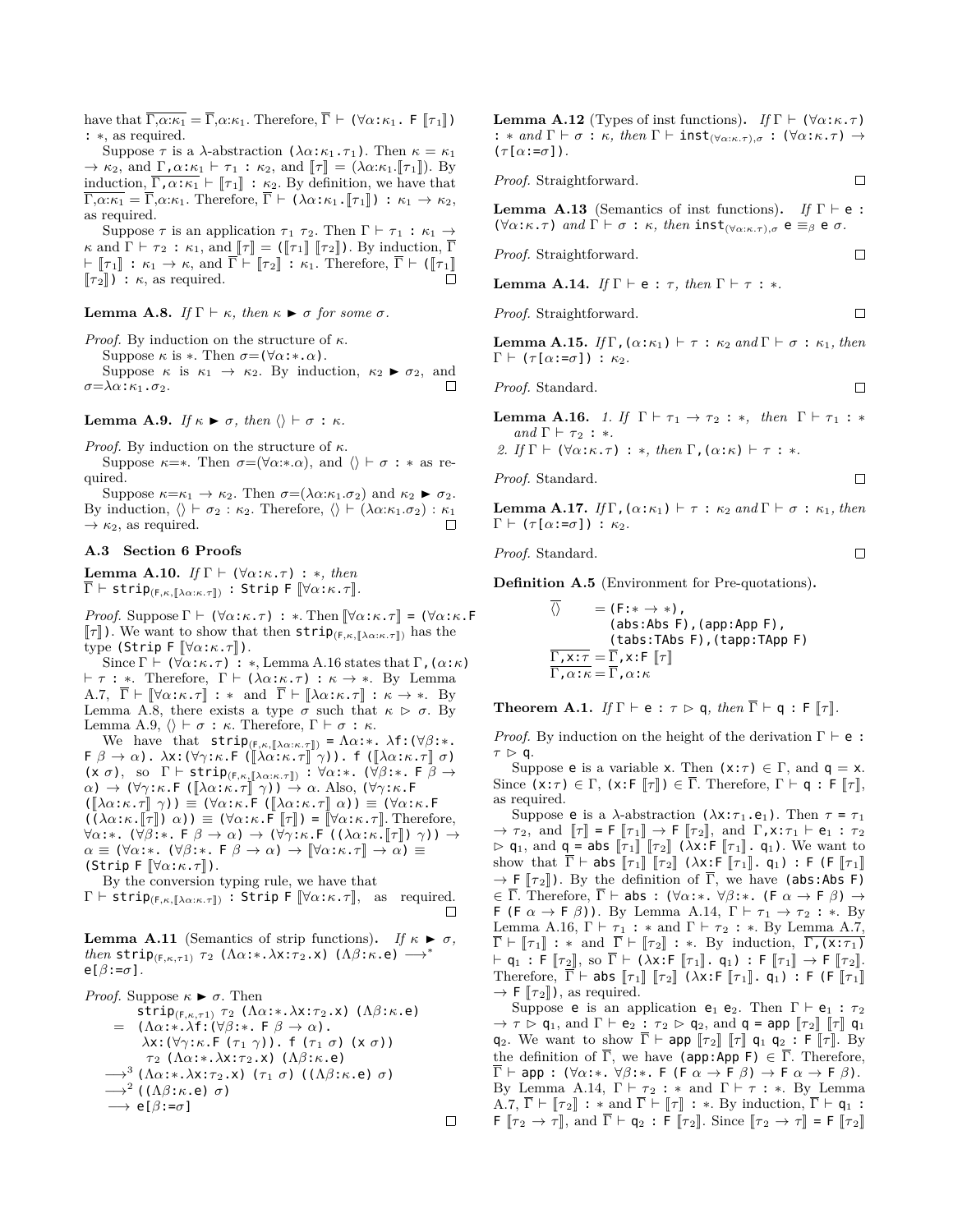$\rightarrow$  **F**  $[\![\tau]\!], \ \overline{\Gamma} \vdash q_1$  : **F** (**F**  $[\![\tau_2]\!] \rightarrow$  **F**  $[\![\tau]\!])$ . Therefore  $\overline{\Gamma} \vdash$  app  $\llbracket \tau_2 \rrbracket$   $\llbracket \tau \rrbracket$  **q**<sub>1</sub> **q**<sub>2</sub> : **F**  $\llbracket \tau \rrbracket$ , as required.

Suppose **e** is a type abstraction  $\Lambda \alpha : \kappa \cdot e_1$ . Then  $\tau =$  $\forall \alpha : \kappa \cdot \tau_1$ , and  $\|\tau\| = (\forall \alpha : \kappa \cdot \mathsf{F} \|\tau_1\|)$ , and  $\Gamma$ ,  $(\alpha : \kappa) \vdash \mathsf{e}_1$ :  $\tau_1 \triangleright q_1$ , and

 $q = \text{tabs} [\forall \alpha : \kappa \cdot \tau_1]$ 

 $\texttt{strip}_{(F, \kappa, [\![\lambda\alpha:\kappa.\tau1]\!])}$ 

(Λ*α*:*κ*.q)

We want to show  $\overline{\Gamma} \vdash q : F (\forall \alpha : \kappa \in [\![ \tau_1 ]\!])$ . By the definition of  $\overline{\Gamma}$ , we have (tabs:TAbs F)  $\in \overline{\Gamma}$ . Therefore,  $\overline{\Gamma}$   $\vdash$  tabs : ( $\forall \alpha$ :\*. Strip  $\overline{\Gamma} \alpha \rightarrow \alpha \rightarrow \overline{\Gamma} \alpha$ ). By Lemma A.14,  $\Gamma \vdash (\forall \alpha : \kappa \cdot \tau_1) : *$ . By Lemma A.7, we have that  $\overline{\Gamma}$   $\vdash$   $\llbracket \forall \alpha : \kappa . \tau_1 \rrbracket$  : \*. Then  $\overline{\Gamma}$  *+* tabs  $\llbracket \forall \alpha : \kappa . \tau_1 \rrbracket$  : Strip F  $[\nabla \alpha:\kappa.\tau_1]] \to [\nabla \alpha:\kappa.\tau_1]] \to \mathsf{F}$   $[\nabla \alpha:\kappa.\tau_1]$ , so it suffices to show that  $(1) \overline{\Gamma}$  *⊢* strip<sub>(F,*κ*, [ $\lambda \alpha$ :*κ*.*τ*<sub>1</sub>], : Strip F [ $\forall \alpha$ :*κ*.*τ*<sub>1</sub>],</sub> and that  $(2)$   $\overline{\Gamma}$  *⊦* ( $\Lambda \alpha$ :*κ*.q) :  $[\forall \alpha$ :*κ*.  $\tau_1$ ].

(1) Is given by Lemma A.10.

 $(2)$  By induction,  $\overline{\Gamma, \alpha : \kappa \vdash q_1 : F[\![\tau_1]\!], \mathrm{so} \, \overline{\Gamma} \vdash (\Lambda \alpha : \kappa. q_1)}$ :  $(\forall \alpha:\kappa$ . F  $[\![\tau_1]\!])$ . By definition,  $(\forall \alpha:\kappa$ . F  $[\![\tau_1]\!])$  =  $[\forall \alpha : \kappa \cdot \tau_1]$ , as required.

Suppose **e** is a type application **e**<sub>1</sub>  $\sigma$ . Then  $\tau = (\tau_1[\alpha := \sigma])$ , and  $\Gamma \vdash e_1 : (\forall \alpha : \kappa . \tau_1) \triangleright q_1$ , and  $\Gamma \vdash \sigma : \kappa$ , and

 $q = \text{tapp } (\forall \alpha : \kappa. \mathsf{F} \left[ \tau_1 \right])$ 

 $q_1$   $\lbrack \tau_1 \lbrack \alpha:-\sigma \rbrack \rbrack$ 

 $inst_{(\sqrt{\alpha}:\kappa.\tau1\sqrt{\sigma}})$ 

By the definition of  $\overline{\Gamma}$ , we have (tapp:TApp F)  $\in \overline{\Gamma}$ . Therefore,  $\overline{\Gamma}$   $\vdash$  tapp : ( $\forall \alpha$ :\*. F  $\alpha \rightarrow \forall \beta$ :\*. ( $\alpha \rightarrow$  F  $\beta$ )  $\rightarrow$  F *β*). Then  $\overline{\Gamma}$  *⊢* tapp  $[\forall \alpha:\kappa.\tau_1]]$  : **F**  $[\forall \alpha:\kappa.\tau_1]]$   $\rightarrow \forall \beta:\ast$ .  $(\llbracket \forall \alpha : \kappa \cdot \tau_1 \rrbracket \rightarrow \mathsf{F} \beta) \rightarrow \mathsf{F} \beta$ . We want to show: (1)  $\overline{\Gamma} \vdash \mathsf{q}_1$ : F  $[\forall \alpha:\kappa.\tau_1],$  and (2)  $\overline{\Gamma}$  *+*  $[\![\tau_1[\alpha:=\sigma]]\!]$  : \*, and (3)  $\overline{\Gamma}$  *+*  $\text{inst}_{(\llbracket \forall \alpha:\kappa.\tau \mathbb{1}],\sigma)} : \llbracket \forall \alpha:\kappa.\tau \mathbb{1} \rrbracket \to \textsf{F} \llbracket \tau_1[\alpha:=\sigma] \rrbracket.$ 

(1) is by the induction hypothesis.

For (2), we have  $\Gamma \vdash (\forall \alpha : \kappa \cdot \tau_1) : *$ , and by Lemma A.16 Γ,(*α*:*κ*) *⊢ τ* <sup>1</sup> : *∗*. Since Γ *⊢ σ* : *κ*, Lemma A.15 states that  $\Gamma \vdash (\tau_1[\alpha:-\sigma]) : *$ . By Lemma A.7,  $\overline{\Gamma} \vdash [\tau_1[\alpha:-\sigma]]$ : *∗*, as required. (3) is by Theorem A.12.  $\Box$ 

**Theorem 6.1.** *If*  $\langle \rangle \vdash e : \tau$ , *then*  $\langle \rangle \vdash \overline{e} : E \times p \overline{\tau}$ *.* 

*Proof.* Suppose  $\langle \rangle \vdash e : \tau$ . Let **q** be such that  $\langle \rangle \vdash e : \tau \triangleright$ **q**. By Lemma A.1, we have  $\overline{\langle}$   $\vdash$  **q** : **F**  $\Vert \tau \Vert$ . By definition,

*⟨⟩* = (F:*∗ → ∗*), (abs:Abs F),(app:App F), (tabs:TAbs F),(tapp:TApp F)

The result follows from the definitions of  $\bar{e}$  and Exp. П

The following Lemma states that strip functions are always normal forms. Recall that normal forms can have redexes in the types.

**Lemma A.18.** *For all kinds*  $κ$  *and types*  $F$ *, and*  $τ$ *,* strip(F*,κ,τ*) *is normal.*

*Proof.* We have that  $\textsf{strip}_{(F,\kappa,\tau)} = \Lambda \alpha$ :\*.  $\lambda$ f:( $\forall \beta$ :\*. F  $\beta$ *→ α*). *λ*x:(*∀γ*:*κ*.F (*τ γ*)). f (*τ σ*) (x *σ*). Since f and x are variables, strip(F*,κ,τ*) is normal.  $\Box$ 

**Lemma A.19.** *For any types*  $\tau$  *and*  $\sigma$ *,* **inst**<sub> $(\tau, \sigma)$  *is normal.*</sub>

*Proof.* inst<sub> $(\tau,\sigma)$ </sub> = ( $\lambda$ x: $\tau$ . x  $\sigma$ ). Since x is a variable, inst<sub> $(\tau,\sigma)$ </sub> is normal.  $\Box$ 

**Lemma A.20.** *If*  $\Gamma \vdash e : \tau \triangleright q$ *, then* q *is β-normal.* 

*Proof.* By induction on the structure of **e**.

Suppose **e** is a variable **x**. Then  $q = x$ , which is normal. Suppose **e** is a *λ*-abstraction  $\lambda$ x:*τ*<sub>1</sub>.**e**<sub>1</sub>. Then Γ, x:*τ*<sub>1</sub> *⊢* 

 $e_1 \triangleright q_1$ , and  $q = abs \lbrack \lbrack \tau_1 \rbrack \rbrack \lbrack \tau_2 \rbrack \rbrack$  ( $\lambda x : F \lbrack \lbrack \tau_1 \rbrack \rbrack$ .  $q_1$ ). By the induction hypothesis,  $q_1$  is normal. Then  $(\lambda x : F \|\tau_1\|, q_1)$  is normal, and since abs is a variable, it is normal and neutral. Therefore, q is normal.

Suppose **e** is an application **e**<sub>1</sub> **e**<sub>2</sub>. Then  $\Gamma \vdash e_1 : \tau_2 \rightarrow \tau$  $\rhd$  q<sub>1</sub> and  $\Gamma \vdash e_2 : \tau_2 \rhd q_2$ , and  $q = app \lbrack \lbrack \tau_1 \rbrack \rbrack \lbrack \tau_2 \rbrack \rbrack q_1 q_2$ . By the induction hypothesis,  $q_1$  and  $q_2$  are normal. Since app is a variable, it is normal and neutral. Therefore, q is normal.

Suppose **e** is a *Λ*-abstraction  $\Lambda \alpha : \kappa \cdot e_1$ . Then  $\tau =$  $(\forall \alpha:\kappa.\tau_1)$ , and  $\Gamma \vdash \kappa \blacktriangleright \sigma$ , and  $\Gamma$ ,  $\alpha:\kappa \vdash e_1 : \tau_1 \triangleright q_1$ , and

$$
\mathsf{q} = \mathsf{tabs} \; (\forall \alpha: \kappa. \; \mathsf{F} \; [\![\tau_1]\!]) \\ \mathsf{strip}_{(\mathsf{F}, \kappa, \lambda \alpha: \kappa. [\![\tau]\!])} \\; (\Lambda \alpha: \kappa. \mathsf{q}_1)
$$

Since tabs is a variable, it is normal and neutral. By Lemma A.18,  $\textsf{strip}_{(F,\kappa,\lambda\alpha:\kappa.\llbracket\tau\rrbracket)}$  is normal. By the induction hypothesis,  $q_1$  is normal. Therefore,  $(\Lambda \alpha : \kappa . q_1)$  is normal. Therefore, q is normal.

Suppose **e** is a type application **e**<sub>1</sub>  $\sigma$ . Then  $\tau = \tau_1[\alpha := \sigma]$ , and  $\Gamma \vdash e : (\forall \alpha : \kappa.\tau_1) \triangleright q_1$ , and

 $q = \text{tapp } (\forall \alpha : \kappa$ . F  $[\![\tau_1]\!]$ )  $q_1$   $[\![\tau_1[\alpha : = \sigma]\!]$ 

inst<sub>([*∀α:κ.τ*1]*,σ*)<br>Since **tapp** is a variable, it is normal and neutral. By in-</sub> duction q<sub>1</sub> is normal. By Lemma A.19, **inst**( $[∀α:κ.τ1],σ)$  is normal. Therefore, q is normal.

**Theorem 6.2.** *If*  $\langle \rangle \vdash e : \tau$ , *then*  $\overline{e}$  *is*  $\beta$ *-normal.* 

*Proof.* Suppose  $\langle \rangle \vdash e : \tau$ . Then  $\langle \rangle \vdash e : \tau \triangleright q$ , and

$$
\overline{e} = \Delta F: * \rightarrow *.
$$
  
\n
$$
\lambda abs :Abs F. \quad \lambda app : App F. \quad \lambda tabs : TAbs F. \quad \lambda tapp : TApp F. \quad q
$$

By Lemma A.20, q is normal. Therefore,  $\bar{e}$  is normal.  $\Box$ 

**Definition A.6.** *We define a similarity relation between environments that reflects that each environment assigns term variables to equivalent types as follows:*

$$
\frac{\Gamma \sim \Gamma' \qquad \tau \equiv \tau'}{\Gamma, (\mathbf{x}:\tau) \sim \Gamma', (\mathbf{x}:\tau')}
$$

$$
\frac{\Gamma \sim \Gamma'}{\Gamma, (\alpha:\kappa) \sim \Gamma', (\alpha:\kappa)}
$$

 ${\bf Lemma\ \ A.21.}\ \ If\ \Gamma\ \vdash\ {\bf e}\ :\ \tau\ \ and\ \ \Gamma'\ \vdash\ {\bf e}'\ :\ \tau',\ \ and\ \ \Gamma\ \sim\ \Gamma'$ *and* **e**  $\sim$  **e'**, *then*  $\tau \equiv \tau'$ *.* 

*Proof.* By induction on the derivation  $\Gamma \vdash e : \tau$ .

Suppose  $\Gamma \vdash e : \tau$  is by the first rule. Then e is a variable  $\mathsf{x}, \text{ and so } \mathsf{e}' \text{ is also } \mathsf{x}.$  We have  $(\mathsf{x} : \tau) \in \Gamma \text{ and } (\mathsf{x} : \tau') \in \Gamma',$ and  $\tau \equiv \tau'$  follows from  $\Gamma \sim \Gamma'$ .

Suppose **e** is by the second rule. Then **e** =  $(\lambda x : \tau_1 \cdot e_1)$ , and  $\tau = \tau_1 \to \tau_2$ ,  $\Gamma$ ,  $(x:\tau_1)$  *⊢* e<sub>1</sub> :  $\tau_2$ . Since e ~ e', we have that  $e' = (\lambda x : \tau'_1, e'_1)$ , and  $\tau_1 \equiv \tau'_1$  and  $e_1 \sim e'_1$ . Further  $\tau' = \tau'_1 \to \tau'_2$  and  $\Gamma$ ,  $(x:\tau'_1) \vdash e'_1 : \tau'_2$ . Since  $\Gamma \sim \Gamma'$ , we have that  $\Gamma$ ,  $(x:\tau_1) \sim \Gamma'$ ,  $(x:\tau'_1)$ . Therefore, by induction,  $\tau_2 \equiv \tau'_2$ . Therefore,  $\tau \equiv \tau'$ .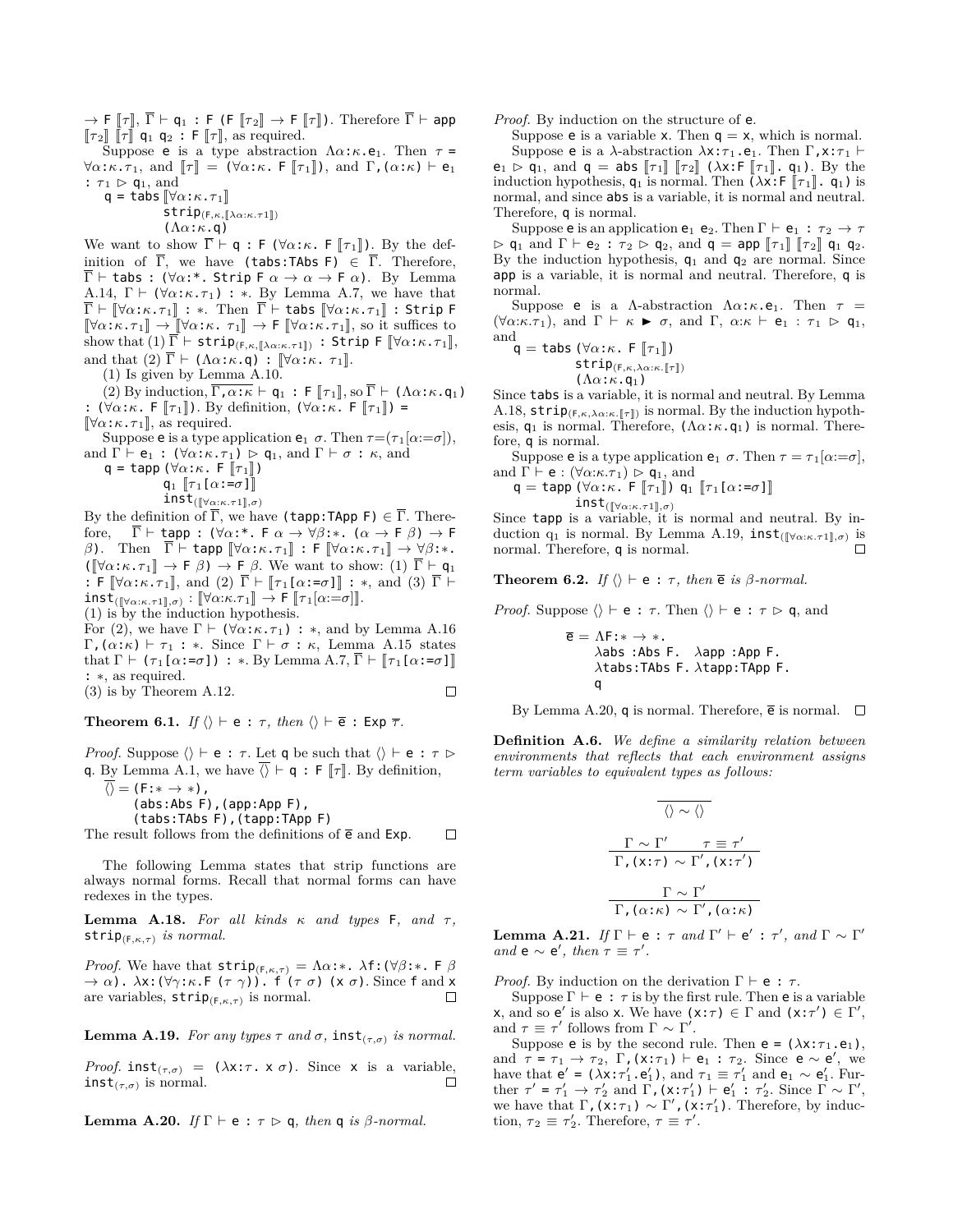Suppose  $\Gamma \vdash e : \tau$  is by the third rule. Then  $e = (e_1$ e<sub>2</sub>), and  $\Gamma \vdash e_1 : \tau_2 \rightarrow \tau$ . Since  $e \sim e'$ , we have that e' **=** (e'<sub>1</sub><sup>−</sup> e'<sub>2</sub>), and e<sub>1</sub> ∼ e'<sub>1</sub>. Also, Γ' ⊢ e'<sub>1</sub> :  $τ'_{2}$  →  $τ'$ , so by induction we have that  $(\tau_2 \to \tau) \equiv (\tau'_2 \to \tau')$ . Therefore, *τ ≡ τ ′* .

Suppose  $\Gamma \vdash e : \tau$  is by the fourth rule. Then  $e =$  $(\Lambda \alpha : \kappa \cdot \mathbf{e}_1)$ , and  $\tau = (\forall \alpha : \kappa \cdot \tau_1)$ , and  $\Gamma$ ,  $(\alpha : \kappa) \vdash \mathbf{e}_1 : \tau_1$ . Since  $e \sim e'$ ,  $e' = (\Lambda \alpha : \kappa \cdot e'_1)$ . Therefore,  $\tau' = (\forall \alpha : \kappa \cdot \tau'_1)$ and  $\Gamma'$ ,  $(\alpha:\kappa) \vdash e'_1 : \tau'_1$ . Since  $\Gamma \sim \Gamma'$ , we have that  $Γ$ , (*α*:*κ*) ∼ Γ', (*α*:*κ*). By induction,  $τ_1 ≡ τ'_1$ . Therefore,  $(\forall \alpha : \kappa \cdot \tau_1) \equiv (\forall \alpha : \kappa \cdot \tau'_1), \text{ so } \tau \equiv \tau'.$ 

Suppose  $\Gamma \vdash e : \tau$  is by the fifth rule. Then  $e = (e_1$ *σ*), and Γ *⊦* e<sub>1</sub> : ( $\forall \alpha$ :*κ*.*τ*<sub>1</sub>), and *τ* = (*τ*<sub>1</sub>[ $\alpha$ :=*σ*]). Since  $e \sim e'$ , we have that  $e' = (e'_1 \ \sigma')$ , and  $\sigma \equiv \sigma'$ . Since  $\Gamma' \vdash e' : \tau'$ , we have that  $\Gamma' \vdash e'_1 : (\forall \alpha : \kappa \cdot \tau'_1)$  and  $\tau'$  $= (\tau'_1[\alpha:-\sigma'])$ . By induction,  $(\forall \alpha:\kappa.\tau_1) \equiv (\forall \alpha:\kappa.\tau'_1)$ . Therefore,  $\tau_1 \equiv \tau'_1$ , so  $(\lambda \alpha : \kappa \cdot \tau_1) \equiv (\lambda \alpha : \kappa \cdot \tau'_1)$ , so  $((\lambda \alpha : \kappa \cdot \tau_1) \sigma) \equiv ((\lambda \alpha : \kappa \cdot \tau'_1) \sigma'),$  so  $(\tau_1[\alpha : = \sigma]) \equiv$  $(\tau'_1[\alpha:-\sigma']),$  so  $\tau \equiv \tau'.$ 

Suppose  $\Gamma \vdash e : \tau$  is by the sixth rule. Then  $\Gamma \vdash e : \sigma$ and  $\sigma \equiv \tau$ . By induction,  $\sigma \equiv \tau'$ . Therefore,  $\tau \equiv \tau'$ .  $\Box$ 

**Lemma A.22.** *If*  $\tau \equiv \tau'$ , then  $\textsf{strip}_{(F,\kappa,[\![\lambda\alpha:\kappa.\tau]\!])} \sim$  $\textsf{strip}_{(F,\kappa,\llbracket \lambda\alpha:\kappa.\tau'\rrbracket)}$ .

*Proof.* Straightforward.

 ${\bf Lemma \ \ } {\bf A.23. \ \ } If\ \tau \ \equiv \ \tau' \ \ and \ \ \sigma \equiv \sigma', \ \ then \ \ {\bf inst}_{(\tau, \sigma)} \ \sim$  $\texttt{inst}_{(\tau',\sigma')}.$ 

*Proof.* Straightforward.

 $\Box$ 

 $\Box$ 

**Lemma A.24.** *If*  $\Gamma \vdash e : \tau \rhd q$ , *and*  $\Gamma' \vdash e' : \tau' \rhd q'$ , *and*  $\Gamma \sim \Gamma'$ *, and*  $e \sim e'$ *, then*  $q \sim q'$ *.* 

*Proof.* By induction on the derivation  $e \sim e'$ .

Suppose  $e \sim e'$  is  $x \sim x$ . Then  $e = e' = x$ , so  $q = q' = x$ . Therefore,  $q \sim q'$ .

Suppose  $e \sim e'$  is  $(\lambda x : \tau \cdot e_1) \sim (\lambda x : \tau' \cdot e_1')$ . Then  $e =$ ( $\lambda$ **x**: $\tau_1$ .e<sub>1</sub>) and  $\tau = \tau_1 \rightarrow \tau_2$ , and **e'** = ( $\lambda$ **x**: $\tau'_1$ .e<sub>1</sub>) and  $\tau'$  $= \tau'_1 \to \tau'_2$ , and  $\tau_1 \equiv \tau'_1$  and  $e_1 \sim e'_1$ . Also,  $\Gamma$ , (x: $\tau_1$ )  $\vdash$  $e_1 : \tau_2 \triangleright q_1$ , and  $q = abs \llbracket \tau_1 \rrbracket \llbracket \tau_2 \rrbracket$  ( $\lambda x : F \llbracket \tau_1 \rrbracket$ .  $q_1$ ), and similarly,  $\Gamma'$ ,  $(\mathbf{x}:\tau_1') \vdash \mathbf{e}_1' : \tau_2' \rhd \mathbf{q}_1'$ , and  $\mathbf{q}' = \mathbf{abs} [\tau_1'']$ <br> $[\![\tau_2']\!]$   $(\lambda \mathbf{x}:\mathbf{F} [\![\tau_1']\!], \mathbf{q}_1')$ . Since  $\Gamma \sim \Gamma'$  and  $\tau_1 \sim \tau_1'$ , we have that  $\Gamma$ , (x: $\tau_1$ )  $\sim \Gamma'$ , (x: $\tau_1'$ ). Therefore, the induction hypothesis states that  $q_1 \sim q_1'$ , and it is easily checked that q *∼* q *′* .

Suppose  $e \sim e'$  is  $(e_1 \ e_2) \sim (e_1' \ e_2')$ . Then  $e = (e_1$ **e**<sub>2</sub>), and **e'** = (**e**<sub>1</sub>' **e**<sub>2</sub>'), and **e**<sub>1</sub> ∼ **e**<sub>1</sub>', and **e**<sub>2</sub> ∼ **e**<sub>2</sub>'. Therefore,  $\Gamma \vdash e_1 : \tau_2 \rightarrow \tau \rhd q_1$ , and  $\Gamma \vdash e_2 : \tau_2 \rhd q_2$ , and q  $=$  app  $\llbracket \tau_2 \rrbracket$   $\llbracket \tau \rrbracket$   $\llbracket \mathfrak{q}_1 \rrbracket$   $\llbracket \mathfrak{q}_2 \rrbracket$ . Similarly,  $\Gamma' \vdash \mathsf{e}_1' : \tau_2' \rightarrow \tau' \rhd \mathsf{q}_1',$ and  $\Gamma' \vdash e_2' : \tau_2' \rhd q_2', \text{ and } q' = \text{app } [\tau_2''] [\tau']' \mathfrak{q}_1' \mathfrak{q}_2'.$ <br>By induction  $\mathfrak{q}_2 : \mathfrak{q}_2' \text{ and } \mathfrak{q}_2 \rhd q_1' \text{ and it is easily checked.}$ By induction  $q_1 \sim q_1'$ , and  $q_2 \sim q_2'$ , and it is easily checked that q *∼* q *′* .

Suppose **e** ∼ **e**' is (Λα:*κ*.**e**<sub>1</sub>) ∼ (Λα:*κ*.**e**<sub>1</sub>'). Then **e**  $= (\Lambda \alpha : \kappa \cdot e_1)$ , and  $e' = (\Lambda \alpha : \kappa \cdot e'_1)$ , and  $e_1 \sim e'_1$ . Therefore,  $\tau = (\forall \alpha : \kappa \cdot \tau_1)$ ,  $\Gamma$ ,  $(\alpha : \kappa) \vdash e_1 : \tau_1 \triangleright q_1$ , and  $q =$ tabs  $[\![\forall \alpha:\kappa.\tau_1]\!]$  strip $(\kappa,\lambda \alpha:\kappa.\llbracket \tau_1\rrbracket)$  ( $\Lambda \alpha:\kappa.\mathsf{q})$ ). Similarly,<br> $\tau' = (\forall \alpha:\kappa.\tau'_1)$ ,  $\Gamma$ ,  $(\alpha:\kappa) \vdash e'_1 : \tau'_1 \rhd q'_1$ , and  $\mathsf{q} = \mathsf{tabs}$  $[\forall \alpha:\kappa.\tau'_1]$  strip<sub>(F,κ,λα: $\kappa.\mathbb{I}_{\tau'_1}$ ) ( $\Lambda \alpha:\kappa.\mathbb{q}'_1$ ). Since  $\Gamma \sim \Gamma'$ ,</sub> we have that Γ,  $(α:κ) ∼ Γ'$ ,  $(α:κ)$ . Therefore, by induction we have that  $q_1 \sim q'_1$ . By Lemma A.21 we have that  $\tau_1 \sim \tau'_1$ , so by Lemma A.22 strip<sub>(F,*κ*, $\lambda \alpha: \kappa$ [*T*<sub>1</sub>])  $\sim$ </sub> strip<sub>(F,*κ*,λα:*κ*.[ $\tau'_1$ ]). Therefore, it is easily checked that q</sub> *∼* q *′* .

Suppose  $e \sim e'$  is  $(e_1 \tau_1) \sim (e_1' \tau_1')$ . Then  $e = (e_1$ *τ*<sub>1</sub>) and  $e' = (e'_1 \tau'_1)$ , and  $e \sim e'$  and  $\tau_1 \equiv \tau'_1$ . Therefore,  $\Gamma \vdash e_1 : (\forall \alpha : \kappa . \tau_2) \triangleright q_1$  and  $\Gamma \vdash \tau_1 : \kappa$  and  $\tau =$  $\tau_2[\alpha:=\tau_1]$  and  $\mathsf{q} = (\mathsf{tapp}\; [\![\forall \alpha:\kappa.\tau_2]\!] \; \mathsf{q}_1\; [\![\tau_2[\alpha:=\tau_1]\!]$ 

 $\inf_{\mathcal{M}}\{[\forall \alpha:\kappa.\tau_2], [\![\tau_1]\!]\}\big)$ . Similarly,  $\Gamma \vdash e'_1 : (\forall \alpha:\kappa.\tau'_2) \vartriangleright q'_1$ and  $\Gamma \vdash \tau'_1$ :  $\kappa$  and  $\tau = \tau'_2[\alpha:-\tau'_1]$  and  $\mathsf{q} = \text{tapp } [\forall \alpha:\kappa.\tau'_2]$ <br> $\mathsf{q}'$ ,  $\llbracket \tau' \rrbracket_{\alpha \vdash \kappa}$  and  $\tau' = \tau'_2[\alpha : -\tau'_1]$  and  $\mathsf{q} = \text{tapp } [\forall \alpha:\kappa.\tau'_2]$  $q'_1$   $[\![\tau'_2[\alpha:=\tau'_1]\!]$  inst<sub>([ $\forall \alpha:\kappa.\tau'_2$ ]], [ $\tau'_1$ ]). By induction, we have</sub> that  $q_1 \sim q'_1$ . By Lemma A.21, we have that  $(\forall \alpha:\kappa.\tau_2)$  $\equiv (\forall \alpha : \kappa, \tau'_2)$ . By Theorem 5.3,  $[(\forall \alpha : \kappa. \tau_2)] \equiv [(\forall \alpha : \kappa. \tau'_2)]$ . Therefore, by Lemma A.23, inst<sub>(</sub> $[\forall \alpha:\kappa.\tau_2], [\![\tau_1]\!]$ )  $\sim$  $\text{inst}_{(\llbracket \forall \alpha:\kappa.\tau'_2 \rrbracket, \llbracket \tau'_1 \rrbracket)}$ . It is easily checked that  $\mathsf{q} \sim \mathsf{q}'.$  $\Box$ 

**Lemma A.25.** inst<sub>( $\tau$ 1, $\sigma$ 1)  $\sim$  inst<sub>( $\tau$ 2, $\sigma$ 2)*, then*  $\tau$ <sub>1</sub>  $\equiv \tau$ <sub>2</sub> and</sub></sub>  $\sigma_1 \equiv \sigma_2$ .

*Proof.* We have that  $\text{inst}_{(\tau1,\sigma1)} = (\lambda x : \tau_1 \cdot x \sigma_1)$ , and inst<sub>( $\tau$ 2</sub>, $\sigma$ 2) = ( $\lambda$ x: $\tau$ <sub>2</sub>. x  $\sigma$ <sub>2</sub>). Therefore, ( $\lambda$ x: $\tau$ <sub>1</sub>. x  $\sigma$ <sub>1</sub>)  $\sim$  ( $\lambda$ x: $\tau$ <sub>2</sub>. x  $\sigma$ <sub>2</sub>). so  $\tau$ <sub>1</sub> =  $\tau$ <sub>2</sub> and  $\sigma$ <sub>1</sub> =  $\sigma$ <sub>2</sub>.  $(\lambda x: \tau_2$ .  $x \sigma_2$ , so  $\tau_1 \equiv \tau_2$  and  $\sigma_1 \equiv \sigma_2$ .

**Lemma A.26.** *If*  $\Gamma \vdash e : \tau \rhd q$ , *and*  $\Gamma' \vdash e' : \tau' \rhd q'$ , *and*  $\Gamma \sim \Gamma'$ *, and*  $q \sim q'$ *, then*  $e \sim e'$ *.* 

*Proof.* By induction on the derivation  $\Gamma \vdash e : \tau \triangleright q$ .

Suppose  $\Gamma \vdash e : \tau \triangleright q$  is by the first rule. Then  $q = e$  = **x**, so since **q**  $\sim$  **q'**, we have = **q'** = **e'** = **x**. Therefore, **e**  $\sim$  **e'**. Suppose  $\Gamma \vdash e : \tau \triangleright q$  is by the second rule. Then e=( $\lambda$ x:*τ*<sub>1</sub>.e<sub>1</sub>), and  $\tau = \tau_1 \rightarrow \tau_2$ , and  $\Gamma$ , (x:*τ*<sub>1</sub>)  $\vdash$  e<sub>1</sub> : *τ*<sub>2</sub>  $\rhd$  **q**<sub>1</sub>, and **q** = abs  $\llbracket \tau_1 \rrbracket$   $\llbracket \tau_2 \rrbracket$  ( $\lambda$ x:F  $\llbracket \tau_1 \rrbracket$  **q**<sub>1</sub>). Since **q**  $\sim$  $q'$ , we have that  $q' = \text{abs } \sigma_1 \sigma_2 \text{ f}$ , and  $[\![\tau_1]\!] \equiv \sigma_1$ , and  $[\![\tau_2]\!]$  $\equiv \sigma_2$  and  $(\lambda x : F[T_1], q_1) \sim f$ . Since  $\Gamma' \vdash e' : \tau' : q'$ , it must be the case that  $e' = (\lambda x : \tau'_1 \cdot e'_1)$ , and  $\tau' = \tau'_1 \rightarrow$  $\tau'_2$ , and  $\Gamma'$ ,  $(\mathbf{x} : \tau'_1) \vdash \mathbf{e}'_1 : \tau'_2 \rhd \mathbf{q}'_1$ , and  $\mathbf{q}' = \mathbf{abs} [\![\tau'_1]\!] [\![\tau'_2]\!]$ <br> $(\lambda \mathbf{x} : \mathbf{F} [\![\tau'_1]\!] \cdot \mathbf{q}'_1)$ . So we have that  $[\![\tau_1]\!] \equiv [\![\tau'_1]\!]$ , and  $[\![\tau_2]\!] \equiv [\![\tau'_1]\!]$ , and  $[\![\tau_2]\!] \equiv [\![\tau'_1]\!]$  $\llbracket \tau'_2 \rrbracket$ , and  $(\lambda x : \llbracket \tau_1 \rrbracket, \mathbf{q}_1) \sim (\lambda x : \llbracket \tau'_1 \rrbracket, \mathbf{q}_1')$ . Therefore  $q_1 \sim q'_1$ . By Theorem 5.3, we have that  $\tau_1 \equiv \tau_2$  and  $\tau'_1 \equiv$ *τ*<sup>2</sup>
<sub>2</sub>. Therefore,  $(Γ, (x:\tau_1)) \sim (Γ', (x:\tau'_1))$ . By induction, we have that  $e_1 \sim e'_1$ . Therefore,  $e \sim e'$ .

Suppose  $\Gamma \vdash e : \tau \triangleright q$  is by the third rule. Then  $e = e_1$ e<sub>2</sub>, and  $\Gamma \vdash e_1 : \tau_2 \rightarrow \tau \rhd q_1$ , and  $\Gamma \vdash e_2 : \tau_2 \rhd q_2$ , and  $q = app$   $[r_2]$   $[r]$   $q_1$   $q_2$ . Since  $q \sim q'$ , we have that  $q' = app$  $\sigma_1$   $\sigma_2$  a<sub>1</sub> a<sub>2</sub>, and  $[\![\tau_2]\!] \equiv \sigma_1$ , and  $[\![\tau]\!] \equiv \sigma_2$  and  $\mathsf{q}_1 \sim \mathsf{a}_1$  and  $\mathsf{q}_2 \sim \mathsf{a}_2$ . Since  $\Gamma' \vdash \mathsf{e}' : \tau' \rhd \mathsf{q}'$ , it must be the case that  $e' = e'_1 e'_2$ , and  $\Gamma' \vdash e'_1 : \tau'_2 \rightarrow \tau' \rhd q'_1$ , and  $\Gamma' \vdash e'_2 : \tau'_2$ <br>  $\rhd q'_2$ , and  $q' = \text{app} [\![\tau'_2]\!] [\![\tau']\!] q'_1 q'_2$ . So  $[\![\tau_2]\!] \equiv [\![\tau'_2]\!]$ , and  $[\![\tau]\!]$ <br>  $= \top - \top$  $\equiv [\![\tau']\!]$ , and  $q_1 \sim q'_1$  and  $q_2 \sim q'_2$ . By induction, we have that  $e_1 \sim e'_1$  and  $e_2 \sim e'_2$ . Therefore,  $e \sim e'$ .

Suppose  $\Gamma \vdash e : \tau \triangleright q$  is by the fourth rule. Then  $e =$  $(\Lambda \alpha : \kappa \cdot e_1)$  and  $\tau = (\forall \alpha : \kappa \cdot \tau_1)$  and  $\Gamma$ ,  $(\alpha : \kappa) \vdash e_1 : \tau_1 \rhd$  $\mathsf{q}_1, \text{and } \mathsf{q} = \texttt{tabs}\text{ }\llbracket \forall \alpha \!:\! \kappa \!:\! \tau_1 \rrbracket \text{ }\texttt{strip}_{(\mathsf{F},\kappa,\llbracket \lambda \alpha \!:\! \kappa \cdot \tau_1 \rrbracket)} \text{ } (\Lambda \alpha \!:\! \kappa \!:\! \mathsf{q}_1).$ From now on we abbreviate  $\mathsf{strip}_{(F,\kappa,[\![\lambda\alpha:\kappa.\tau1]\!])}$  as  $\mathsf{strip}.$ Since  $q \sim q'$ , we have that  $q' = \text{tabs } \sigma a_1 a_2$ , and  $[\forall \alpha : \kappa . \tau_1]$ <br> $\equiv \tau$ , and strip  $\epsilon_1$ , and  $(A \text{out } \sigma_1)$ ,  $\epsilon_2$ , Since  $\Gamma' \vdash \alpha'$  $\equiv \sigma$ , and strip  $\sim$  a<sub>1</sub>, and ( $\Lambda \alpha$ : $\kappa$ .q<sub>1</sub>)  $\sim$  a<sub>2</sub>. Since  $\Gamma' \vdash e'$ :  $\tau' \triangleright q'$ , we have that  $e' = (\Lambda \alpha : \kappa' \cdot e_1'),$  and  $\tau' = (\forall \alpha : \kappa' \cdot \tau_1'),$ and  $\Gamma'$ ,  $(\alpha:\kappa') \vdash e'_1 : \tau'_1 : q'_1$ , and  $q' = \text{tabs} [\forall \alpha:\kappa'.\tau'_1]$ strip<sub>(F,κ',[λα:κ',τ<sup>1</sup>'])</sub> (Λα:κ', q'<sub>1</sub>), and (Λα:κ.q<sub>1</sub>)  $\sim$ 

( $\Lambda \alpha$ :*κ'* .q'<sub>1</sub>). Therefore,  $\kappa = \kappa'$  and  $q_1 \sim q'_1$ . Since  $\Gamma \sim \Gamma'$ and  $\kappa = \kappa'$ , we have that  $\Gamma$ ,  $(\alpha : \kappa) \sim \Gamma'$ ,  $(\alpha : \kappa')$ . By induction,  $e_1 \sim e'_1$ . Therefore,  $(\Lambda \alpha : \kappa \cdot e_1) \sim (\Lambda \alpha : \kappa' \cdot e'_1)$  Therefore, **e**  $\sim$  **e** $\prime$ .

Suppose  $\Gamma \vdash e : \tau \rhd q$  is by the fifth rule. Then  $e = (e_1$ *σ*) and Γ *⊦* e<sub>1</sub> : (*∀α*:*κ*.*τ*<sub>1</sub>)  $\rhd$  q<sub>1</sub> and *τ* = (*τ*<sub>1</sub>[*α*:=*σ*]), and  $q = \text{tapp } [\forall \alpha : \kappa \cdot \tau_1] q_1 [\tau_1[\alpha := \sigma]] \text{ inst}_{([\forall \alpha : \kappa \cdot \tau_1], [\sigma])}$ .<br>From now an weakhnow to inst From now on we abbreviate  $\text{inst}_{(\llbracket \forall \alpha:\kappa.\tau 1\rrbracket, \llbracket \sigma \rrbracket)}$  as  $\text{inst. Since}$  $q \sim q'$ , we have that  $q' = \text{tapp } \sigma_1 \mathbf{a}_1 \sigma_2 \mathbf{a}_2$ , and  $[\forall \alpha : \kappa \cdot \tau_1]$ <br> $\equiv \tau$ , and  $q \sim q$ , and  $[\![\tau \cdot \alpha \cdot \tau_1] \!] = \tau$ , and  $\text{int } \alpha \cdot \kappa$ .  $\equiv \sigma_1$ , and  $\mathbf{q}_1 \sim \mathbf{a}_1$ , and  $\llbracket \tau_1[\alpha; = \sigma] \rrbracket \equiv \sigma_2$  and inst  $\sim \mathbf{a}_2$ .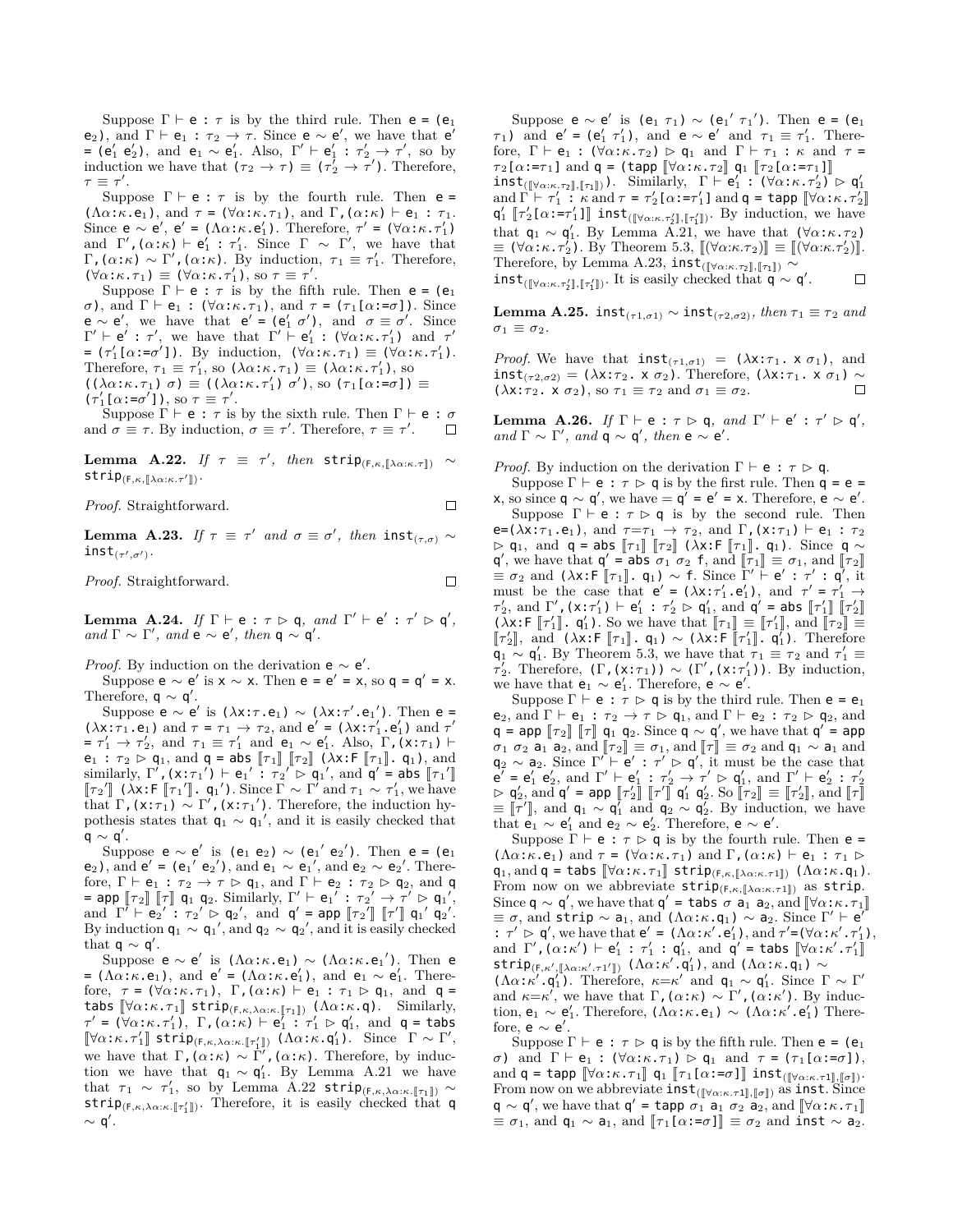Since  $\Gamma' \vdash e' : \tau' \rhd q'$ , we have that  $e' = (e'_1 \ \sigma')$ , and  $\Gamma'$  $\vdash e'_1 : (\forall \alpha : \kappa' \cdot \tau'_1) \triangleright q'_1$ , and  $\tau' = (\tau'_1[\alpha : = \sigma']),$  and  $q'_1 =$  $\mathbf{t}$ app  $[\![\forall \alpha : \kappa' \cdot \tau'_1]\!]$   $\mathsf{q}'_1$   $[\![\tau'_1[\![\alpha : = \sigma']\!]$  inst $\mathbf{t}_{([\![\forall \alpha : \kappa' \cdot \tau'_1]\!]}, [\![\sigma']\!])}$ . From now on we abbreviate inst<sub>([ $\forall \alpha:\kappa',\tau_1'$ ],  $[\![\sigma']\!]$  as inst<sup>*′*</sup>. So</sub> we have that  $[\![\forall \alpha:\kappa.\tau_1]\!] \equiv [\![\forall \alpha:\kappa'.\tau'_1]\!]$ , and  $q_1 \sim q'_1$ , and  $\llbracket \tau \cdot [\alpha] - \tau'^1 \rrbracket = \llbracket \tau' \cdot [\alpha] - \tau'^1 \rrbracket$  and installight Prinching  $\llbracket \tau_1[\alpha:=\sigma] \rrbracket = \llbracket \tau'_1[\alpha:=\sigma'] \rrbracket$ , and inst *∼* inst<sup>'</sup>. By induction  $e_1 \sim e'_1$ . By Theorem 5.3, we have that  $(\forall \alpha : \kappa \cdot \tau_1)$  $\equiv$  ( $\forall \alpha$ :*κ'* . *τ'*<sub>1</sub>) and (*τ*<sub>1</sub>[ $\alpha$ :=*σ*])  $\equiv$  (*τ'*<sub>1</sub>[ $\alpha$ :=*σ'*]). Therefore  $\kappa$ = $\kappa'$ . Since inst  $\sim$  inst', Lemma A.25 states that  $\sigma \equiv \sigma'$ . Therefore,  $e \sim e'$ .

Suppose  $\Gamma \vdash e : \tau \rhd q$  is by the sixth rule. Then  $\Gamma \vdash e$ <br> $\tau_1 \rhd q$ . By induction,  $e \sim e'$ . :  $\tau_1 \triangleright q$ . By induction,  $e \sim e'$ .

**Theorem 6.3.** *If*  $\langle \rangle \vdash e_1 : \tau$ , and  $\langle \rangle \vdash e_2 : \tau$ , then  $e_1 \sim e_2$  *if and only if*  $\overline{e_1} \sim \overline{e_2}$ .

*Proof.* ( $e_1 \sim e_2$ )  $\implies$  ( $\overline{e_1} \sim \overline{e_2}$ ): Suppose  $e_1 \sim e_2$ . By Lemma A.24, we have that  $q_1 \sim q_2$ . Therefore,  $\overline{e_1} \sim \overline{e_2}$ .  $(\overline{e_1} \sim \overline{e_2}) \implies$  (e<sub>1</sub> ∼ e<sub>2</sub>):

 $\Box$ 

Suppose  $\overline{e_1} \sim \overline{e_2}$ . Then  $q_1 \sim q_2$ . By Lemma A.26, we have that  $\mathsf{e}_1 \sim \mathsf{e}_2.$ 

#### **A.4 Section 7 Proofs**

**Theorem 7.1.** Op  $R \overline{\tau} \equiv R (\overline{\tau} | F := R])$ .

*Proof.*  
\n**0p** R 
$$
\overline{\tau}
$$
  
\n= ( $\lambda F: * \rightarrow * \cdot \lambda \alpha: U \cdot \alpha F$ ) R  $\overline{\tau}$   
\n $\equiv$  R ( $\overline{\tau}$  R)  
\n= R ( $(\lambda F: * \rightarrow * \cdot [\tau])$  R)  
\n $\equiv$  R ( $[\tau][F := R]$ ).

**Theorem**  $7.2$ **.** If  $f = f$ oldExp R abs' app' tabs' tapp',  $and \ \langle \rangle \vdash e : \tau \rhd q, \ then \ f \ \overline{\tau} \ \overline{e} \rightarrow^* (q[F:=R, abs:=abs',$ app:=app*′* , tabs:=tabs*′* , tapp:=tapp*′* ])*.*

*Proof.* Suppose f = foldExp R abs*′* app*′* tabs*′* tapp*′* , and <sup>Γ</sup> *<sup>⊢</sup>* e : *<sup>τ</sup>* <sup>q</sup>. Then,

$$
\begin{array}{l} \mathsf{f}\ \overline{\tau}\ \overline{\mathsf{e}} \\ = \ (\Lambda\mathsf{F}:\ast\to *\ \lambda\mathsf{abs}:\mathsf{Abs}\ \mathsf{F}.\ \lambda\mathsf{tapp}:\mathsf{App}\ \mathsf{F}.\ \lambda\mathsf{tabs}:\mathsf{TAbs}\ \mathsf{F}.\ \lambda\mathsf{tapp}:\mathsf{IApp}\ \mathsf{F}.\ \Lambda\alpha:\mathsf{U}.\ \lambda\mathsf{e}:\mathsf{Exp}\ \alpha.\ \mathsf{e}\ \mathsf{F}\ \mathsf{abs}\ \mathsf{app}'\ \mathsf{tabs}'\ \mathsf{tapp}'\ \overline{\tau}\ \overline{\mathsf{e}} \\ \longrightarrow^7 \overline{\mathsf{e}}\ \mathsf{R}\ \mathsf{abs}'\ \mathsf{app}'\ \mathsf{tabs}'\ \mathsf{tapp}'\ =\ (\Lambda\mathsf{F}:\ast\to *\ \lambda\mathsf{abs}:\mathsf{Abs}\ \mathsf{F}.\ \lambda\mathsf{tapp}:\mathsf{App}\ \mathsf{F}.\ \lambda\mathsf{tabs}:\mathsf{TAbs}\ \mathsf{F}.\ \lambda\mathsf{tapp}'\ \mathsf{tapp}'\ \longrightarrow^5 \ (\mathsf{q}[\mathsf{F}:\mathsf{e}\mathsf{R},\ \mathsf{abs}:\mathsf{e}:\mathsf{abs}',\ \mathsf{app}:\mathsf{e}:\mathsf{app}'\ )\ \mathsf{tabs}:\mathsf{tabs}:\mathsf{e}:\mathsf{b}\ \mathsf{B}\ \mathsf{f}.\ \mathsf{b}\ \mathsf{b}\ \mathsf{f}.\ \mathsf{b}\ \mathsf{b}\ \mathsf{b}\ \mathsf{b}\ \mathsf{b}\ \mathsf{b}\ \mathsf{b}\ \mathsf{b}\ \mathsf{b}\ \mathsf{b}\ \mathsf{b}\ \mathsf{b}\ \mathsf{b}\ \mathsf{b}\ \mathsf{b}\ \mathsf{b}\ \mathsf{b}\ \mathsf{b}\ \mathsf{b}\ \mathsf{b}\ \mathsf{b}\ \mathsf{b}\ \mathsf{b}\ \mathsf{b}\ \mathsf{b}\ \mathsf{b}\ \mathsf{b}\ \mathsf{b}\ \mathsf{b}\ \mathsf{b}\ \mathsf{b}\ \mathsf{b}\ \mathsf{b}\ \mathsf{b}\ \mathsf{b}\ \mathsf{b}\ \mathsf{b}\ \mathsf{b}\ \mathsf{b}\ \mathsf{b}\ \mathsf{b}\ \mathsf{b}\ \mathsf{b}\ \mathsf{b}\ \math
$$

**Lemma A.27.** ( $\llbracket \tau \rrbracket$ [F := Id])  $\longrightarrow^* \tau$ .

*Proof.* By induction on the structure of  $τ$ .

Suppose  $\tau$  is a type variable  $\alpha$ . Then  $\llbracket \tau \rrbracket = \alpha$ , so  $\llbracket \tau \rrbracket$  [F := Id] =  $(\alpha[F := Id]) = \alpha$ , as required.

Suppose  $\tau$  is an arrow type  $\tau_1 \to \tau_2$ . Then  $\llbracket \tau \rrbracket = \mathsf{F}$  $[\![\tau_1]\!] \rightarrow \mathsf{F} [\![\tau_2]\!]$ , so  $([\![\tau]\!] [\mathsf{F} := \mathsf{Id}]) = (\mathsf{F} [\![\tau_1]\!] \rightarrow \mathsf{F} [\![\tau_2]\!] ) [\mathsf{F}$  $\overline{\mathbf{I}} = \overline{\mathbf{I}}$ d] =  $\overline{\mathbf{I}}$ d ( $\overline{\mathbf{I}}$  $\tau_1$ ][ $\overline{\mathbf{F}}$  :=  $\overline{\mathbf{I}}$ d])  $\rightarrow$   $\overline{\mathbf{I}}$ d ( $\overline{\mathbf{I}}$  $\tau_2$ ][ $\overline{\mathbf{F}}$  :=  $\overline{\mathbf{I}}$ d]).  $\overline{\mathbf{I}}$  By induction,  $([\tau_1][F := Id]) \longrightarrow^* \tau_1$ , and  $([\tau_2][F := Id])$   $\rightarrow$ <sup>*\**</sup>  $\tau_2$ , so  $\llbracket \tau \rrbracket$  [F := Id]  $\rightarrow$ <sup>\*</sup> Id  $\tau_1 \rightarrow$  Id  $\tau_2 = (\lambda \alpha : * \alpha)$  $\tau_1 \to (\lambda \alpha; \ast \alpha)$   $\tau_2 \to^2 \tau_1 \to \tau_2 = \tau$ , as required.

Suppose  $\tau$  is a quantified type  $\forall \alpha:\kappa.\tau_1$ . Then  $\llbracket \tau \rrbracket =$  $\forall \alpha : \kappa$ . F  $[\![\tau_1]\!]$ , so  $[\![\tau]\!]$  [F := Id] = ( $(\forall \alpha : \kappa$ . F  $[\![\tau_1]\!]$ ) [F := Id]) =  $(\forall \alpha:\kappa$ . Id  $(\lceil \tau_1 \rceil [\mathsf{F} := \mathsf{Id}]))$ . By induction,  $(\lceil \tau_1 \rceil [\mathsf{F}$ := Id])  $\rightarrow^*$   $\tau_1$ , so ([ $\tau$ ][F := Id])  $\rightarrow^*$   $\forall \alpha:\kappa$ . Id  $\tau_1$  = *∀α*:*κ*. (*λα*:*∗*.*α*) *τ*<sub>1</sub> →  $\forall$ *α*:*κ*.*τ*<sub>1</sub> = *τ*, as required.

Suppose  $\tau$  is a *λ*-abstraction  $\lambda \alpha : \kappa . \tau_1$ . Then  $\llbracket \tau \rrbracket$  =  $\lambda \alpha$ :*κ*. $[\![\tau_1]\!]$ , so  $[\![\tau]\!]$  [F := Id] = ( $\lambda \alpha$ :*κ*. ( $[\![\tau_1]\!]$  [F := Id])). By induction,  $([\tau_1] [F := Id]) \longrightarrow^* \tau_1$ , so  $([\tau] [F := Id]) =$  $\lambda \alpha$ :*κ*.*τ*<sub>1</sub> = *τ*, as required.

Suppose  $\tau$  is a type application  $\tau_1$   $\tau_2$ . Then  $\llbracket \tau \rrbracket = \llbracket \tau_1 \rrbracket$  $\llbracket \tau_2 \rrbracket$ , so  $\llbracket \tau \rrbracket$  [**F** := **Id**] = ( $\llbracket \tau_1 \rrbracket$  [**F** := **Id**]) ( $\llbracket \tau_2 \rrbracket$  [**F** := **Id**]). By induction,  $([\![\tau_1]\!] [F := Id]) \longrightarrow^* \tau_1$ , and  $[\![\tau_2]\!] [F := Id]$ <br>
<sup>\*</sup>  $\tau$  so  $[\![\tau_1]\!] [F := Id] \longrightarrow^* \tau_2$  as required *→*<sup>∗</sup> *τ*<sub>2</sub>, so [[*τ*]] [**F** := **Id**] →<sup>\*</sup> *τ*<sub>1</sub> *τ*<sub>2</sub> = *τ*, as required.

**Theorem 7.3.** *If*  $\Gamma \vdash \tau : *$ *, then* 0p Id  $\overline{\tau} \equiv \tau$ *.* 

*Proof.* By Theorem 7.1, Op Id  $\overline{\tau}$   $\equiv$  Id ( $\lbrack\lbrack\tau\rbrack\rbrack$ [F := Id])  $\equiv$  $\lbrack\lbrack\tau\rbrack\rbrack$ [F := Id]. By Lemma A.27,  $(\lbrack\lbrack\tau\rbrack\rbrack$ [F := Id])  $\equiv \tau$ , as required required.

We introduce new notation for an abstract substitutions: the application of substitution  $\theta$  to a term **e** is written  $\theta$ (**e**). We write  $\theta$ [x:=e] to denote an extention of  $\theta$ . In particular,  $(\theta[x:=e_1])(e_2) = \theta(e_2[x:=e_1]).$ 

Lemma A.28. *If*  $\Gamma \vdash e : \tau \rhd q$ *, then*  $q[F := Id$ *,* abs := unAbs, app := unApp, tabs := unTAbs, tapp := un-TApp] *−→<sup>∗</sup>* e*.*

*Proof.* Suppose that  $\langle \rangle \vdash e : \tau \triangleright q$ . Let  $\theta = [F := Id, abs]$ := unAbs, app := unApp, tabs := unTAbs, tapp := un-TApp]. We want to show that *θ*(q) *−→<sup>∗</sup>* e. We proceed by induction on the structure of e.

Suppose that **e** is a variable x. Then  $q = x$ , so  $\theta(q) = x$ as required.

Suppose that **e** is a  $\lambda$ -abstraction  $\lambda$ x: $\tau_1$ .**e**<sub>1</sub>, and that  $\tau = \tau_1 \to \tau_2$ . Then  $\Gamma$ , (x: $\tau_1$ )  $\vdash$  **e**<sub>1</sub> :  $\tau_2 \rhd$  **q**<sub>1</sub>, and **q** = abs  $\llbracket \tau_1 \rrbracket$   $\llbracket \tau_2 \rrbracket$  ( $\lambda$ x:**F**  $\llbracket \tau_1 \rrbracket$ . **q**<sub>1</sub>). By induction, we have that  $\theta$ (q<sub>1</sub>) →<sup>\*</sup> e<sub>1</sub>. By Lemma A.27,  $\theta$ ( $[\![\tau_1]\!]$ ) →<sup>\*</sup> $\tau_1$  and  $\theta$ ( $\llbracket \tau_2 \rrbracket$ )  $\longrightarrow^* \tau_2$ . Therefore, *θ*(q)  $= \theta(\overline{\mathsf{abs}} \, \mathbb{F}_1 \mathbb{F}_2 \mathbb{F}_2 \mathbb{F}_3 \mathbb{F}_3 \mathbb{F}_3 \mathbb{F}_4$ .  $\mathsf{q}_1$ ))

$$
= 0 \text{ (abs } ||t_1|| ||t_2||) (\lambda x \cdot 1 ||t_1||) \cdot 9(f_1||) \cdot \theta(q_1)
$$
\n
$$
\rightarrow^* \text{unAbs } \tau_1 \tau_2 (\lambda x \cdot \tau_1 \cdot \mathbf{e}_1)
$$
\n
$$
\rightarrow^* \text{unAbs } \tau_1 \tau_2 (\lambda x \cdot \tau_1 \cdot \mathbf{e}_1)
$$
\n
$$
= (\Lambda \alpha \cdot^* \cdot \Lambda \beta \cdot^* \cdot \lambda \mathbf{f} \cdot \alpha \rightarrow \beta \cdot \mathbf{f}) \tau_1 \tau_2 (\lambda x \cdot \tau_1 \cdot \mathbf{e}_1)
$$
\n
$$
\rightarrow^3 (\lambda x \cdot \tau_1 \cdot \mathbf{e}_1)
$$
\n
$$
= \mathbf{e}.
$$
\nSuppose that **e** is an application **e**<sub>1</sub> **e**<sub>2</sub>. Then  $\Gamma \vdash \mathbf{e}_1 : \tau_1$ \n
$$
\rightarrow \tau \rhd q_1, \text{ and } \Gamma \vdash e_2 : \tau_1 \rhd q_2, \text{ and } \text{cq} = \text{app } [\![\tau_1]\!] [\![\tau]\!] q_1
$$
\n
$$
q_2. \text{ By Lemma A.27, } \theta([\![\tau_1]\!]) \rightarrow^* \tau_1 \text{ and } \theta([\![\tau]\!]) \rightarrow^* \tau. \text{ By induction, } \theta(q_1) \rightarrow^* \mathbf{e}_1 \text{ and } \theta(q_2) \rightarrow^* \mathbf{e}_2. \text{ Therefore,}
$$

*θ*(q)

 $=\theta$ (app  $\llbracket\tau_1\rrbracket$   $\llbracket\tau\rrbracket$  q<sub>1</sub> q<sub>2</sub>)

$$
= \text{unApp } \theta([\tau_1]) \theta([\tau]]) \theta(q_1) \theta(q_2)
$$
  
\n
$$
\longrightarrow^* \text{unApp } \tau_1 \tau \mathbf{e}_1 \mathbf{e}_2
$$

=  $(\Lambda \alpha)^*$ .  $\Lambda \beta$ :<sup>\*</sup>.  $\lambda$ f:  $\alpha \rightarrow \beta$ . f)  $\tau_1$   $\tau_2$  e<sub>1</sub> e<sub>2</sub>

*−→*<sup>3</sup> e1 e2  $=$  e.

 $\Box$ 

Suppose that **e** is a *Λ*-abstraction  $\Lambda \alpha : \kappa \cdot e_1$ . Then  $\tau =$ *∀α*:*κ*.*τ*<sub>1</sub>, and Γ, (*α*:*κ*) *⊢* e<sub>1</sub> : *τ*<sub>1</sub>  $\rhd$  q<sub>1</sub>, and q = tabs *τ*<sub>2</sub> strip (Λ*α*:*κ*.q1), for some some term strip. By induction,  $\theta(\mathsf{q}_1) \longrightarrow^* \mathsf{e}_1$ . Therefore,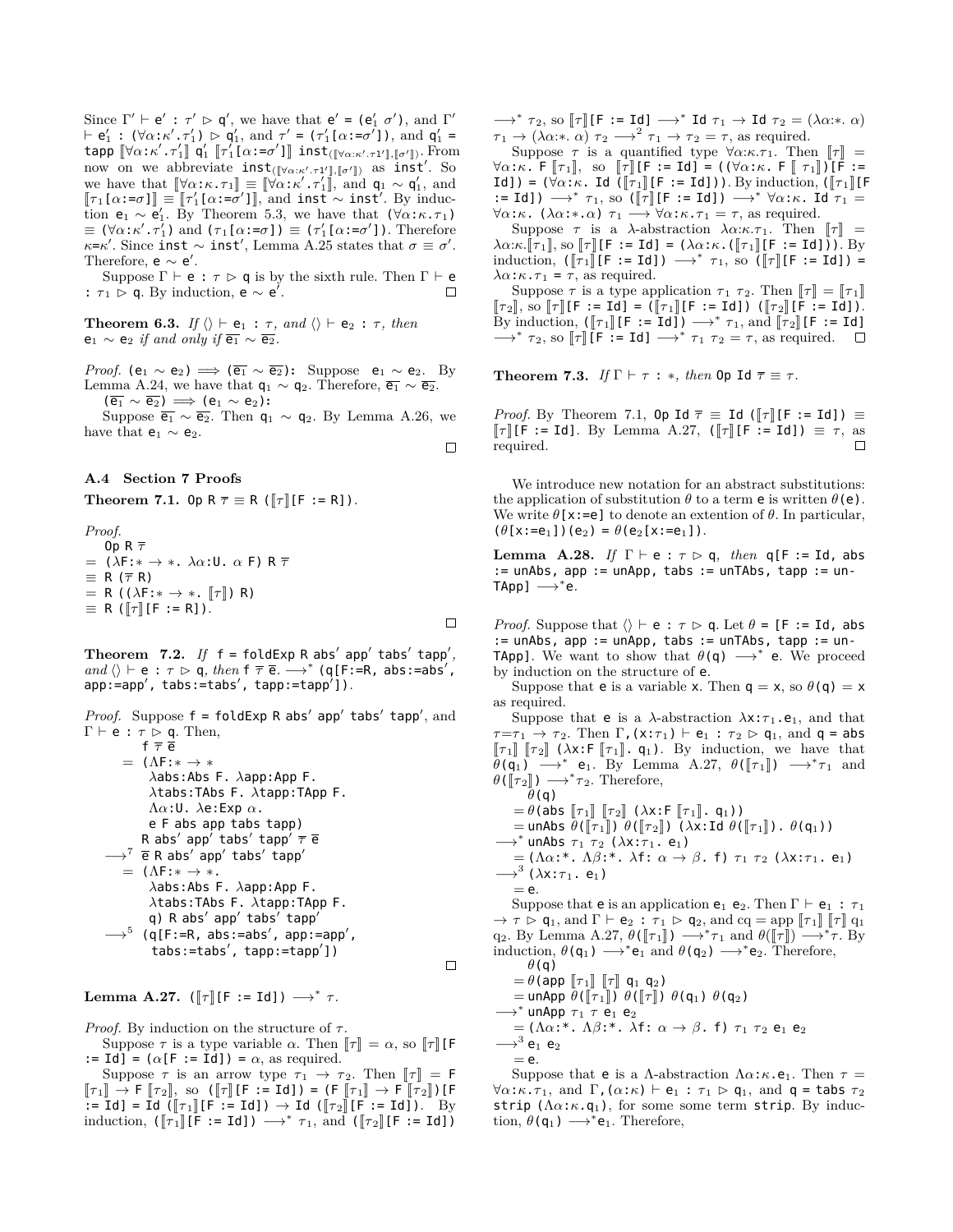*θ*(q)  $= \theta$ (tabs  $\tau_2$  strip ( $\Lambda \alpha$ : $\kappa$ . q<sub>1</sub>))  $=$  unTAbs  $\theta(\tau_2)$   $\theta$ (strip) ( $\Lambda \alpha$ :*κ*.  $\theta$ (q<sub>1</sub>))  $→$ <sup>\*</sup> unTAbs  $\theta(\tau_2)$   $\theta$ (strip) ( $\Lambda \alpha$ :*κ*. e<sub>1</sub>) = (Λ*α*:\*. *λ*s:Strip F *α*. *λ*f:*α*. f) *τ*<sub>2</sub> strip ( $Λα:κ.$  e<sub>1</sub>) *−→*<sup>3</sup> (Λ*α*:*κ*. e1)  $=$  e. Suppose that **e** is a type application **e**<sub>1</sub>  $\sigma$ . Then  $\Gamma$  *⊦*  $e_1$  :  $(\forall \alpha : \kappa \cdot \tau)$ , and  $\Gamma \vdash \sigma : \kappa$ , and  $\tau = \tau_1[\alpha := \sigma]$ , and  $q = \text{tapp } [\forall \alpha : \kappa \cdot \tau_1] q_1 [\tau] (\lambda x : [\forall \alpha : \kappa \cdot \tau_1], x [\sigma]) \text{ By}$ Lemma A.27,  $\theta([\forall \alpha:\kappa.\tau_1]) \longrightarrow^* [\forall \alpha:\kappa.\tau_1],$  and  $\theta([\![\sigma]\!]) \longrightarrow^* \sigma$ ,<br>and  $\theta([\![\sigma]\!]) \longrightarrow^* \sigma$ , and  $\theta([\![\sigma]\!]) \longrightarrow^* \sigma$ , and  $\theta([\tau_1[\alpha:=\sigma]]) \longrightarrow^* (\tau_1[\alpha:=\sigma])$ . By induction,  $\theta(\mathfrak{q}_1)$ →  $*$ **e**<sub>1</sub>. Therefore, *θ*(q)  $= \theta$ (tapp  $\llbracket \forall \alpha : \kappa . \tau_1 \rrbracket$  q<sub>1</sub>  $\llbracket \tau_1[\alpha : = \sigma] \rrbracket$  $(\lambda x: [\nabla \alpha : \kappa \cdot \tau], x \cdot \sigma)$  $=$  unTApp  $\theta$ ( $\forall \alpha$ : $\kappa$ . $\tau_1$  $\parallel$ )  $\theta$ (q<sub>1</sub>)  $\theta$ ( $\Vert \tau_1$ [ $\alpha$ := $\sigma$ ] $\parallel$ )  $(\lambda x : \theta(\llbracket \forall \alpha : \kappa \cdot \tau \rrbracket) \cdot x \theta(\llbracket \sigma \rrbracket))$ *−→<sup>∗</sup>* unTApp (*∀α*:*κ*.*τ* <sup>1</sup>) e<sup>1</sup> (*τ* <sup>1</sup>[*α*:=*σ*]) (*λ*x:(*∀α*:*κ*.*τ*). x *σ*) = (Λ*α*:\*. *λ*f:*α*. Λ*β*:\*. *λ*g:*α → β*. g f) (*∀α*:*κ*.*τ* <sup>1</sup>) e<sup>1</sup> (*τ* <sup>1</sup>[*α*:=*σ*]) (*λ*x:(*∀α*:*κ*.*τ*). x *σ*) *−→*<sup>4</sup> (*λ*x:(*∀α*:*κ*.*τ*). x *σ*) e<sup>1</sup> *−→*<sup>1</sup> e<sup>1</sup> *σ*  $=$  e  $\Box$ 

 $\bf{Theorem\ 7.4.}$   $\emph{If } \langle \rangle \vdash {\sf e} \, : \, \tau, \textit{ then }$  unquote  $\overline{\tau} \, \overline{{\sf e}} \longrightarrow^* {\sf e}.$ 

*Proof.* Suppose  $\langle \rangle \vdash e : \tau$ . Let q be such that  $\langle \rangle \vdash e : \tau \triangleright$ q. By Theorem 7.2, we have that unquote  $\overline{\tau}$   $\overline{e}$   $\longrightarrow^*$  q[F := Id, abs  $:=$  unAbs, app  $:=$  unApp, tabs  $:=$  unTAbs, tapp  $:=$  unTApp].

By Lemma A.28,  $q[F := Id, abs := unAbs, app := un-$ App, tabs := unTAbs, tapp := unTApp] *−→<sup>∗</sup>* e. Therefore unquote  $\overline{\tau}$  **e** →\*e.  $\Box$ 

**Theorem 7.5.** *If*  $\Gamma \vdash \tau : *$ *, then* 0p KBool  $\overline{\tau} \equiv$  Bool.

*Proof.* By Theorem 7.1, we have that  $0p$  KBool  $\overline{\tau} \equiv$  KBool  $([\![\tau]\!]$ [F := KBool]) = ( $\lambda \alpha$ :\*. Bool) ( $[\![\tau]\!]$ [F := KBool]) ≡<br>Bool. Bool.

**Theorem 7.6.** *Suppose*  $\langle \rangle \vdash e : \tau$ *. If*  $e$  *is an abstraction then* isAbs  $\bar{\tau}$  **e** →  $*$  true. *Otherwise* **e** *is an application and* isAbs *τ* e *−→<sup>∗</sup>* false*.*

*Proof.* Suppose  $\langle \rangle \vdash e : \tau$ . Let q be such that  $\langle \rangle \vdash e : \tau$  <sup>q</sup>. By Theorem 7.2, we have that isAbs *<sup>τ</sup>* <sup>e</sup> *−→<sup>∗</sup>* q[F := KBool, abs := isAbsAbs, app := isAbsApp, tabs := isAbsTAbs, tapp := isAbsTApp].

Let  $\theta = [F := KBool, abs := isAbsAbs, app := isAb$ sApp, tabs := isAbsTAbs, tapp := isAbsTApp].

We now want to show that  $\theta$ (q)  $\rightarrow^*$  true if e is an abstraction, and that *θ*(q) *−→<sup>∗</sup>* false if e is an application. We proceed by case analysis on the structure of e.

Suppose **e** is a variable **x**. Then  $(x:\tau) \in \langle \rangle$ , which is a contradiction. Therefore our assumption that e is a variable is false.

Suppose **e** is a *λ*-abstraction (*λ*x:*τ*<sub>1</sub>.**e**<sub>1</sub>). Then *τ* = *τ*<sub>1</sub>  $\rightarrow \tau_2$ , and  $\langle \rangle$ , x: $\tau_1 \vdash e_1 : \tau_2 \triangleright q_1$ , and

*θ*(q)  $= \theta$ (abs  $\llbracket \tau_1 \rrbracket$   $\llbracket \tau_2 \rrbracket$  ( $\lambda$ x:F  $\llbracket \tau_1 \rrbracket$ . q<sub>1</sub>))  $=$  isAbsAbs  $\theta(\llbracket \tau_1 \rrbracket) \theta(\llbracket \tau_2 \rrbracket) \theta(\lambda x; \mathsf{F} \llbracket \tau_1 \rrbracket$ . q<sub>1</sub>) = (Λ*α*:*∗*. Λ*β*:*∗*. *λ*f:Bool *→* Bool. true) *θ*( $\lbrack \lbrack \tau_1 \rbrack$ ) *θ*( $\lbrack \tau_2 \rbrack$ ) *θ*( $\lambda$ x:**F**  $\lbrack \lbrack \tau_1 \rbrack$ . q<sub>1</sub>) *−→*<sup>3</sup> true Suppose **e** is an application **e**<sub>1</sub> **e**<sub>2</sub>. Then  $\Gamma \vdash e_1 : \tau_2 \rightarrow$  $\tau \triangleright q_1$ , and  $\Gamma \vdash e_2 : \tau_2 \triangleright q_2$ , and *θ*(q)  $= \theta$ (app  $\llbracket \tau_2 \rrbracket$   $\llbracket \tau \rrbracket$  q<sub>1</sub> q<sub>2</sub>)  $=$  isAbsApp  $\theta$ ( $\llbracket \tau_2 \rrbracket$ )  $\theta$ ( $\llbracket \tau \rrbracket$ )  $\theta$ ( $\mathsf{q}_1$ )  $\theta$ ( $\mathsf{q}_2$ ) = (Λ*α*:*∗*. Λ*β*:*∗*. *λ*f:Bool. *λ*x:Bool. false) *θ*( $\llbracket \tau_2 \rrbracket$ ) *θ*( $\llbracket \tau \rrbracket$ ) *θ*( $\mathsf{q}_1$ ) *θ*( $\mathsf{q}_2$ ) *−→*<sup>4</sup> false If **e** is a type abstraction  $(\Lambda \alpha : \kappa \cdot e_1)$ , then  $\tau = (\forall \alpha : \kappa \cdot \tau_1)$ , and  $\langle \rangle$ , ( $\alpha$ : $\kappa$ )  $\vdash$  **e**<sub>1</sub> :  $\tau_1 \rhd$  **q**<sub>1</sub>, and *θ*(q)  $= \theta$ (tabs  $[\![\tau]\!]$  strip ( $\Lambda \alpha$ : $\kappa$ .q<sub>1</sub>))  $=$  isAbsTAbs  $\theta$ ( $\llbracket \tau \rrbracket$ )  $\theta$ (strip)  $\theta$ ( $\Lambda$ α:*κ*.q<sub>1</sub>) = (Λ*α*:*∗*. *λ*strip:Strip KBool *α*. *λ*f:*α*. true) *θ*( $\Vert \tau \Vert$ ) *θ*(strip) *θ*( $\Lambda$ α:*κ*.q<sub>1</sub>) *−→*<sup>3</sup> true Suppose **e** is a type application **e**<sub>1</sub>  $\sigma$ . Then  $\langle \rangle \vdash e_1$ :  $(\forall \alpha : \kappa \cdot \tau_1) \geq \mathsf{q}_1$ , and  $\tau = (\tau_1[\alpha : \neg \sigma])$ . Therefore, *θ*(q)  $= \theta$ (tapp  $\llbracket \tau_1 \rrbracket$  q<sub>1</sub>  $\llbracket \tau \rrbracket$  inst)  $=$  isAbsTApp  $\theta(\llbracket \tau_1 \rrbracket)$   $\theta(q_1)$   $\theta(\llbracket \tau \rrbracket)$   $\theta(\text{inst})$ = (Λ*α*:*∗*. *λ*f:Bool. Λ*β*:*∗*. *λ*inst:*α →* Bool. false) *θ*( $\lceil \tau_1 \rceil$ ) *θ*( $\mathsf{q}_1$ ) *θ*( $\lceil \tau \rceil$ ) *θ*(inst) *−→*<sup>4</sup> false  $\Box$ 

**Theorem 7.7.** *If*  $\Gamma \vdash \tau : *$ *, then* 0p KNat  $\overline{\tau} \equiv$  Nat.

*Proof.* Similar to the proof of Theorem 7.5.

**Lemma A.29.** church*<sup>n</sup> −→<sup>∗</sup>* (Λ*α*:*∗*. *λ*z:*α*. *λ*s:*α → α*. s *n* z)*.*

 $\Box$ 

*Proof.* By induction on *n*.

If *n*=0, then church<sub>*n*</sub> = zero = ( $Λα:∗$ .  $λz:α$ .  $λs:α$  → *α*. z) = (Λ*α*:\*. *λ*z:*α*. *λ*s:*α* → *α*. s<sup>0</sup> z).

Suppose *n*>0. By induction, church<sub>*n*−1</sub>  $\longrightarrow$ <sup>\*</sup>( $\Lambda \alpha$ :\*.  $\lambda z:\alpha \cdot \lambda s:\alpha \to \alpha$ .  $\zeta^{n-1}$  z). We have that church<sub>*n*</sub> = succ church<sub>n</sub><sub>−1</sub></sub>  $\longrightarrow$ <sup>\*</sup> succ ( $\Lambda \alpha$ :\*.  $\lambda z$ : $\alpha$ .  $\lambda s$ : $\alpha \to \alpha$ .  $s^{n-1}$  z) *−→* Λ*α*:\*. *λ*z:*α*. *λ*s:*α → α*. s ((Λ*α*:*∗*. *λ*z:*α*. *λ*s:*α → α*. s*n−*<sup>1</sup> z) *α* z s) *−→*<sup>3</sup> Λ*α*:\*. *λ*z:*α*. *λ*s:*α → α*. s (s*n−*<sup>1</sup> z) =  $\Lambda \alpha$ :\*.  $\lambda z : \alpha$ .  $\lambda s : \alpha \rightarrow \alpha$ .  $s^n$  z

 $\mathbf{Lemma \ } \mathbf{A.30.} \ \mathsf{plus} \ \mathsf{church}_m \ \mathsf{church}_n \longrightarrow^* \mathsf{church}_{m+n}.$ 

| Proof.                                                    |  |
|-----------------------------------------------------------|--|
| plus church <sub>m</sub> church <sub>n</sub>              |  |
| $=$ church <sub>m</sub> Nat church <sub>n</sub> succ      |  |
| $\longrightarrow^*$ succ <sup>m</sup> church <sub>n</sub> |  |
| $=$ church $_{m+n}$                                       |  |

**Lemma A.31.** *If*  $\Gamma \vdash e : \tau \triangleright q$ *, and*  $\Gamma$  *binds term vari* $ables$   $x_1$ ,  $\dots$ ,  $x_n$ ,  $and$   $\theta = [F := KNat$ ,  $abs := sizeAbs$ , app := sizeApp, tabs := sizeTAbs, tapp := sizeTApp,  $x_1$  := church<sub>1</sub>,  $x_2$  := church<sub>1</sub>, ...  $x_n$  := church<sub>1</sub>], then *θ*(q) *−→<sup>∗</sup>* church*|*e*|.*

*Proof.* Suppose  $\Gamma \vdash e : \tau : \mathsf{q}$ , and  $\theta$  is of the required form for Γ.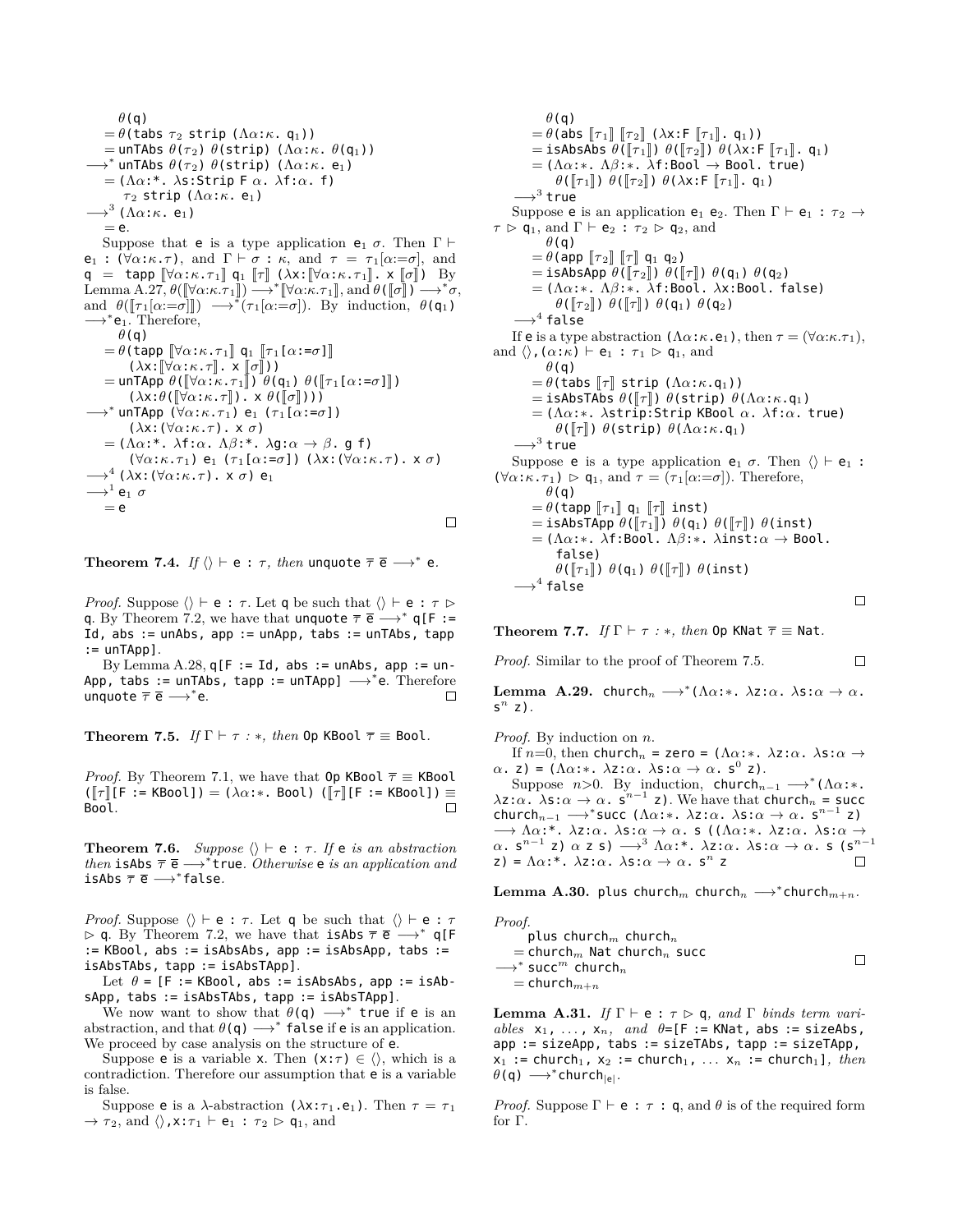We proceed by induction on the structure of the derivation  $\Gamma \vdash e : \tau \triangleright q$ .

Suppose **e** is a variable x. Then  $|e| = 1$  and  $(x:\tau) \in \Gamma$ , so *θ* maps x to church<sub>1</sub>. We have that  $\theta$ (q) =  $\theta$ (x) = church<sub>1</sub> as required.

Suppose **e** is an abstraction  $(\lambda x : \tau_1 \cdot e_1)$ . Then  $\tau = \tau_1$  $\rightarrow \tau_2$ , and  $\Gamma$ ,  $(\mathbf{x}:\tau_1) \vdash \mathbf{e}_1 : \tau_2 \rhd \mathbf{q}_1$ , and Let  $\theta' = \theta[\mathbf{x} := \mathbf{e}_1]$ church<sub>1</sub>. Then  $\theta'$  is of the required form for  $\Gamma$ , (x: $\tau_1$ ). By induction, *θ ′* (q1) *−→<sup>∗</sup>* church*|*e1*<sup>|</sup>* . Therefore,

*θ*(q)  $= \theta$ (abs  $\llbracket \tau_1 \rrbracket$   $\llbracket \tau_2 \rrbracket$  ( $\lambda$ x:F  $\llbracket \tau_1 \rrbracket$ .q<sub>1</sub>))  $=$  sizeAbs  $\theta(\llbracket \tau_1 \rrbracket) \theta(\llbracket \tau_2 \rrbracket) (\lambda x)$ :KNat  $\theta(\llbracket \tau_1 \rrbracket) \theta(q_1)$ *−→<sup>∗</sup>* succ ((*λ*x:Nat.*θ*(q1)) (succ zero)) *−→<sup>∗</sup>* succ *θ*(q1[x := succ zero])  $=$  succ  $\theta$ (q<sub>1</sub>[x := succ zero])  $=$  succ  $(\theta[x :=$  succ zero])(q<sub>1</sub>)  $=$  succ  $(\theta[x := \text{church}_1])(q_1)$  $=$  succ  $\theta'$  (q<sub>1</sub>) *−→<sup>∗</sup>* succ church*|*e1*<sup>|</sup>*  $=$  church $_{1+|e1|}$  $=$  church<sub>|e|</sub> $\cdot$ Suppose **e** is an application **e**<sub>1</sub> **e**<sub>2</sub>. Then  $\Gamma \vdash e_1 : \tau_2 \rightarrow \tau$ :  $q_1$  and  $\Gamma \vdash e_2$  :  $\tau_2$  :  $q_2$ . By induction,  $\theta(q_1) \longrightarrow^*$  church<sub>|e1|</sub> and *θ*(q2) *−→<sup>∗</sup>* church*|*e2*<sup>|</sup>* . Therefore, *θ*(q)  $=\theta$ (app  $\llbracket \tau_2 \rrbracket$   $\llbracket \tau \rrbracket$  q<sub>1</sub> q<sub>2</sub>)<br> $=\sin \theta$  ( $\pi = \ln \theta$ )

 $=$  sizeApp  $\theta$ ( $[T_2]$ )  $\theta$ ( $[T_1]$ )  $\theta$ (q<sub>1</sub>)  $\theta$ (q<sub>2</sub>) *−→<sup>∗</sup>* succ (plus *θ*(q1) *θ*(q2))

- *−→<sup>∗</sup>* succ (plus church*|*e1*<sup>|</sup>* church*|*e2*|*)
- *−→<sup>∗</sup>* succ church*|*e1*|*+*|*e2*<sup>|</sup>* (By Lemma A.30)  $=$  church<sub>1+ $|e1|$ + $|e2|$ </sub>
	- = church*|*e1 e2*<sup>|</sup>* .

Suppose **e** is a type abstraction  $\Lambda \alpha \cdot \kappa \cdot e_1$ . Then  $\tau =$  $(\forall \alpha:\kappa.\tau_1)$ , and  $\Gamma$ ,  $(\alpha:\kappa) \vdash e_1 : \tau_1 \triangleright q_1$ , and  $q = \text{tabs}$  $\llbracket \tau \rrbracket$  strip<sub>(F,κ, [λα:*kappa.* $\tau$ 1]) (Λα:*κ*.q<sub>1</sub>). From now on we</sub> use **strip** to refer to **strip**<sub>(F,κ, [λα:*kappa.τ*1]). We have</sub> that  $\theta$  is of the required form for  $\Gamma$ ,  $(\alpha:\kappa)$ , so by induction,  $\theta(\mathsf{q}_1) \longrightarrow^*$ church<sub>|e1</sub>|. By Lemma A.11, we have that (*θ*(strip) Nat (Λ*α*:*∗*. *λ*x:Nat. x) (Λ*α*:*κ*.church*|*e1*|*))

*−→<sup>∗</sup>* church*|*e1*|*[*α*:=*σ*] = church*|*e1*<sup>|</sup>* , where *<sup>κ</sup> <sup>σ</sup>*. Now, we have that *θ*(q)

 $= \theta$ (tabs  $\llbracket \tau \rrbracket$  strip ( $\Lambda \alpha : \kappa \cdot \mathsf{q}_1$ ))

= sizeTAbs 
$$
\theta([\tau]) \theta(\text{strip}) (\Lambda \alpha : \kappa . \theta(\mathbf{q}_1))
$$

$$
\longrightarrow^* succ (\theta(strip) Nat (\Lambda \alpha:*, \lambda x: Nat. x)
$$

 $(\Lambda \alpha : \kappa \cdot \theta(q_1))$ *−→<sup>∗</sup>* succ (*θ*(strip) Nat (Λ*α*:*∗*. *λ*x:Nat. x) (Λ*α*:*κ*.church*|e*1*|*))

*−→<sup>∗</sup>* succ (church*|e*1*|*)

- $=$  church<sub>1+ $|e_1|$ </sub>
- $=$  church<sub> $|e|$ </sub>.

Suppose **e** is a type application  $e_1 \sigma$ . Then  $\Gamma \vdash e_1$ :  $(\forall \alpha : \kappa \cdot \tau_1) \geq q_1 \text{ and } q = \text{sizeTApp } [\forall \alpha : \kappa \cdot \tau_1 \mid q_1 \mid \tau_1[\alpha : = \sigma]$  $\texttt{inst}_{(\llbracket \forall \alpha:\kappa.\tau \rrbracket, \llbracket \sigma \rrbracket)}$ . From now on, we use inst to refer to inst<sub>([ $\forall \alpha:\kappa.\tau$ ], [ $\sigma$ ]). By induction,  $\theta(\mathsf{q}_1) \longrightarrow^*$ church<sub>|e1</sub>|.</sub> Therefore,

$$
\begin{array}{l} \theta(\mathsf{q}) \\ = \theta(\mathsf{tapp} \ [\![\forall \alpha{:}\kappa.\tau_1]\!] \ \mathsf{q}_1 \ [\![\tau_1[\alpha{:}=\sigma]\!] \ \ \text{inst}) \\ = \texttt{sizeTApp} \ \theta(\ [\![\forall \alpha{:}\kappa.\tau_1]\!] \ ) \ \theta(\mathsf{q}_1) \\ \theta(\ [\![\tau_1[\alpha{:}=\sigma]]\!] \ ) \ \theta(\text{inst}) \\ \longrightarrow^* \texttt{succ} \ \theta(\mathsf{q}_1) \\ \longrightarrow^* \texttt{succ} \ \text{church}_{|e1|} \\ = \texttt{church}_{1+|e1|} \end{array}
$$

 $=$  church<sub>|e|</sub> $\cdot$ 

#### **Theorem 7.8.**

 $If \ \langle \rangle \vdash e : \tau \ \textit{and} \ \vert e \vert =n, \ then \ \textsf{size} \ \overline{\tau} \ \overline{e} \longrightarrow^* \textsf{church}_n$ 

*Proof.* Now, suppose  $\langle \rangle \vdash e : \tau$ . By Theorem 7.2, we have that **size**  $\overline{\tau}$  ē →\*q[F := KNat, abs := sizeAbs, app := sizeApp, tabs := sizeTAbs, tapp := sizeTApp]. Let *θ* =  $[F := KNat, abs := sizeAbs, app := sizeApp, tabs :=$ sizeTAbs, tapp := sizeTApp]. Since e is closed, the *θ* maps each free variable in  $e$  to church<sub>1</sub>. Therefore, by Lemma A.31, *θ*(q) *−→<sup>∗</sup>* church*|*e*<sup>|</sup>* .  $\Box$ 

**Theorem 7.9.** *If*  $\Gamma \vdash \tau : *$ *, then* **0p** KBools  $\overline{\tau} \equiv$  Bools.

*Proof.* Similar to the proof of Theorem 7.5.

**Lemma A.32.** *1. If*  $\lambda$ x: $\tau$ .e *is not normal, then* e *is not normal.*

 $\Box$ 

- *2. If* Λ*α*:*κ*.e *is not normal, then* e *is not normal.*
- 3. If  $e_1$   $e_2$  *is normal, then*  $e_1$   $e_2$  *is neutral.*

*4.* If  $e \tau$  *is normal, then*  $e \tau$  *is neutral.* 

*5. If* e *τ is not normal, then* e *is not normal and neutral.*

*Proof.* (1) Suppose  $(\lambda x : \tau \cdot e)$  is not normal, and suppose further that e is normal. Then (*λ*x:*τ*.e) is normal. Contradiction. Therefore, our assumption e is normal is false.

 $(2)$  Similar to  $(1)$ .

(3) Suppose  $e_1$   $e_2$  is normal. Then  $e_1$  is normal and neutral, and  $e_2$  is normal. Therefore,  $e_1$   $e_2$  is normal and neutral.

(4) Similar to (3).

(5) Suppose  $e \tau$  is not normal. Suppose further that  $e$  is normal. Then  $e \tau$  is normal. Contradiction. Therefore, our assumption e is normal is false. П

**Lemma A.33.** *If*  $\Gamma \vdash e : \tau \triangleright q$ *, and*  $\Gamma$  *binds terms variables*  $x_1 \ldots x_n$ , *and*  $\theta = [F := KNat, abs := nfAbs$ , app := nfApp, tabs := nfTAbs, tapp := nfTApp,  $x_1$  := bools true true,  $x_2 := \text{books true true}$ ,  $\ldots x_n := \text{books}$ true true]*, then one of the following is true:*

*1.* e *is normal and neutral and*  $\theta$ (q)  $\longrightarrow$ <sup>\*</sup>bools true true.

- *2.* e *is normal but not neutral and θ*(q) *−→<sup>∗</sup>* bools true false*.*
- *3.* e *is not normal and θ*(q) *−→<sup>∗</sup>* bools false false*.*

*Proof.* Suppose  $\Gamma \vdash e : \tau : \mathsf{q}$ , and  $\theta$  is of the required form for Γ.

We proceed by induction on the structure of the derivation  $\Gamma \vdash e : \tau \triangleright q$ .

Suppose **e** is a variable **x**. Then  $(x:\tau) \in \Gamma$ , and **q** = **x**. Therefore,  $\theta$ (q) = bools true true. Since e is a variable, it is normal and neutral. Therefore, (1) is true.

Suppose **e** is a  $\lambda$  abstraction  $\lambda$ **x**: $\tau_1$ .**e**<sub>1</sub>. Then  $\Gamma$ , (**x**: $\tau_1$ )  $\vdash$  $e_1$  :  $\tau_2 \triangleright q_1$ , and  $q = abs \llbracket \tau_1 \rrbracket \llbracket \tau_2 \rrbracket$  ( $\lambda x$ : F  $\llbracket \tau_1 \rrbracket$ ,  $q_1$ ). The substitution (*θ*[x:=bools true true]) is of the required form for  $\Gamma$ ,  $(x:\tau_1)$ , so by induction, one of  $(1)$ ,  $(2)$ , or  $(3)$  is true for  $\Gamma$ , (x: $\tau_1$ )  $\vdash$  **e**<sub>1</sub> :  $\tau_2 \rhd q_1$  and ( $\theta$ [x:=bools true  $true]$  ) (q<sub>1</sub>). Now, we have that: *θ*(q)

 $= \theta$ (abs  $\llbracket \tau_1 \rrbracket$   $\llbracket \tau_2 \rrbracket$  ( $\lambda$ x:F  $\llbracket \tau_1 \rrbracket$ . q<sub>1</sub>))

 $\Box$ 

 $=$  nfAbs  $\theta([\tau_1]) \theta([\tau_2]) \ (\lambda x:\text{KBools }\theta([\tau_1]) \text{. } \theta(\mathfrak{q}_1))$ 

- *−→<sup>∗</sup>* bools (fst (*θ*(q1)[x:=bools true true])) false)
	- $=$  bools (fst  $\theta$ (q<sub>1</sub>[x:=bools true true])) false

 $=$  bools (fst ( $\theta$ [x:=bools true true])(q<sub>1</sub>)) false

There are two cases: either e is normal and not neutral, or e is not normal.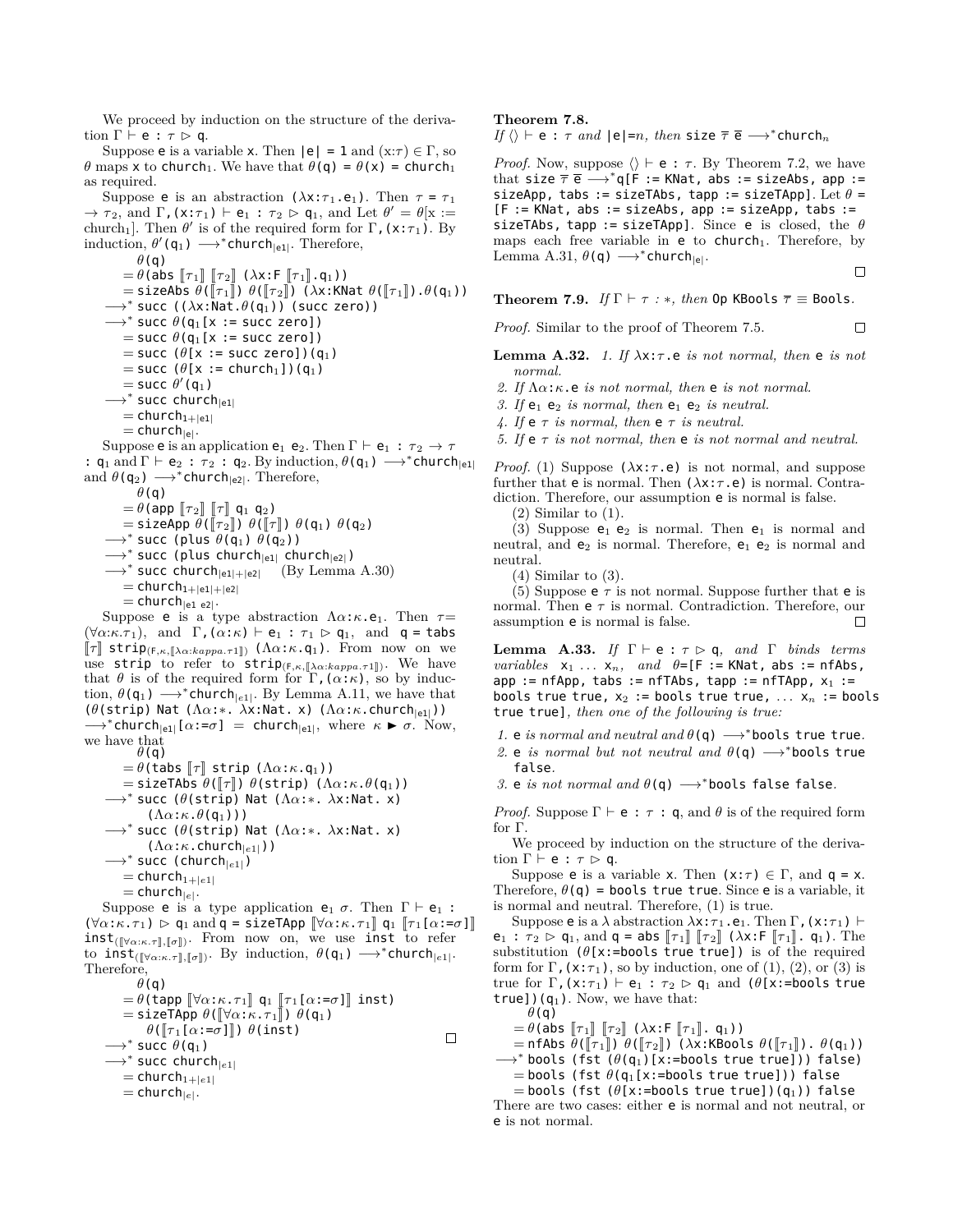Suppose  $e$  is normal and not neutral. Then  $e_1$  is normal. Then (1) or (2) is true for  $e_1$ . Then either ( $\theta$ [x:=bools true true])(q1) *−→<sup>∗</sup>* bools true true or (*θ*[x:=bools true true])(q1) *−→<sup>∗</sup>* bools true false. In either case fst (*θ*[x:=bools true true])(q1) *−→<sup>∗</sup>* true. Therefore, *θ*(q)

*−→<sup>∗</sup>* bools (fst (*θ*[x:=bools true true])(q1)) false *−→<sup>∗</sup>* bools true false

So (2) is true for e.

Suppose  $e$  is not normal. By Lemma A.32,  $e_1$  is not normal. Therefore, (*θ*[x:=bools true true])(q1) *−→<sup>∗</sup>* bools false false, and we have that

*θ*(q)

- *−→<sup>∗</sup>* bools (fst (*θ*[x:=bools true true])(q1)) false
- *−→<sup>∗</sup>* bools (fst (bools false false)) false

*−→<sup>∗</sup>* bools false false

So (3) is true for e.

Suppose **e** is an application **e**<sub>1</sub> **e**<sub>2</sub>. Then  $\Gamma \vdash e_1 : \tau_2 \rightarrow$  $\tau \triangleright q_1$ , and  $\Gamma \vdash e_2 : \tau_2 \triangleright q_2$ , and  $q = app \llbracket \tau_2 \rrbracket \llbracket \tau \rrbracket q_1 q_2$ . We have that

*θ*(q)  $= \theta$ (app  $\llbracket \tau_2 \rrbracket$   $\llbracket \tau \rrbracket$  q<sub>1</sub> q<sub>2</sub>)

 $=$  nfApp  $\theta$ ( $\lbrack \lbrack \tau_2 \rbrack$ )  $\theta$ ( $\lbrack \lbrack \tau \rbrack$ )  $\theta$ ( $\mathsf{q}_1$ )  $\theta$ ( $\mathsf{q}_2$ )

- *−→<sup>∗</sup>* bools (and (snd *θ*(q1)) (fst *θ*(q2)))
	- (and (snd *θ*(q1)) (fst *θ*(q2)))

By induction, one of  $(1)$ ,  $(2)$  or  $(3)$  is true for each of  $e_1$ and  $e_2$  with  $\theta$ . Suppose  $e$  is normal and neutral. Then  $e_1$  is normal and neutral and  $e_2$  is normal. Therefore, (1) is true for  $e_1$  and either (1) or (2) is true for  $e_2$ . In particular, *θ*(q1) *−→<sup>∗</sup>* bools true true and either *θ*(q2) *−→<sup>∗</sup>* bools true true or *θ*(q2) *−→<sup>∗</sup>* bool true false. Therefore, fst *θ*(q2) *−→<sup>∗</sup>* true. Now, we have that

*θ*(q)

*−→<sup>∗</sup>* bools (and (snd *θ*(q1)) (fst *θ*(q2)))

(and (snd *θ*(q1)) (fst *θ*(q2)))

*−→<sup>∗</sup>* bools (and true true) (and true true)

*−→<sup>∗</sup>* bools true true

Therefore, (1) is true for e.

Suppose e is normal but not neutral. By Lemma A.32, e is neutral. Contradiction.

Suppose e is not normal. Then one of the following is true  $e_1$  is not normal,  $e_1$  is normal but not neutral, or  $e_2$  is not normal. Suppose  $e_1$  is not normal. Then  $(3)$  is true for e1, so *θ*(q1) *−→<sup>∗</sup>* bools false false. Therefore, *θ*(q)

*−→<sup>∗</sup>* bools (and (snd *θ*(q1)) (fst *θ*(q2)))

(and (snd *θ*(q1)) (fst *θ*(q2)))

*−→<sup>∗</sup>* bools (and false (fst *θ*(q2)))

(and false (fst *θ*(q2)))

*−→<sup>∗</sup>* bools false false

So (3) is true for e.

Suppose  $e_1$  is normal but not neutral. Then  $(2)$  is true for  $e_1$ , so  $\theta$ (q<sub>1</sub>)  $\longrightarrow$ <sup>\*</sup>bools true false. Therefore  $\theta$ (q) *−→<sup>∗</sup>* bools false false similarly to the previous case, so

(3) is true for e. Suppose  $e_2$  is not normal. Then (3) is true for  $e_2$ , so

*θ*(q2) *−→<sup>∗</sup>* bools false false. Therefore, *θ*(q)

*−→<sup>∗</sup>* bools (and (snd *θ*(q1)) (fst *θ*(q2)))

(and (snd *θ*(q1)) (fst *θ*(q2)))

- *−→<sup>∗</sup>* bools (and (snd *θ*(q1)) false)
- (and (snd  $\theta$ (q<sub>1</sub>)) false)

*−→<sup>∗</sup>* bools false false

So (3) is true for e.

Suppose **e** is a type abstraction  $\Lambda \alpha : \kappa \cdot e_1$ . Then  $\tau =$  $(\forall \alpha:\kappa.\tau_1)$ , and  $\Gamma$ ,  $(\alpha:\kappa) \vdash e_1 : (\forall \alpha:\kappa.\tau_1) \triangleright q_1$ , and  $\kappa \triangleright$ 

strip(KBools*,*J*∀α*:*κ.τ*1K*,*J*τ*1K[*α*:=*σ*]*,σ*) as strip. By Lemma A.11, we have that (*θ*(strip) Bools (Λ*α*:\*.*λ*x:Bools.x)  $(\Lambda \alpha : \kappa \cdot \theta(\mathfrak{q}_1))) \longrightarrow^* (\theta(\mathfrak{q}_1)[\alpha : = \sigma])$ . Therefore, *θ*(q)  $= \theta$ (tabs  $\llbracket \forall \alpha : \kappa . \tau_1 \rrbracket$  strip ( $\Lambda \alpha : \kappa . \mathsf{q}_1$ ))  $=$  nfTAbs  $\theta$ ( $[\forall \alpha:\kappa.\tau_1]$ )  $\theta$ (strip) ( $\Lambda \alpha:\kappa.\theta(q_1)$ ) *−→<sup>∗</sup>* bools (fst (*θ*(strip) Bools (Λ*α*:\*.*λ*x:Bools.x)  $(\Lambda \alpha : \kappa \ldotp \theta(q_1)))$ ) false)  $=$  bools (fst (strip Bools (Λ*α*:\*.*λ*x:Bools.x)  $(\Lambda \alpha$ : $\kappa$ . $\theta$ (q<sub>1</sub>)))) false *−→<sup>∗</sup>* bools (fst (*θ*(q1)[*α*:=*σ*])) false By induction, one of (1), (2), or (3) is true for  $e_1$  and  $\theta$ . We have two cases: either **e** is normal and not neutral, or **e** is not normal. Suppose e is normal and not neutral. Then  $e_1$  is normal, and either (1) or (2) is true for  $e_1$  and  $\theta$ . Then either  $\theta(\mathsf{q}_1)[\alpha:=\sigma] \longrightarrow^*$ (bools true true)[ $\alpha:=\sigma$ ] = bools true true, or *θ*(q1)[*α*:=*σ*] *−→<sup>∗</sup>* (bools true  $f$ alse) $[\alpha:-\sigma]$  = bools true false. In either case,

 $\sigma$ , and  $\mathsf{q}$  = tabs  $\llbracket \forall \alpha : \kappa \cdot \tau_1 \rrbracket$  strip<sub>(KBools,</sub>  $\llbracket \forall \alpha : \kappa \cdot \tau_1 \rrbracket$ ,  $\llbracket \tau_1 \rrbracket$ ,  $\alpha := \sigma, \sigma$ )

 $(\Lambda \alpha : \kappa \cdot \mathsf{q}_1)$ . From now on we will abbreviate

fst  $(\theta(e_1)[\alpha:=\sigma]) \longrightarrow^*$ true. Therefore,

*θ*(q) *−→<sup>∗</sup>* bools (fst (*θ*(q1)[*α*:=*σ*])) false

*−→<sup>∗</sup>* bools true false

```
So (2) is true for e.
```
Suppose **e** is not normal. Then by Lemma A.32,  $e_1$ is not normal. Therefore,  $\theta(\mathsf{q}_1)$  [ $\alpha$ := $\sigma$ ]  $\longrightarrow^*$  (bools false false)[ $\alpha$ := $\sigma$ ] = bools false false. Therefore,

*θ*(q)

*−→<sup>∗</sup>* bools (fst (*θ*(q1)[*α*:=*σ*])) false

*−→<sup>∗</sup>* bools (fst (bools false false)) false

 $=$  bools false false So (3) is true for e.

Suppose **e** is a type application **e**<sub>1</sub>  $\sigma$ . Then  $\Gamma \vdash e_1$ :  $(\forall \alpha : \kappa \cdot \tau_1) \geq q_1$ , and  $\tau = \tau_1[\alpha : = \sigma]$ , and  $q = \text{tapp } [\forall \alpha : \kappa \cdot \tau_1]$  $q_1 \left[ \tau_1[\alpha; -\sigma] \right]$  inst<sub>([ $\forall \alpha: \pi \tau_1$ ],  $\llbracket \sigma \rrbracket$ ). From now on, we abbre-</sub>

viate  $\text{inst}_{(\llbracket \forall \alpha:\kappa.\tau \mathbf{1} \rrbracket, \llbracket \sigma \rrbracket)}$  as  $\text{inst. We have that}$ *θ*(q)

 $\theta = \theta$ (tapp  $\llbracket \forall \alpha : \kappa \cdot \tau_1 \rrbracket$  q<sub>1</sub>  $\llbracket \tau_1 \llbracket \alpha : = \sigma \rrbracket \rrbracket$  inst)

 $=$  nfTApp  $\theta$ ( $\forall \alpha$ : $\kappa$ . $\tau_1$  $\parallel$ )  $\theta$ (q<sub>1</sub>)  $\theta$ ( $\Vert \tau_1$ [ $\alpha$ := $\sigma$ ] $\parallel$ )  $\theta$ (inst)

*−→<sup>∗</sup>* bools (snd *θ*(q1)) (snd *θ*(q1))

By induction, one of  $(1)$ ,  $(2)$ , or  $(3)$  is true for  $e_1$  and  $\theta$ . Suppose e is normal and neutral. Then e is normal and neutral. Therefore,  $\theta$ (q<sub>1</sub>)  $\longrightarrow$ <sup>\*</sup>bools true true. Then we have that

 $\theta$ <sup>(q)</sup>

*−→<sup>∗</sup>* bools (snd *θ*(q1)) (snd *θ*(q1)) *−→<sup>∗</sup>* bools true true

Suppose e is normal and not neutral. By Lemma A.32, e is neutral. Contradiction. Therefore, it is false that e is normal and not neutral.

Suppose  $e$  is not normal. By Lemma A.32,  $e_1$  is not normal and neutral. Therefore, either  $(2)$  or  $(3)$  is true for  $e_1$ , so either *θ*(q1) *−→<sup>∗</sup>* bools false false, or *θ*(q1) *−→<sup>∗</sup>* bools true false. In either case, snd *θ*(q1) *−→<sup>∗</sup>* false. Therefore, we have that:

 $\theta$ <sup>(q)</sup>

*−→<sup>∗</sup>* bools (snd *θ*(q1)) (snd *θ*(q1))

*−→<sup>∗</sup>* bools false false So (3) is true for e.

**Theorem 7.10.** *Suppose*  $\langle \rangle \vdash e : \tau$ .

So (1) is true for e.